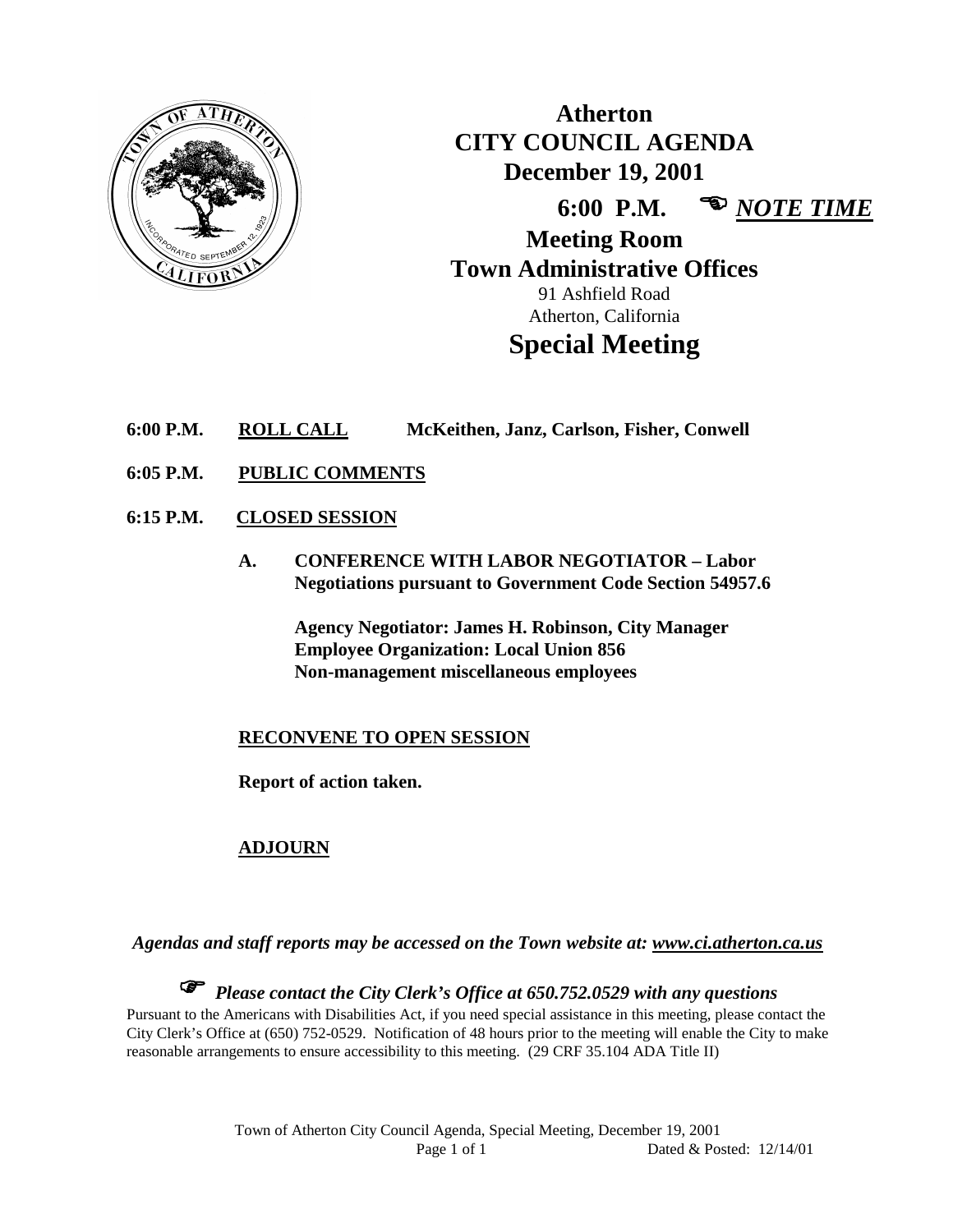

# **Town of Atherton CITY COUNCIL/ATHERTON CHANNEL DRAINAGE DISTRICT AGENDA December 19, 2001 7:00 p.m. TOWN COUNCIL CHAMBERS** 94 Ashfield Road Atherton, California

## **REGULAR MEETING**

- **7:00 P.M. 1. PLEDGE OF ALLEGIANCE**
- **7:03 P.M. 2. ROLL CALL McKeithen, Janz, Carlson, Fisher, Conwell**
- **7:05 P.M. 3. PRESENTATIONS/APPOINTMENTS**
	- **A. Appointment of representative to San Mateo County Mosquito Abatement District Board of Trustees as recommended by Council Screening Committee.**
	- **B. Appointment of representative from Holbrook-Palmer Park Foundation to the Park and Recreation Commission as recommended by Council Screening Committee.**
	- **C. Proclamation supporting Samaritan House Shelter.**
- **7:10 P.M. 4. REORGANIZATION OF CITY COUNCIL AND ELECTION OF MAYOR AND VICE MAYOR**
- **7:25 P.M. 5. COUNCIL REPORTS**
- **7:35 P.M. 6. PUBLIC COMMENTS (only for items which are not on the agenda limit of three minutes per person)**
- **7:50 P.M. 7. COMMUNITY ORGANIZATION ROUNDTABLE REPORT (Directed by Resolution No. 99-6)**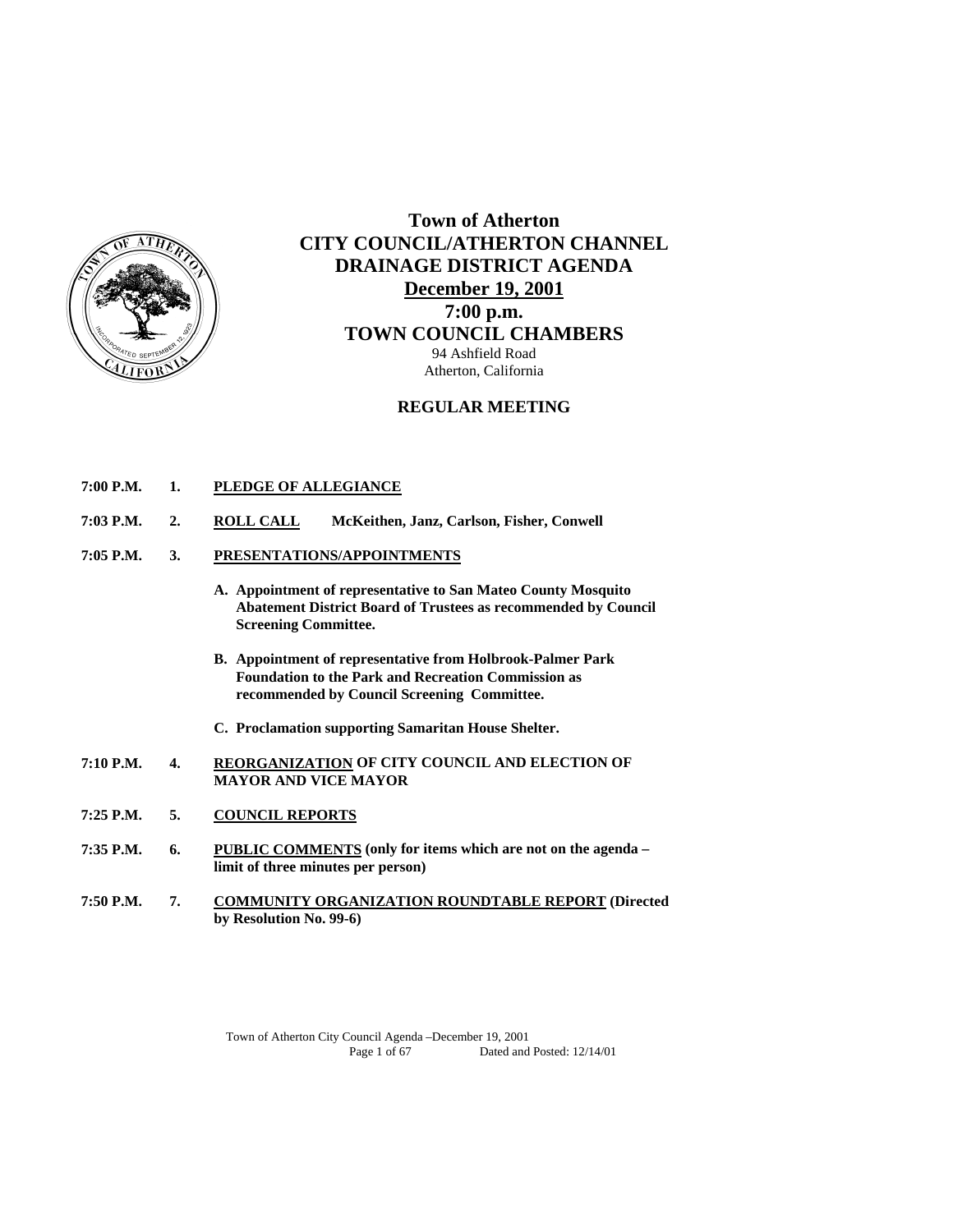#### **8:00 P.M. CONSENT CALENDAR (Items 8 - 18)**

- **8. MINUTES OF REGULAR MEETING AND SPECIAL MEETING OF NOVEMBER 6, 2001**
- **9. APPROVE BILLS AND CLAIMS FOR NOVEMBER 1, 2001 THROUGH DECEMBER 12, 2001 IN THE AMOUNT OF \$1,351,434.17**
- **10. MONTHLY FINANCIAL REPORT FOR THE MONTHS OF OCTOBER AND NOVEMBER, 2001**
- **11. ADOPTION OF THE DISADVANTAGED BUSINESS ENTERPRISE (DBE) GOAL FOR FEDERAL FISCAL YEAR 2001/2002**
- **12. APPROVAL OF PLANS AND SPECIFICATIONS MIDDLEFIELD ROAD REHABILITATION PROJECT**
- **13. ADOPTION OF RESOLUTION REGARDING A VETERANS PREFERENCE SYSTEM FOR HIRING**
- **14. NOTICE OF COMPLETION POLICE DEPARTMENT COMMUNICATIONS CENTER REMODEL**
- **15. INTRODUCTION OF ORDINANCE AMENDING ATHERTON MUNICIPAL CODE CHAPTER 15.52 RELATING TO RECYCLING AND DIVERSION OF CONSTRUCTION AND DEMOLITION DEBRIS AND WAIVE FURTHER READING**
- **16. ACCEPTANCE OF WORK AND AUTHORIZATION TO FILE NOTICE OF COMPLETION FOR 2001 PAVEMENT MARKING, PROJECT 01-004**
- **17. ADOPTION OF RESOLUTION DESIGNATING OFFICIAL POSTING PLACES**
- **18. AMICUS BRIEF Bonanno v. Contra Costa Transit Authority**

#### **PUBLIC HEARINGS (Items 19 - 21)**

**8:05 P.M. 19. PUBLIC HEARING AND ADOPTION OF A RESOLUTION ORDERING VACATION OF A PORTION OF McCORMICK LANE RIGHT-OF-WAY, WITH RESERVATION OF EASEMENTS FOR PUBLIC UTILITIES AND SANITARY SEWERS**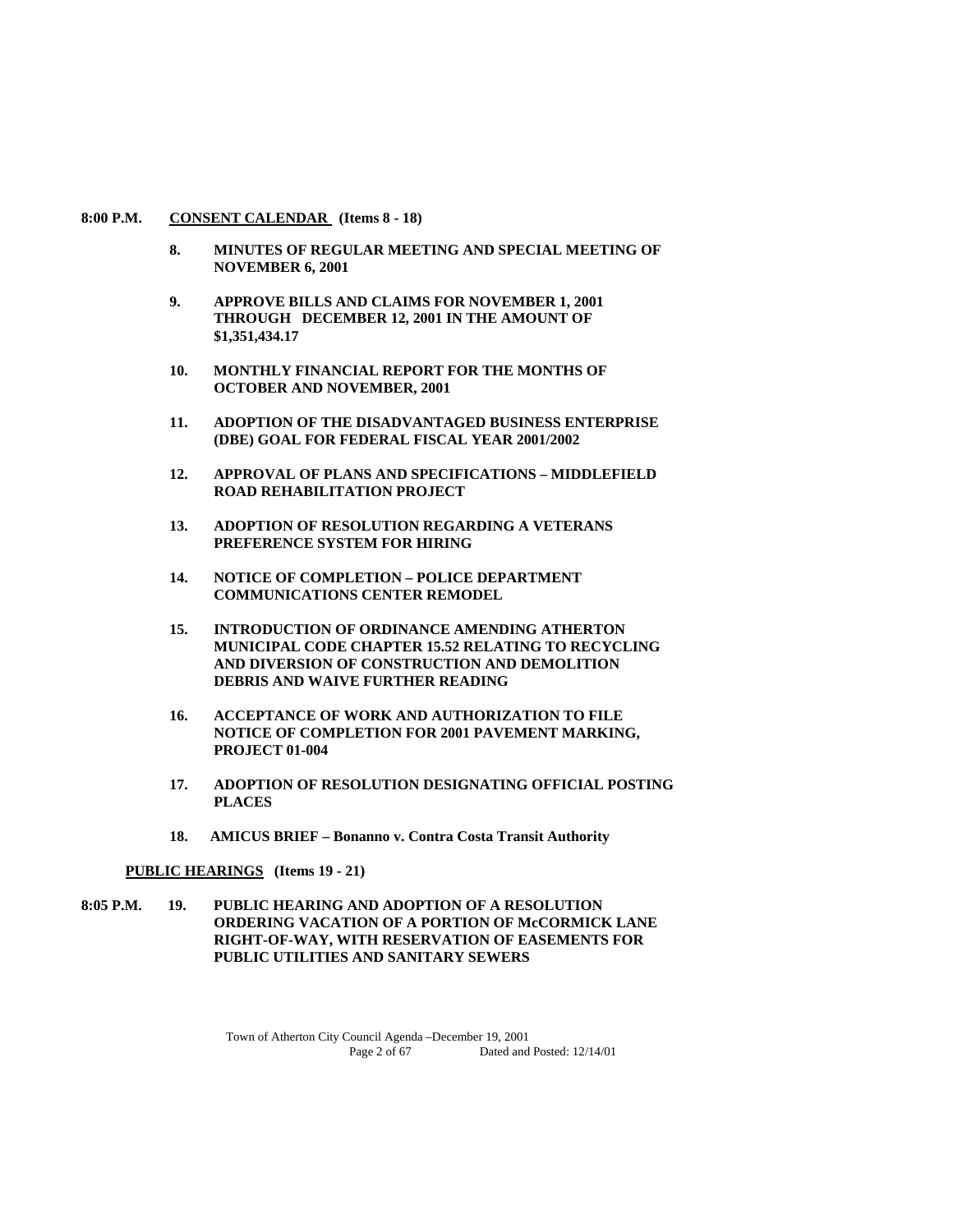**Recommendation: Presentation/recommendation of Town staff, open public hearing, hear testimony of interested parties, close public hearing, consider adoption of proposed resolution.** 

**8:10 P.M. 20. PUBLIC HEARING ON APPEAL OF PLANNING COMMISSION DECISION AND CONSIDERATION OF VESTING TENTATIVE MAP – 19 SARGENT LANE** 

> **Recommendation: Presentation/recommendation of Town staff as stated in staff report, open public hearing, hear testimony of interested parties, close public hearing, consider action on appeal.**

**8:35 P.M. 21. PUBLIC HEARING ON APPEAL OF PLANNING COMMISSION DECISION ON DENIAL OF VARIANCE – 396 SELBY LANE; EXCESSIVE SIDEWALL AND ROOF HEIGHT** 

> **Recommendation: Presentation/recommendation of Town staff as stated in staff report, open public hearing, hear testimony of interested parties, close public hearing, consider action on appeal.**

#### **REGULAR AGENDA (Items 22 - 25)**

**9:00 P.M. 22. CONSIDERATION OF KNOX PLAYSCHOOL REQUEST FOR AMENDMENT TO LEASE AGREEMENT REGARDING FUNDING OF ELECTRICAL WORK FOR PLAYSCHOOL EXPANSION** 

> **Recommendation: Consider request from Knox Playschool for amendment to lease agreement (held over from November 6, 2001 meeting).**

**9:15 P.M. 23. APPROVAL OF CAPITAL IMPROVEMENT PROGRAM FOR FISCAL YEAR 2001/02** 

> **Recommendation: Approve the revised FY 2001-02 portion of the 4-year Capital Improvement Program.**

**9:25 P.M. 24. CONSIDERATION OF ACCEPTANCE OF GRANT AWARD OF \$125,000 ADDING ONE (1) SCHOOL RESOURCE OFFICER GRANT** 

> **Recommendation: Accept the School Resource Officer (SRO) Grant Award of \$125,000, and approve the addition of one police officer position to the existing Police Department staff.**

## **9:45 P.M. 25. SAN MATEO COUNTY CITY SELECTION COMMITTEE: CONSIDERATION OF ENDORSEMENT FOR APPOINTMENTS**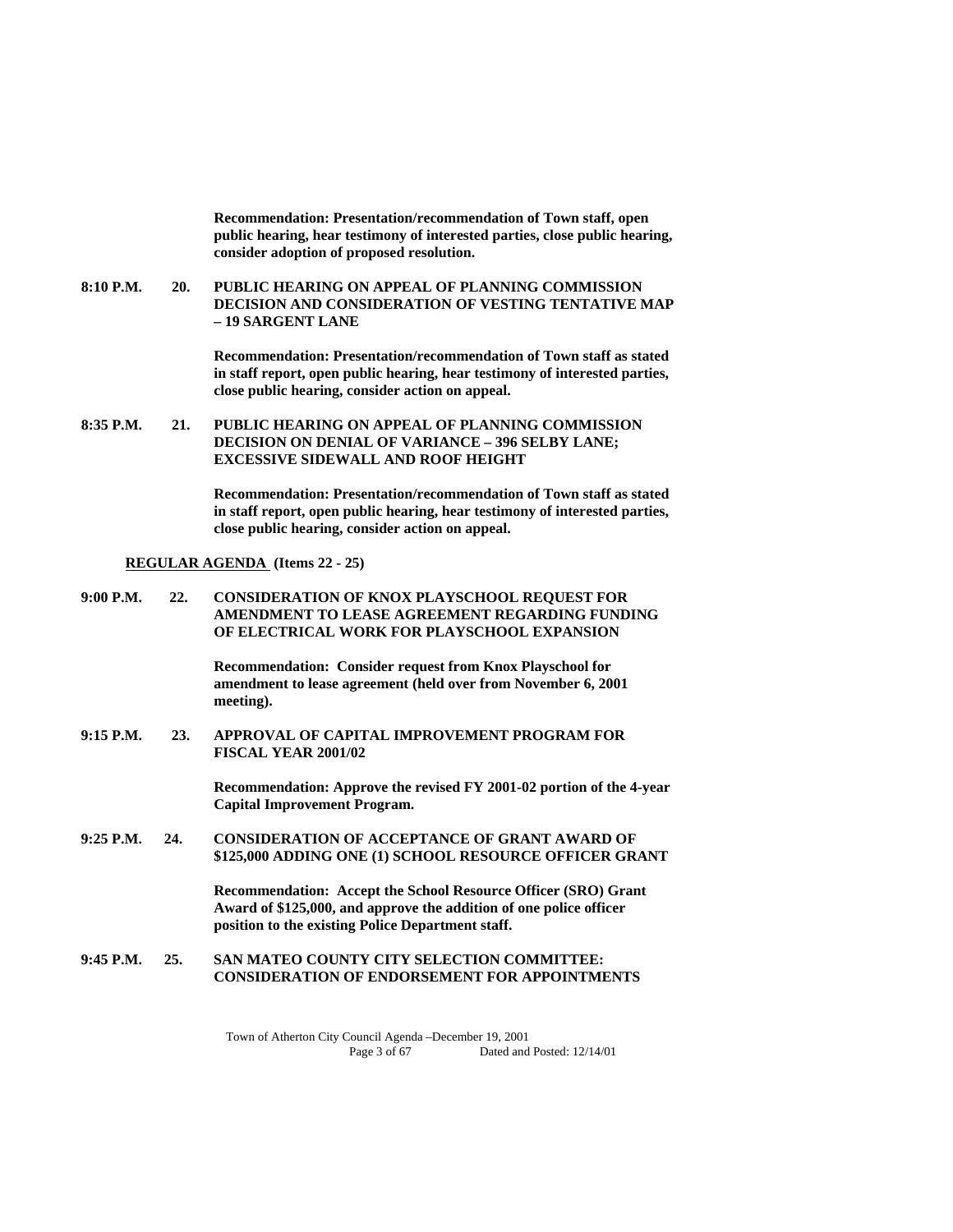**10:00 P.M. 26. PUBLIC COMMENTS**

## **10:15 P.M. 27. ADJOURN - IN MEMORY OF HENRY CARTAN III**

*Agendas and staff reports may be accessed on the Town website at: www.ci.atherton.ca.us*

*Please contact the City Clerk's Office at 650.752.0529 with any questions* 

Pursuant to the Americans with Disabilities Act, if you need special assistance in this meeting, please contact the City Clerk's Office at (650) 752-0529. Notification of 48 hours prior to the meeting will enable the City to make reasonable arrangements to ensure accessibility to this meeting. (29 CRF 35.104 ADA Title II)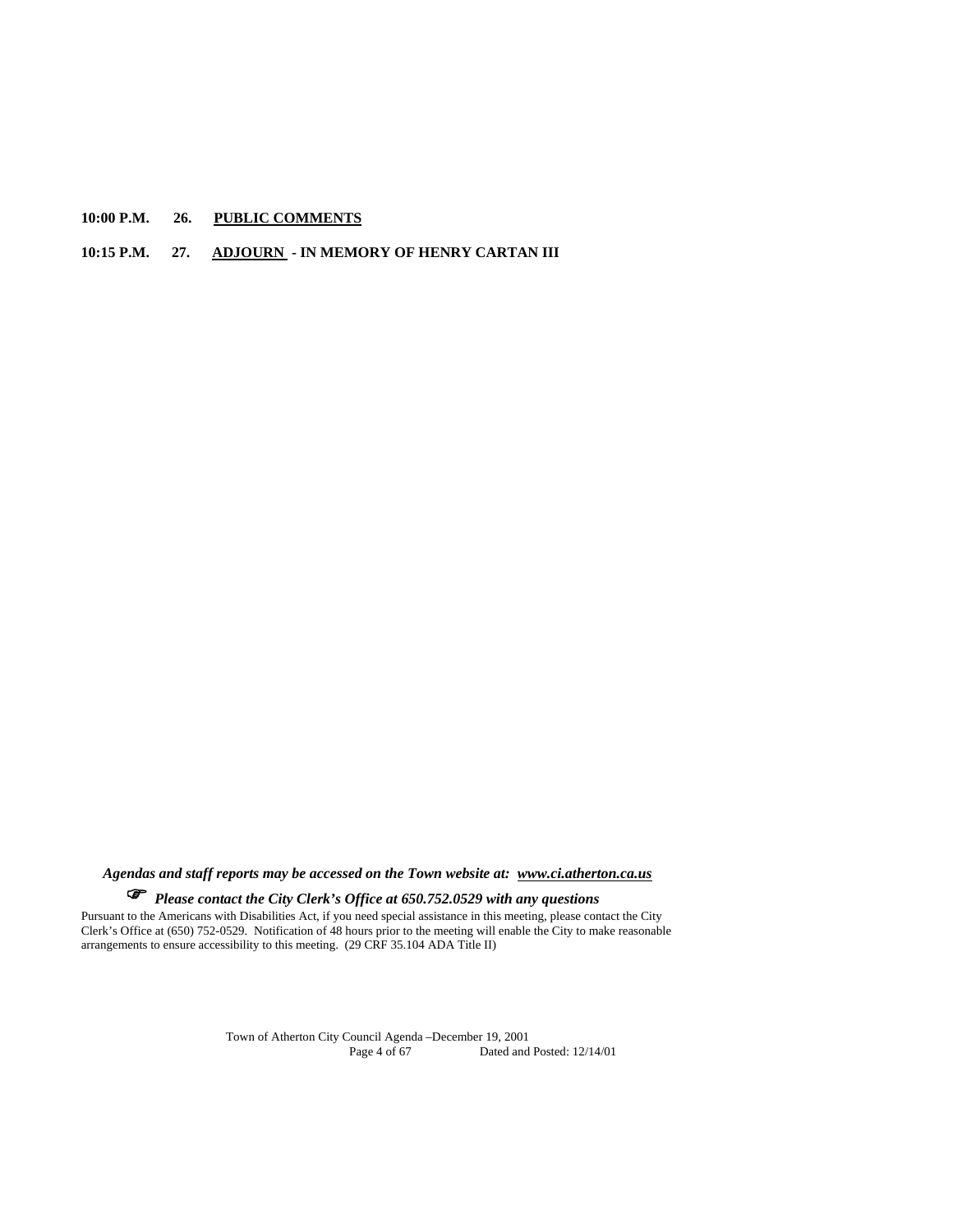## **PROCLAMATION**

#### **OF THE CITY COUNCIL OF THE TOWN OF ATHERTON**

## **TO THE GOOD PEOPLE OF SAN MATEO COUNTY**

**WHEREAS,** San Mateo County and its cities have always been blessed with people who care for those less fortunate among us; and

**WHEREAS,** San Mateo County and its cities have always been served well by an extensive and effective human service delivery system both public and private; and

**WHEREAS**, so many human service agencies depend on the resources that are shared during this special season of thanksgiving and the celebration of life; and

**WHEREAS,** the events of September 11<sup>th</sup> and after have brought us together in a new way yet endangered our ability to give locally; and

**WHEREAS,** the effects of these events have already brought increased demands to many of these agencies and leave us very uncertain for the year 2002.

**NOW, THEREFORE,** as Mayor of the Town of Atherton, I hereby request, encourage and beseech you, our fellow San Mateo County citizens, to share generously this holiday season, to give at least as much as in the past if not more. It is a time of sacrifice. It is a season for caring as never before. This sharing is our way of saying in a real way, "United We Stand".

\_\_\_\_\_\_\_\_\_\_\_\_\_\_\_\_\_\_\_\_\_\_\_\_\_\_\_\_

IN WITNESS WHEREOF, I have hereunto set my hand and caused the seal of the Town of Atherton to be affixed this 19th day of December, 2001.

Dianne M. Fisher, Mayor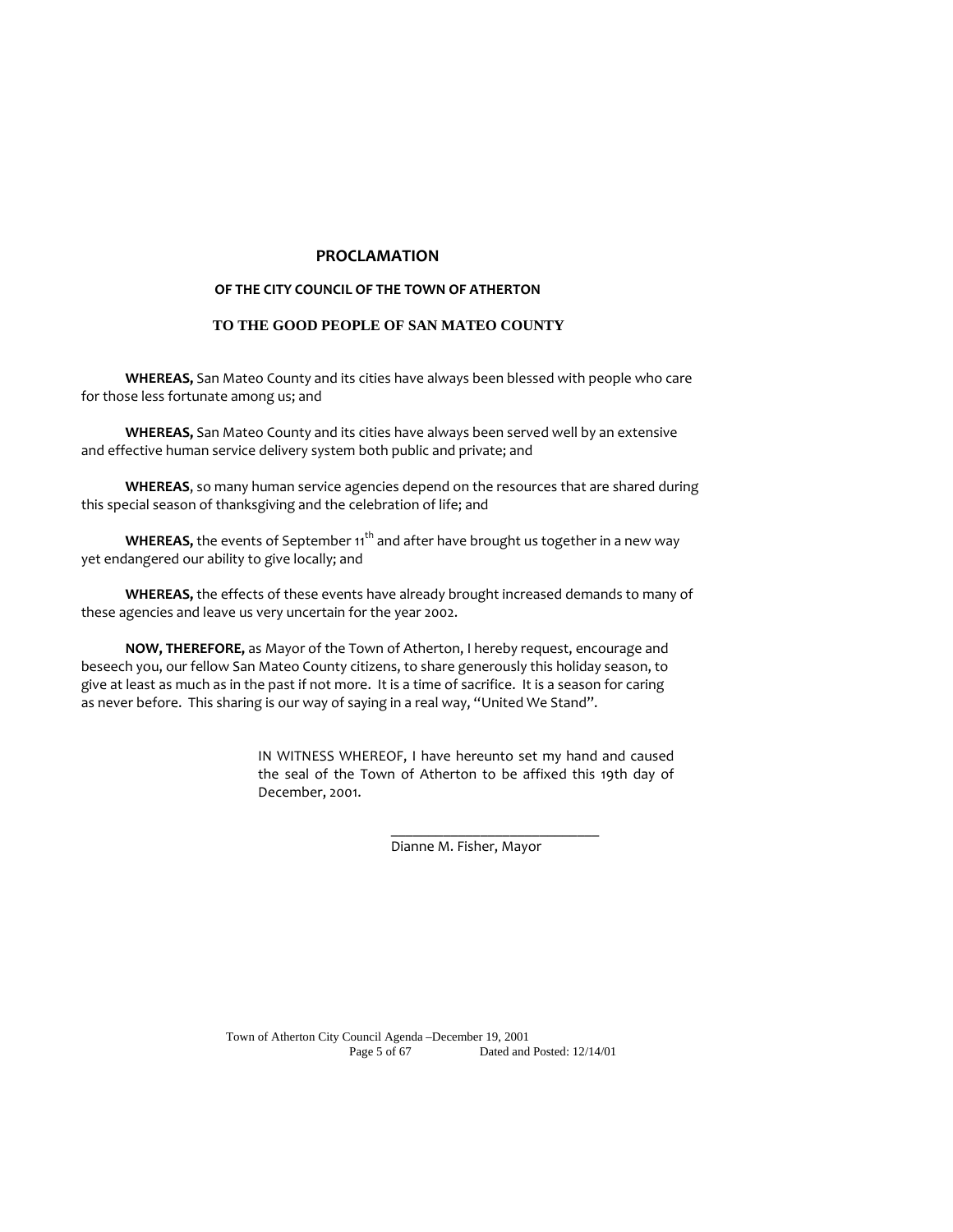

**Minutes CITY COUNCIL MEETING November 6, 2001 6:00 P.M. Conference Room Town Administration Building**  91 Ashfield Road Atherton, California **Special Meeting** 

**Mayor Fisher called the meeting to order at 6:00 p.m.** 

- **1. ROLL CALL** 
	- **PRESENT: Kathy McKeithen James R. Janz Alan B. Carlson Dianne M. Fisher William R. Conwell**

**City Manager James Robinson and City Attorney Marc Hynes were also present.** 

- **2. PUBLIC COMMENTS: None.**
- **3. CLOSED SESSION: The Council adjourned to closed session at 6:05 p.m.**
- **4. RECONVENE TO OPEN SESSION: The Council reconvened to open session at 7:10 p.m. The following action was taken:** 
	- **A. CONFERENCE WITH LABOR NEGOTIATOR Labor Negotiations pursuant to Government Code Section 54957.6**

 **Agency Negotiator: James H. Robinson, City Manager Employee Organization: Teamsters Union Local No. 856 Non-management miscellaneous employees** 

 **No action.** 

 **B. CONFERENCE WITH LABOR NEGOTIATOR – Labor Negotiations pursuant to Government Code Section 54957.6** 

**Agency Negotiator: James H. Robinson, City Manager**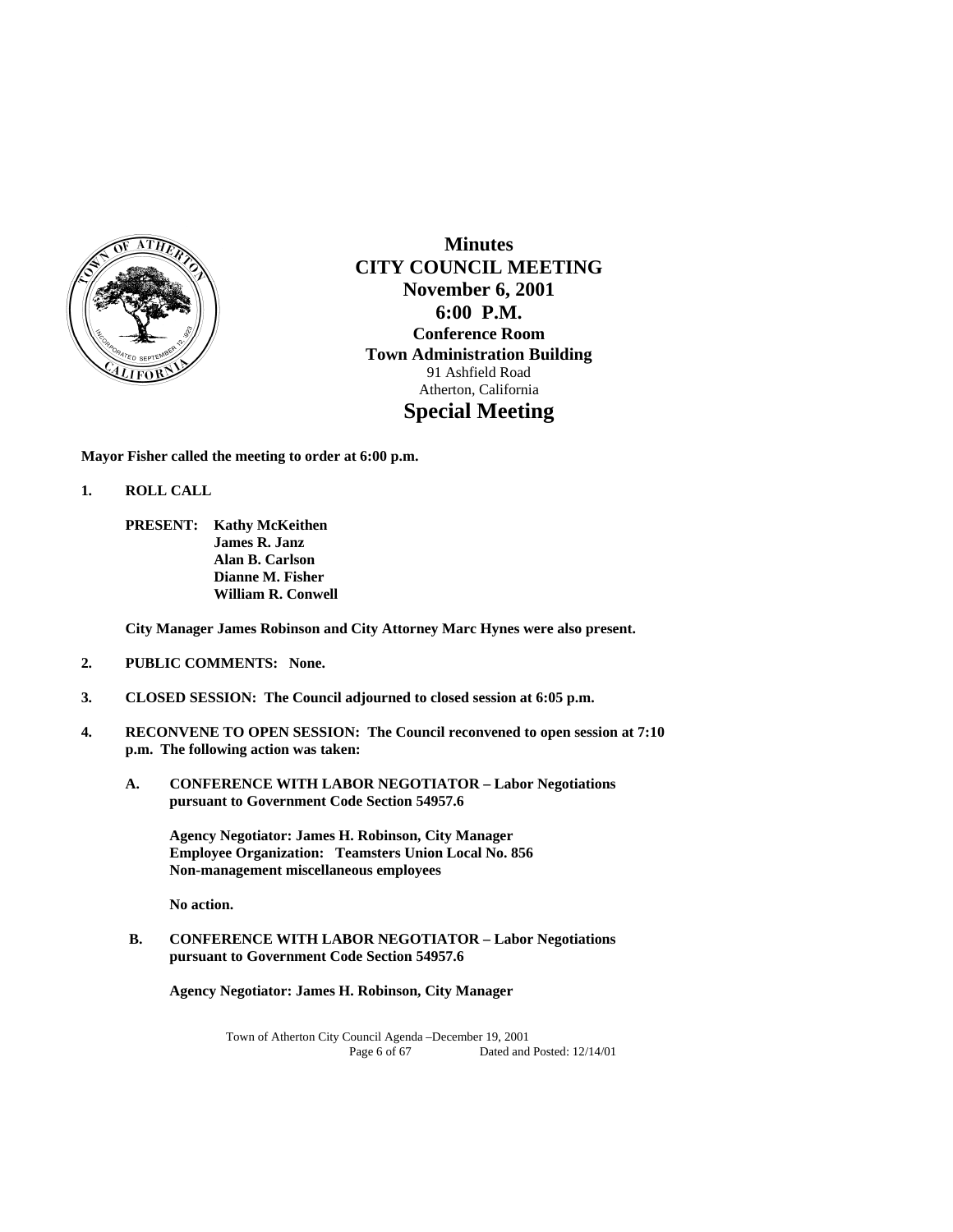**Employee Organization: Management** 

 **No action.** 

 **C. Added to the Closed Session agenda as an emergency item by unanimous consent: CONFERENCE WITH LEGAL COUNSEL – ANTICIPATED LITIGATION Significant exposure to litigation pursuant to subdivision (b) of Government Code Section 54956.9: One potential case.** 

 **No action.** 

## **5. ADJOURN**

 **The meeting adjourned at 7:15 p.m.** 

**Respectfully submitted,** 

**\_\_\_\_\_\_\_\_\_\_\_\_\_\_\_\_\_\_\_\_ Dianne M. Fisher, Mayor**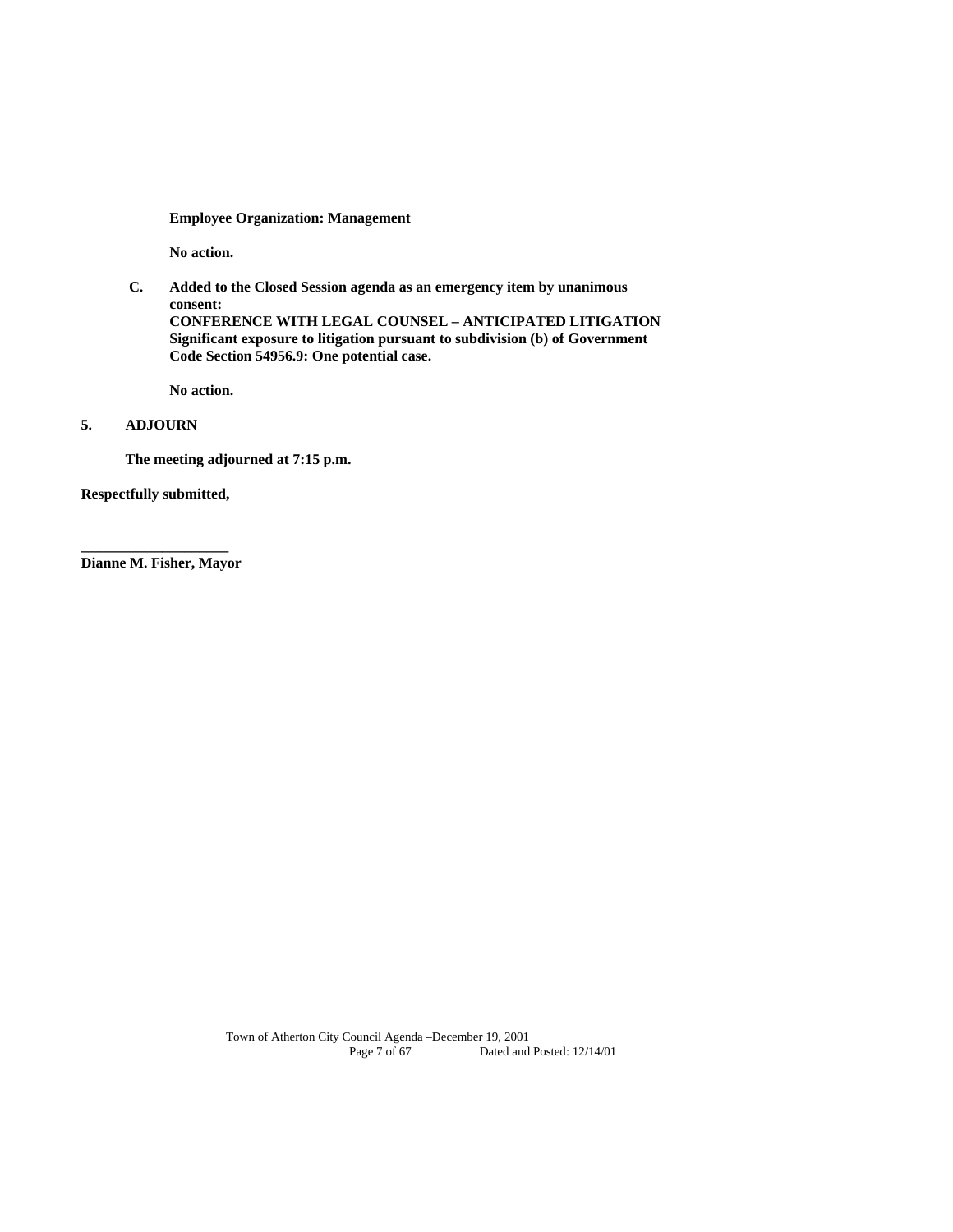

# **DRAFT MINUTES CITY COUNCIL/ATHERTON CHANNEL DRAINAGE DISTRICT MEETING Tuesday, November 6, 2001 7:00 P.M. PAVILION**  Holbrook-Palmer Park, 150 Watkins Ave. **Atherton, California REGULAR MEETING**

**Mayor Fisher called the meeting to order at 7:25 p.m. and led the pledge of allegiance.** 

## **1. ROLL CALL**

**PRESENT: Kathy McKeithen James R. Janz Alan B. Carlson Dianne M. Fisher William R. Conwell** 

 **City Manager James Robinson and City Attorney Marc Hynes were also present.** 

**The City Attorney reported the following actions from the Closed Session (Special Meeting) of the City Council held at 6:00 p.m.** 

**A. CONFERENCE WITH LABOR NEGOTIATOR – Labor Negotiations pursuant to Government Code Section 54957.6** 

 **Agency Negotiator: James H. Robinson, City Manager Employee Organization: Teamsters Union Local No. 856 Non-management miscellaneous employees** 

 **No action.** 

 **B. CONFERENCE WITH LABOR NEGOTIATOR – Labor Negotiations pursuant to Government Code Section 54957.6** 

**Agency Negotiator: James H. Robinson, City Manager Employee Organization: Management** 

 **No action.**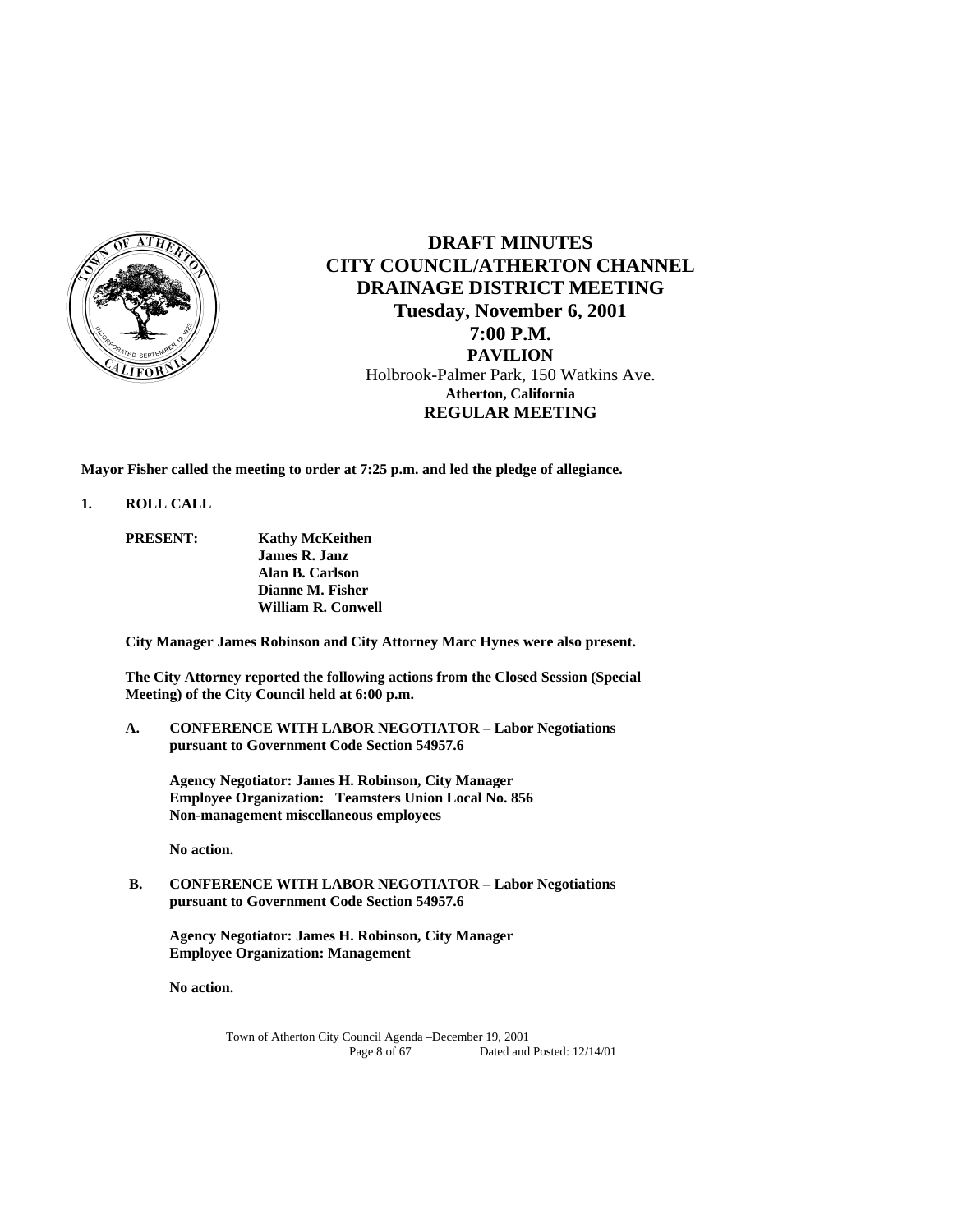**C. Added to the Closed Session agenda by unanimous consent: CONFERENCE WITH LEGAL COUNSEL – ANTICIPATED LITIGATION Significant exposure to litigation pursuant to subdivision (b) of Government Code Section 54956.9: One potential case.** 

**No action.** 

## **2. PRESENTATIONS**

**A. Presentation of Annual Tree Awards. Atherton Tree Committee Chair Shirley Carlson and Town Arborist Kathy Hughes Anderson presented awards to the following residents for maintaining and preserving outstanding trees:** 

| <b>Jan Zones</b>                | <b>Tom and Mimi Howarth</b> |
|---------------------------------|-----------------------------|
| Robert and Barbara Huber        | Darlene and George Shaheen  |
| <b>Geoff and Andrea Ralston</b> | <b>Chris Brosterhous</b>    |
| Rita and Amedeo Gado            | <b>Jan and Esther Eitel</b> |
| <b>Max and Irene Silton</b>     | Mary H. Ford                |

- **B. Proclamation Expressing Support for Our Nation. Mayor Fisher read a proclamation expressing support for the Nation in fighting terrorism.**
- **C. City Manager James Robinson presented a gift to Interim Finance Director Bill Yeomans and thanked him for his dedicated service to the Town during the Finance Director recruitment.**

## **3. COUNCIL REPORTS**

- **Council Member Conwell reported that the next CCAG meeting will be held Thursday, November 8th. The San Francisco Roundtable will meet on Wednesday, November 7. The Criminal Justice Commission has cancelled its November meeting.**
- **Council Member Janz announced the Council of Cities meeting will be held in Burlingame at the end of the month.**
- **Council Member McKeithen announced that the Town is soliciting applications for an opening on the Mosquito Abatement Board. The deadline for applying is Friday, November 16, 2001. The appointment will be made at the December Council meeting.**

**Council Member McKeithen also commended Assistant to the City Manager Linda Kelly for the excellent work she did on the Management Resolution report, and Public Works Director Cliff Temps for his work on the Capital Improvement report.**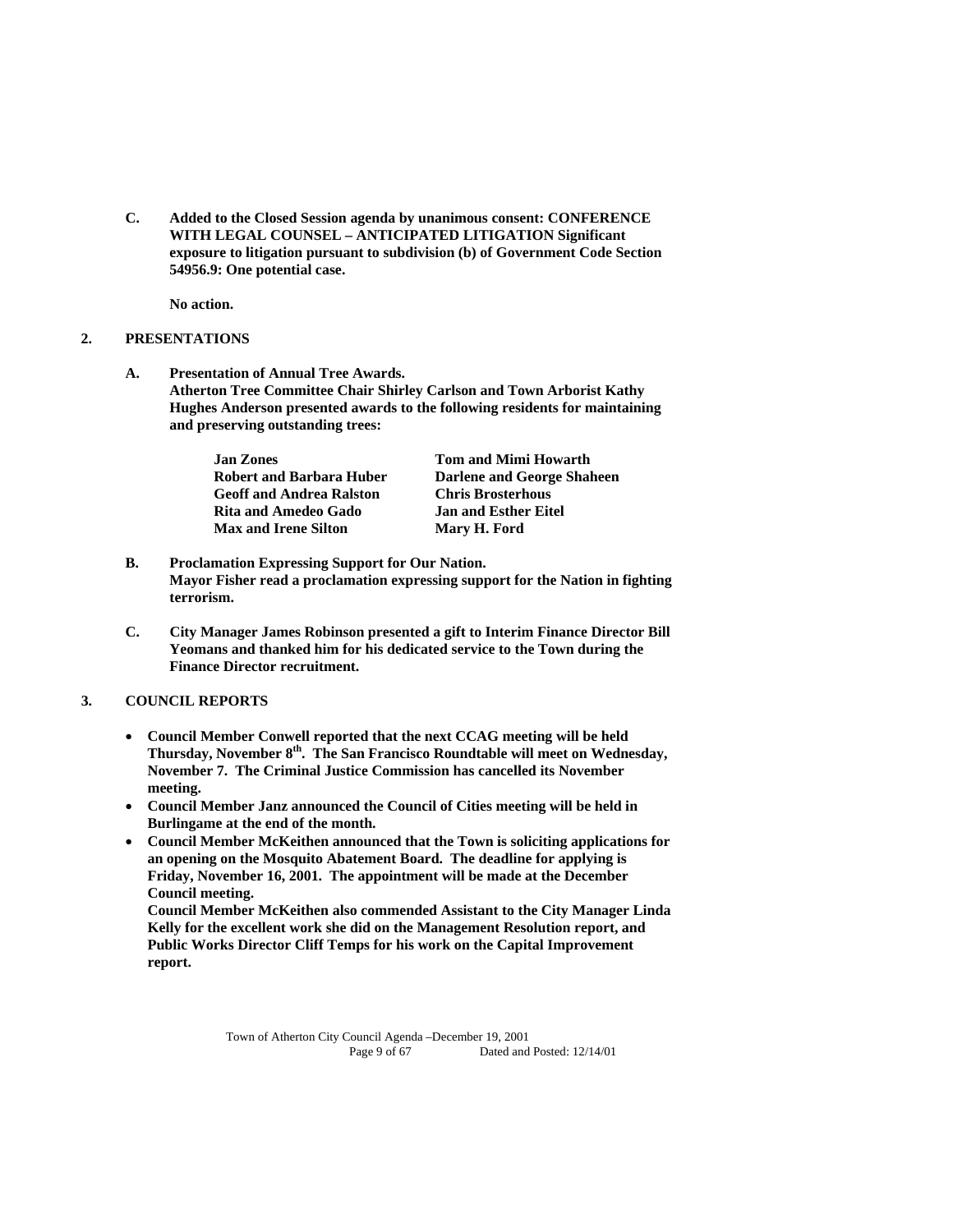**Mayor Fisher announced that the Library JPA will meet Thursday, November 8th to consider methods of filling the position of Library Director. The Waste Reduction Committee will meet Wednesday.** 

## **4. PUBLIC COMMENTS**

- **Marion Oster, Heritage Association, announced that the tree awards photographs will be on display in the lobby of the Town Offices this week. She also reported that the Heritage Association recently toured the Watkins house, which has been preserved and is the only home in Atherton on the National Register.**
- **Bob Jenkins, announced that the Audit Committee will have a final review of the Town's Fiscal Year 2000/01 Annual Report on December 4th.**
- **Virginia Ruggeiro, 10 Stockbridge, questioned the cancellation of the October Transportation Commission meeting.**
- **Bob Simons, President of Holbrook Palmer Park Foundation**
- **Jean Schaaf, 29 Stockbridge**
- **Interim Finance Director Bill Yeomans answered questions regarding the Treasurer's Report.**
- **City Manager James Robinson addressed questions on the bills and claims on the Consent Agenda.**

## **5. COMMUNITY ORGANIZATION ROUNDTABLE REPORT**

 **No report.** 

## **CONSENT CALENDAR**

 **MOTION – to approve the Consent Agenda with the following: 1) a notation that the City Attorney is to provide a certificate of insurance along with his agreement, 2) a minor date change to the resolution in Item 13, and 3) with the exception of Items 12 and 16, which will be moved to the end of the regular agenda.** 

 **M/S McKeithen/Conwell Ayes: 5 Noes: 0 Abstain: 0 Absent: 0** 

- **6. MINUTES Approved the minutes of Special Meetings of October 10, 2001 and October 17, 2001, and the Regular Meeting of October 17, 2001.**
- **7. BILLS AND CLAIMS Approved the bills and claims for October 11, 2001 through October 31, 2001 in the amount of \$351,435.12.**
- **8. QUARTERLY INVESTMENT REPORT Accepted the Quarterly Investment Report for the quarter ended September 2001.**
- **9. MICRO-SURFACING PROJECT Accepted the work and authorized the recording of the notice of completion for the 2001 Street Micro-Surfacing Project 01-003.**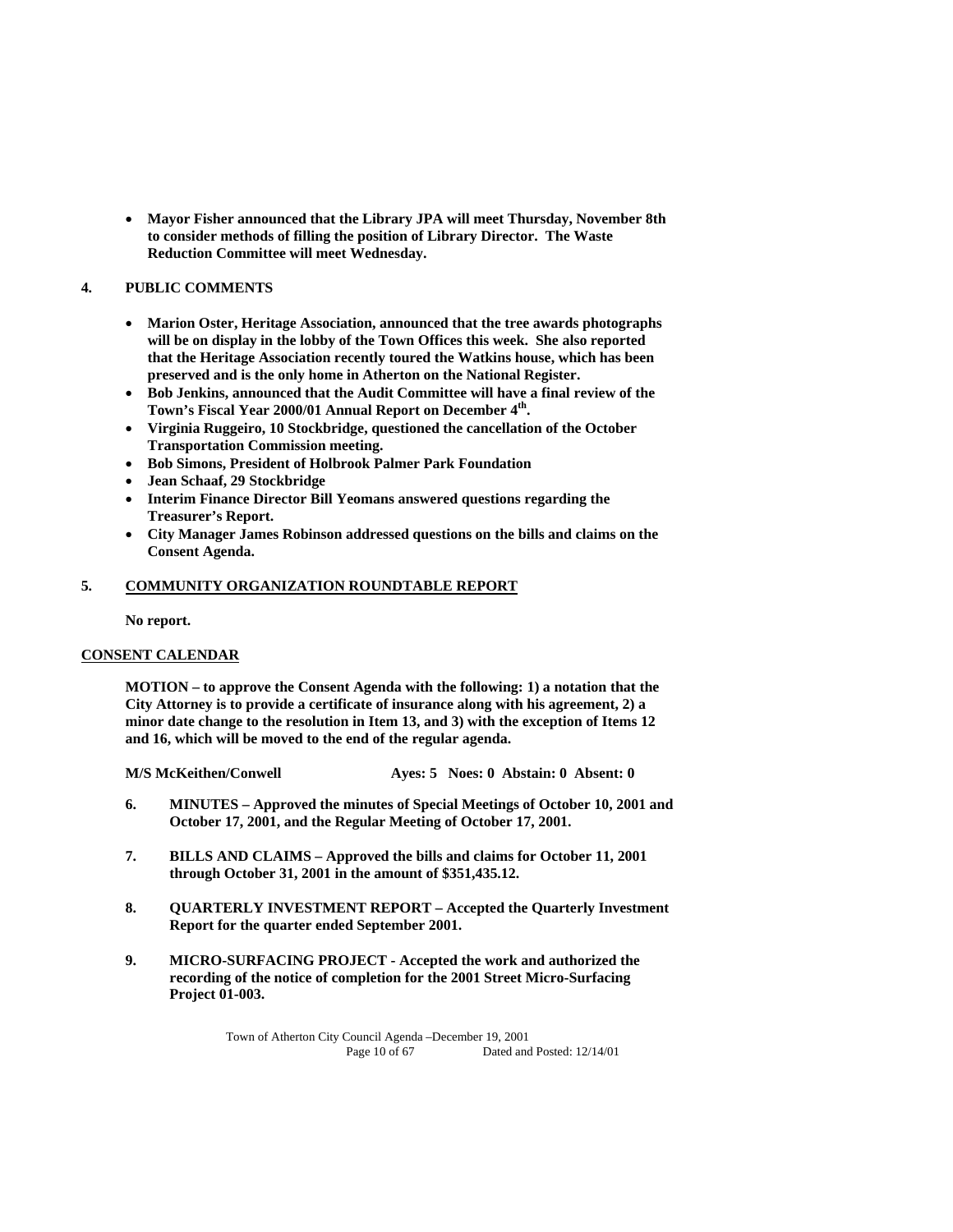- **10. CITY ATTORNEY AGREEMENT Approved the amendment to the compensation provision of the agreement with City Attorney Marc Hynes, increasing the monthly retainer from \$6,000 to \$7,000, to be effective August 2001. City Attorney to provide proof of insurance.**
- **11. POLICE TOWING CONTRACTS Approved the towing contracts with All Weather Towing and Exotic Towing for addition to the Atherton Police Department Tow Rotation List.**
- **13. RESOLUTION NO. 01-20, BAY AREA ALLIANCE FOR SUSTAINABLE DEVELOPMENT - Adopted Resolution No. 01- 20 in support of the Bay Area Alliance for Sustainable Development.**
- **14. GENERAL PLAN COMMITTEE REQUEST Authorized the General Plan Committee to consider home day care regulations.**
- **15. POLICE DEPARTMENT VEHICLE REPLACEMENT Approved A&S BMW as the sole-source vendor (State Contract), and approved the purchase of two 2002 BMW Police Motorcycles in the amount of \$30,918.68 to be funded from the current year vehicle budget.15. ADOPTION OF RESOLUTION NO. 01-\_\_\_, INTENT TO ABANDON PORTION OF McCORMICK LANE**

**16. ADOPTION OF RESOLUTION NO. 01-\_\_\_, INTENT TO ABANDON PORTION OF FAXON ROAD**

 **17. AMICUS BRIEF – Agreed to support the Amicus Brief in the matter of Alford v. Superior Court (San Diego County)** 

#### **REGULAR AGENDA**

## **18. INTRODUCTION AND FIRST READING OF ORDINANCE AMENDING ATHERTON MUNICIPAL CODE CHAPTER 15.52 RELATING TO RECYCLING AND DIVERSION OF CONSTRUCTION AND DEMOLITION DEBRIS**

 **City Manager James Robinson presented this item. Council Member Janz proposed some alternate language to clarify Section 15.52.040 of the proposed ordinance regarding Diversion Requirements. Mayor Fisher suggested that this item be addressed at the Waste Reduction Committee meeting on Wednesday, November 7th . Council Member McKeithen asked that the Waste Reduction Committee also consider including Accessory Structures in the definition of "Covered Projects".** 

 **MOTION – to place the proposed ordinance relating to recycling and diversion of construction and demolition debris on the December 19, 2001 Consent Agenda.** 

M/S Conwell/McKeithen Ayes: 5 Noes: 0 Abstain: 0 Absent: 0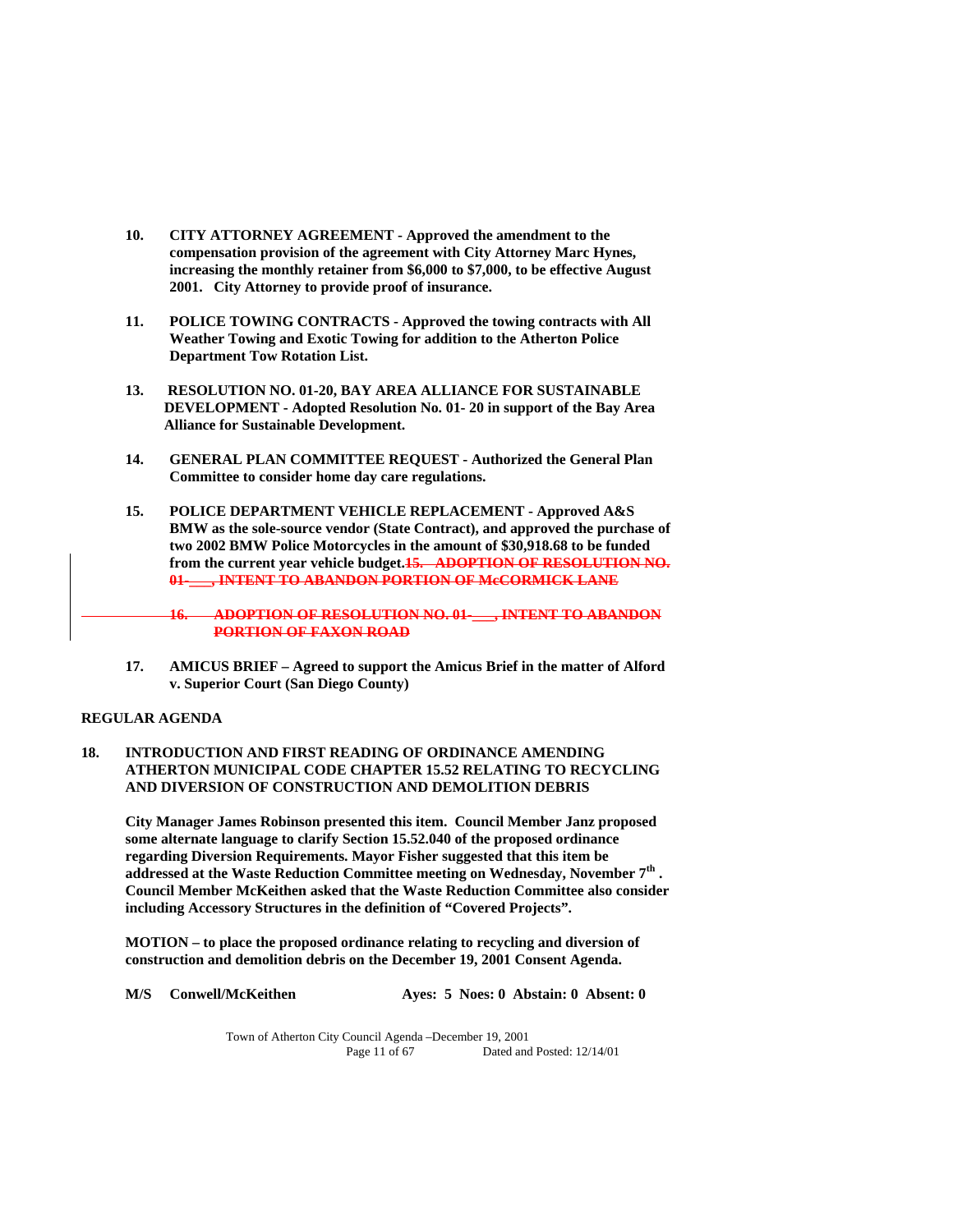## **19. ADOPTION OF URGENCY ORDINANCE REGARDING PROCEDURES FOR REORGANIZATION OF CITY COUNCIL AND SELECTION OF MAYOR AND VICE MAYOR**

 **City Attorney Marc Hynes explained that this urgency ordinance would amend Section 2.04.030 of the Municipal Code to allow for the appointment of mayor and vice mayor on an annual basis. The current code reflects procedures for appointment based on the former two-year mayoral term. Referring to the Publication section of the ordinance, Council Member McKeithen asked where the official posting places are for posting ordinances. City Clerk Sharon Barker stated that all Town ordinances are posted at the four sites set out by ordinance, and at two additional sites as well. Ordinances are also posted on the Town website. Council Member McKeithen asked that notice of the Town posting sites be put in the Athertonian. Staff was directed to return with a resolution establishing a policy regarding posting. Mayor Fisher asked that notice of the Town website be placed on each agenda face. The City Attorney stated that selection of the mayor and vice mayor may take place at the December 19 regular meeting.** 

 **Jean Schaaf and John Ruggeiro spoke from the audience.** 

**MOTION – to adopt Urgency Ordinance No. 528 amending Section 2.04.030 of the Atherton Municipal Code allowing for the City Council to meet annually to choose one of its members as mayor and one of its members as vice mayor.** 

 **M/S McKeithen/Conwell Ayes: 5 Noes: 0 Abstain: 0 Absent: 0** 

**20. CONSIDERATION OF KNOX PLAYSCHOOL REQUEST FOR AMENDMENT TO LEASE AGREEMENT REGARDING FUNDING OF ELECTRICAL WORK FOR PLAYSCHOOL EXPANSION** 

**City Manager Jim Robinson presented two letters from Susan Knox, owner of Knox Playschool, requesting that the Council provide some assistance in the cost of upgrading the electrical service at Holbrook-Palmer Park. Improvements to the electrical service in the amount of \$11,496.87 were required by P.G. & E. as a result of the Playschool expansion project.** 

**Susan Knox spoke from the audience.** 

**Council Member McKeithen suggested a fifth alternative to the alternatives outlined in the staff report, that the Town look into providing the Playschool with a loan with charges for interest equal to that which the Town is earning on its current investments.** 

**The Council concurred that they would like to have Building Official Mike Hood present to address questions regarding this issue. They asked that this item be brought back to the December 19th meeting.**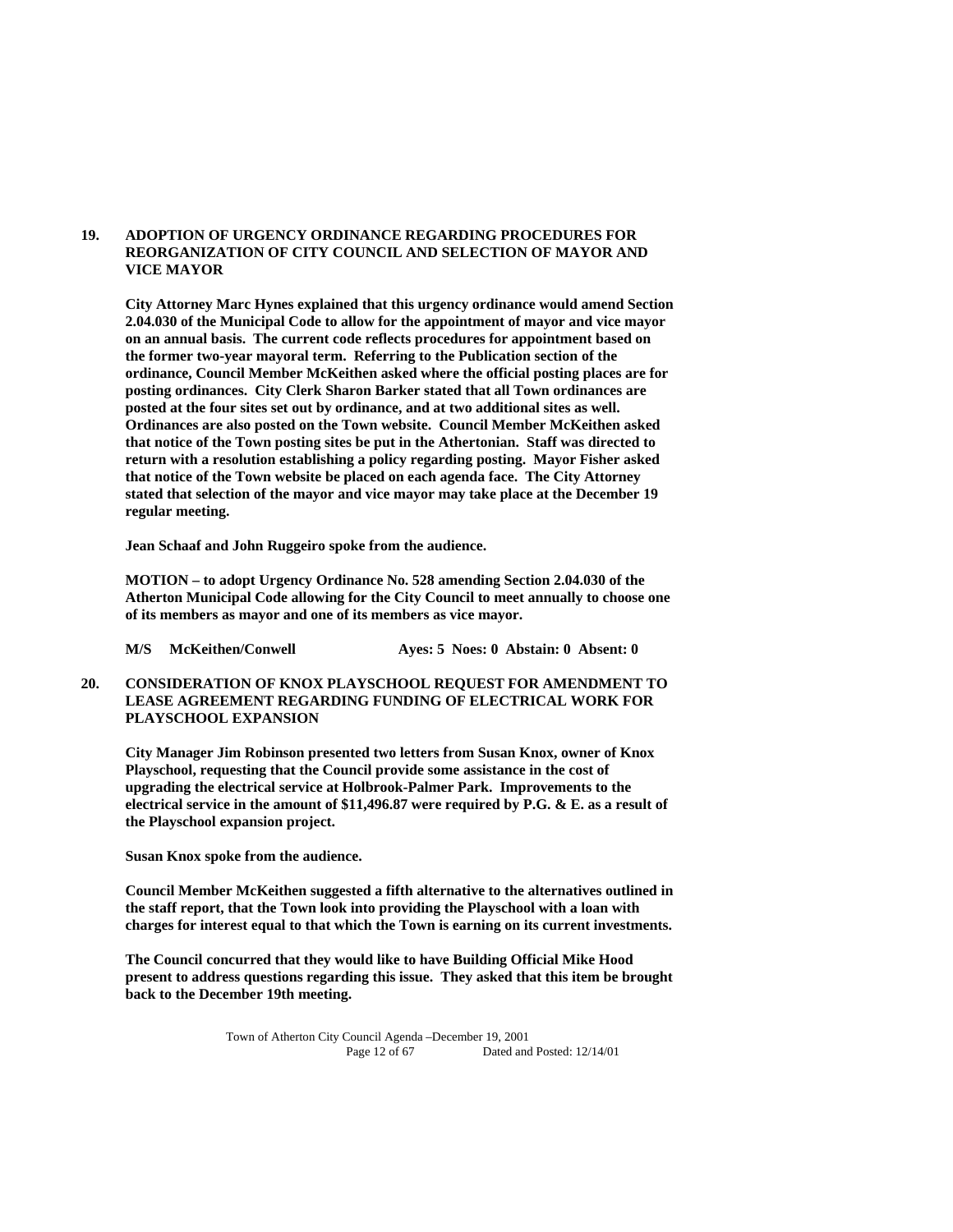**MOTION – to add this item to the December 19<sup>th</sup> City Council meeting agenda.** 

 **M/S Carlson/Janz Ayes: 5 Noes: 0 Abstain: 0 Absent: 0** 

## **21. DISCUSSION AND POSSIBLE ACTION – CONSIDERATION OF CONTENT AND IMPLEMENTATION OF CAPITAL IMPROVEMENT PLAN**

 **Public Works Director Cliff Temps presented a plan for developing a capital improvement program for the next four fiscal years. The plan included a recommended four-year Capital Improvement project list. The Council addressed the five recommendations contained in the staff report for implementing the plan. Vice Mayor Carlson stated he would stand down in the consideration of any vote on the reconstruction of Magnolia, Magnolia to end, due to a potential conflict of interest.** 

**It was agreed that the Planning Commission and Park and Recreation Commission should review and comment on some of the proposed projects. The City Manager will**  announce to the Park and Recreation Commission at their meeting on November 7<sup>th</sup>, **that they will be asked to review projects.** 

**As per the Public Works Director's request, the Council directed staff to conduct a poll of property owners for input on discretionary street reconstruction projects. Discussion ensued on the Fiscal Year 2001/02 recommended projects. The 2002-2005 segments of the proposed CIP will be addressed during the annual budget process.** 

**Charles Marsala and Jean Schaaf spoke from the audience.** 

**MOTION - to authorize staff to proceed with selection and retention of consultants to perform surveying/base mapping, soils investigation and specialized design services for approved Fiscal Year 2001/02 projects.** 

 **M/S McKeithen/Conwell Ayes: 5 Noes: 0 Abstain: 0 Absent: 0** 

**MOTION - to approve the proposed FY 2001/02 projects recommended in the Capital Improvement Plan with the exception of the Magnolia, Magnolia to end project, subject to review and comments by the Planning Commission and Park and Recreation Commission on certain projects.** 

| <b>M/S McKeithen/Carlson</b> | Aves: 5 Noes: 0 Abstain: 0 Absent: 0 |  |
|------------------------------|--------------------------------------|--|
|------------------------------|--------------------------------------|--|

**MOTION – approve Magnolia, Magnolia to end as a discretionary project for Fiscal Year 2001/02.** 

 **M/S Janz/Conwell Ayes: 4 Noes: 0 Abstain: 1 (Carlson) Absent: 0**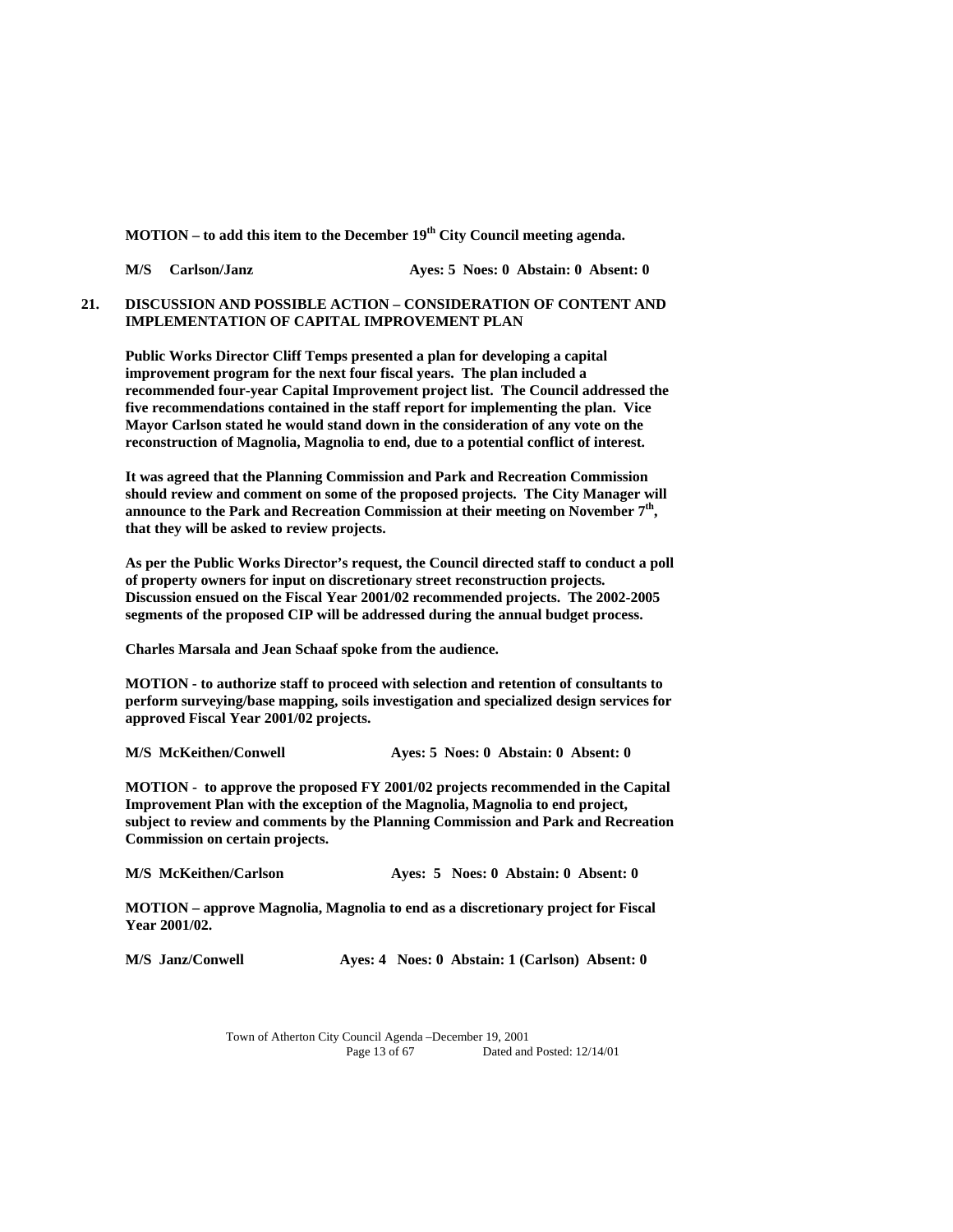**MOTION - authorize the City Manager to augment the Town engineering staff by the method he and the City Engineer determine to be the most cost efficient and that will provide the highest quality of service.** 

 **M/S McKeithen/Carlson Ayes: 5 Noes: 0 Abstain: 0 Absent: 0** 

**12. APPROVAL OF AMENDMENT TO AGREEMENT FOR PROFESSIONAL CITY PLANNING SERVICES FOR FISCAL YEAR 2001/02 – NEAL MARTIN AND ASSOCIATES** 

**Council Member Conwell asked that this item be removed from the Consent Agenda because of concerns with the memo stating Neal Martin and Associates would propose a cost of living increase for next year. Senior Planner Lisa Costa Sanders stated that the Town was not making any commitment to an increase in rates this year, but that next year their firm would ask for an increase to cover the cost of the increased liability insurance coverage. The Council, at their October 17, 2001 meeting, asked Neal Martin and Associates to return with a revised agreement reflecting an increase in comprehensive liability insurance from \$1,000,000 to \$2,000,000. The Council also asked that the names of the signatory and consultant be identified on the agreement. The other terms of the contract remain the same as the previous year as well as the rate schedule.** 

 **MOTION – to approve the revised agreement with Neal Martin and Associates for Fiscal Year 2001/02.** 

 **M/S McKeithen/Carlson Ayes: 5 Noes: 0 Abstain: 0 Absent: 0** 

**16. ADOPTION OF RESOLUTION NO. 01-21 SETTING MANAGEMENT SALARIES AND BENEFITS FOR FISCAL YEAR 2001-02** 

 **Vice Mayor Carlson asked that this item be removed from the Consent Agenda to add the language "or as otherwise provided by law" to the second sentence, paragraph three of Section 6, regarding the use of Sick Leave.** 

 **MOTION – to adopt Resolution No. 01-21, as amended, setting management salaries and benefits for Fiscal Year 2001-02.** 

 **M/S McKeithen/Janz Ayes: 5 Noes: 0 Abstain: 0 Absent: 0** 

- **22. PUBLIC COMMENTS: City Manager James Robinson introduced new Finance Director John P. Johns.**
- **23. ADJOURN: The meeting adjourned at 10:36 p.m.**

**Respectfully submitted,**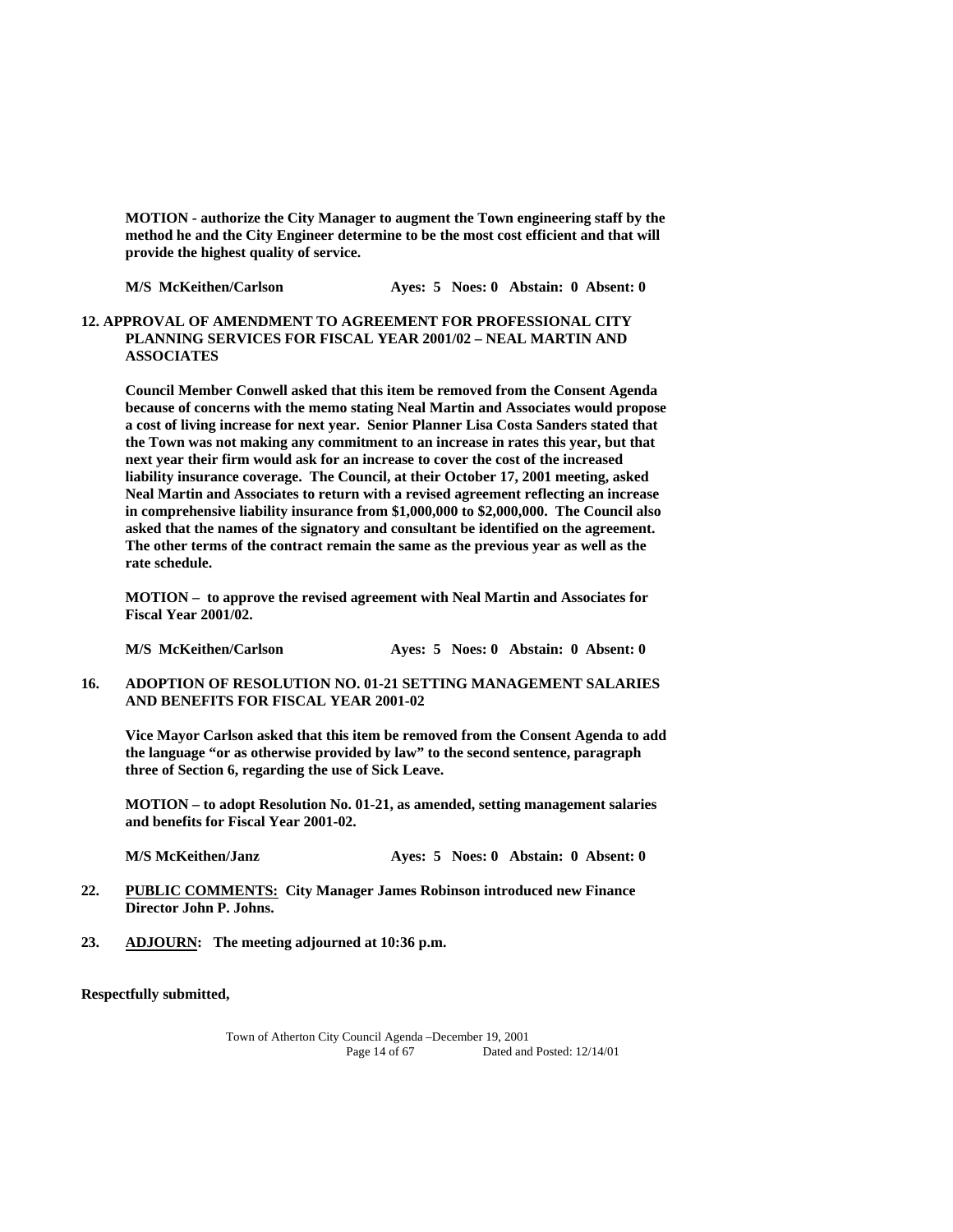**Sharon Barker, City Clerk** 

**\_\_\_\_\_\_\_\_\_\_\_\_\_\_\_\_\_\_\_\_\_\_\_\_\_\_\_\_\_**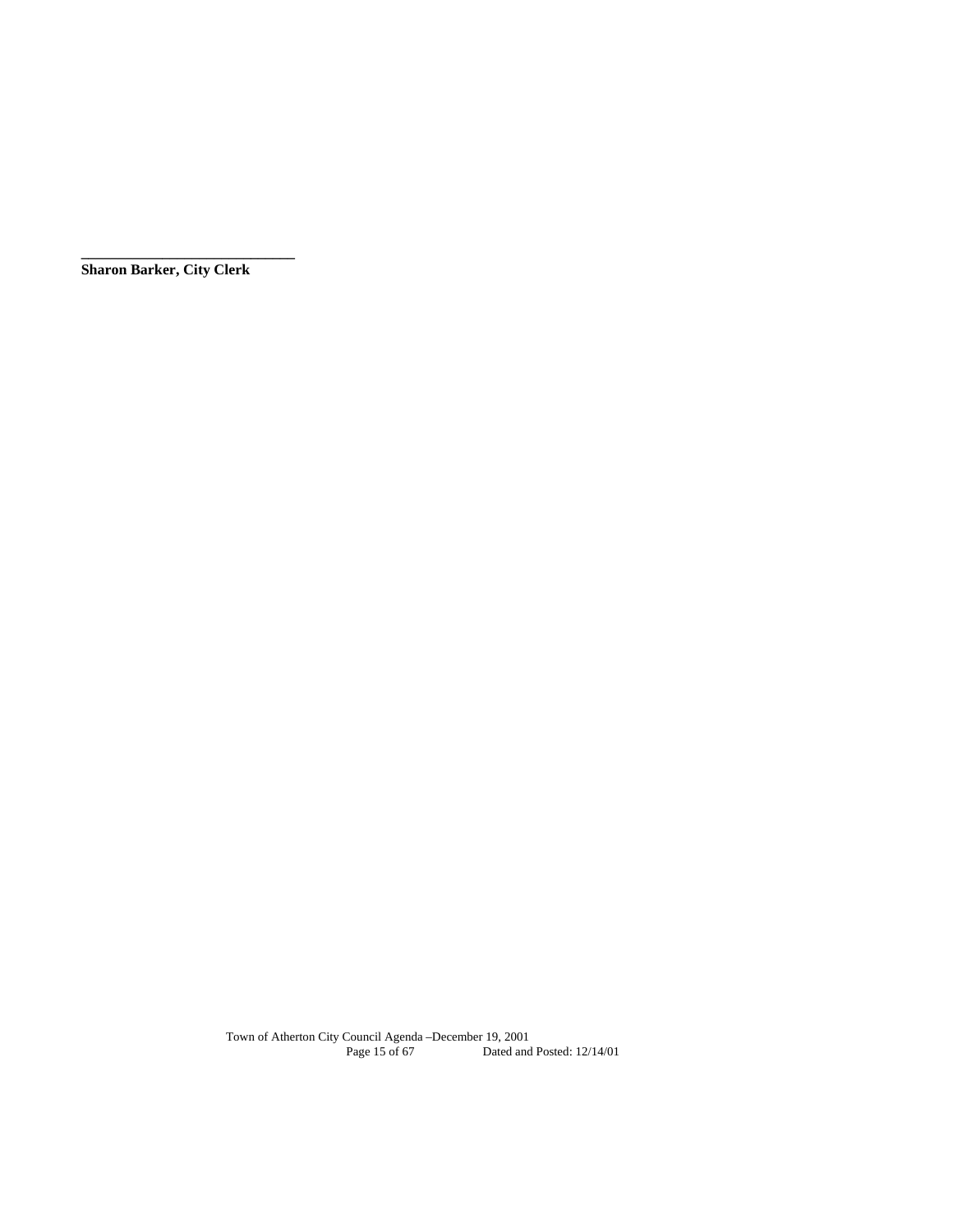## **TOWN OF ATHERTON** Item No. 9

CLAIMS LIST November  $1<sup>st</sup>$ , to December  $12<sup>th</sup>$ , 2001

| Payroll Checks       | $501487 - 501740$ | \$500.528.67 |
|----------------------|-------------------|--------------|
| Electronic Transfers |                   | 135.554.27   |
| $AP$ Checks          | $11578 - 11832$   | 715.351.23   |

TOTAL \$ 1,351,434.17

I, James H. Robinson, City Manager of the Town of Atherton, do hereby certify under penalty of perjury that the demands listed above, check numbers 501487 – 501740 (Payroll) 11578 – 11832 (Accounts Payable), and Electronic Transfers for Employees Federal Payroll Taxes and fees, inclusive, amount to \$1,351,434.17 are true and correct, and that there are funds for payment.

> James H. Robinson City Manager

\_\_\_\_\_\_\_\_\_\_\_\_\_\_\_\_\_\_\_\_\_\_\_\_\_\_\_\_\_\_\_

\_\_\_\_\_\_\_\_\_\_\_\_\_\_\_\_\_\_\_\_\_\_\_\_\_\_\_\_\_\_\_

The above claims, Payroll check numbers 501487 - 501740, Accounts Payable check numbers 11578 – 11832 and Electronic Transfers for employees federal payroll taxes and fees, amount to \$1,351,434.17; and are hereby approved for payment.

Mayor, Town of Atherton

#### SOURCE OF FUNDS

| 101 | General Fund                          | \$1,012,562.74 |
|-----|---------------------------------------|----------------|
| 105 | Tennis Fund                           | 66.32          |
| 201 | Special Parcel Tax                    | 118,202.36     |
| 202 | Transportation                        | 51.339.15      |
| 203 | Gas Tax Fund                          | 41,464.74      |
| 210 | Road Construction Impact Fees         |                |
| 401 | <b>General Capital Projects</b>       | 472.00         |
| 402 | <b>Storm Drainage</b>                 | 1,250.00       |
| 404 | Park Playground Improvement           | 22,893.06      |
| 610 | Vehicle Replacement                   |                |
| 611 | Computer Maint. & Replacement         | 4,180.66       |
| 612 | <b>Administrative Services</b>        | 94,282.40      |
| 614 | <b>Workers Compensation Insurance</b> |                |
| 715 | <b>Evans Estate</b>                   | 4,720.74       |
| 730 | H-P Park Improvement                  |                |
| 731 | Tree Committee                        |                |
|     |                                       |                |

#### TOTAL \$1,351,434.17

#### **Item No. 10**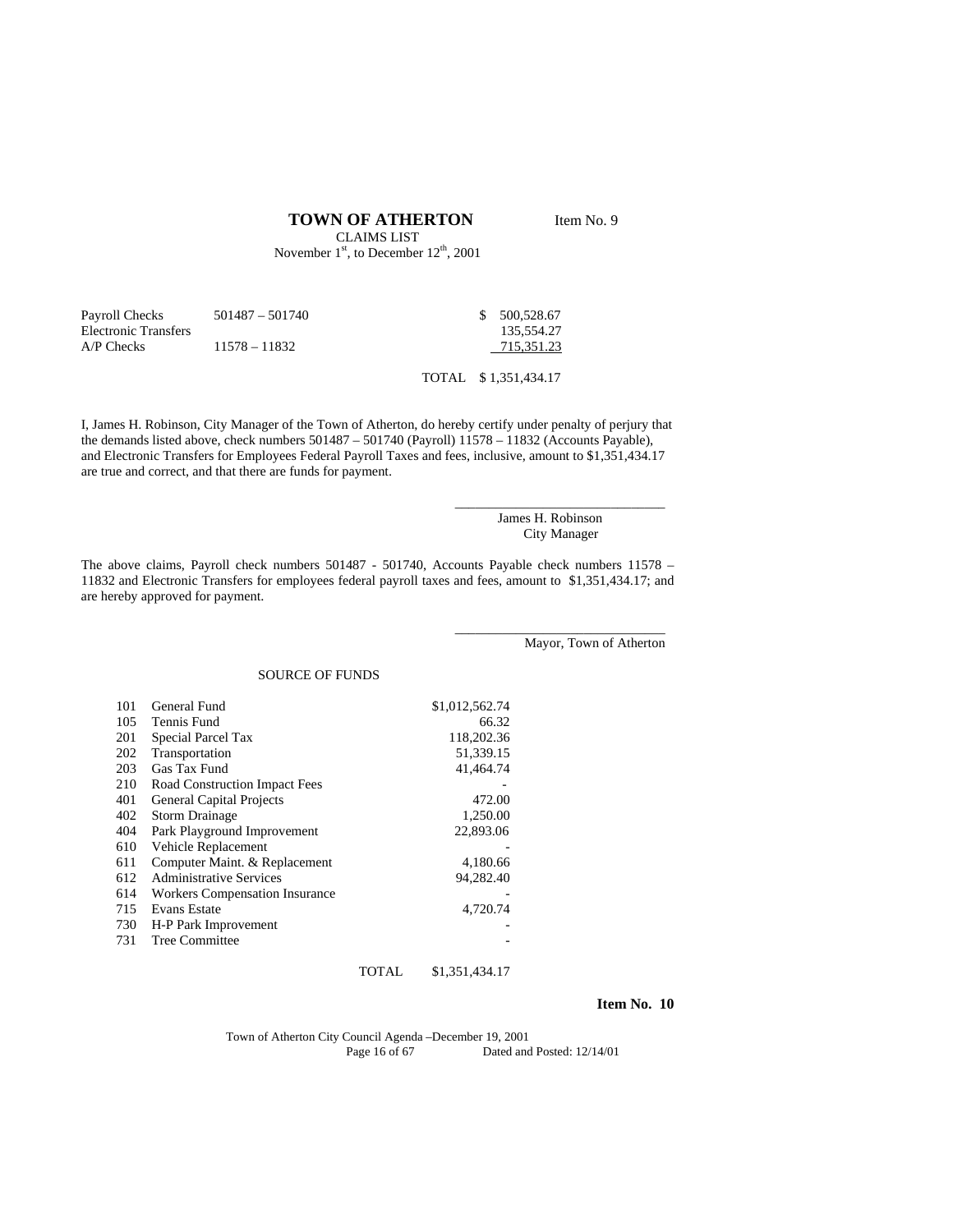

**Town of Atherton** 

## **CITY COUNCIL STAFF REPORT**

- **TO: HONORABLE MAYOR AND CITY COUNCIL**
- **FROM: JOHN P. JOHNS, FINANCE DIRECTOR**
- **DATE: FOR THE MEETING OF DECEMBER 19, 2001**

## **SUBJECT: MONTHLY FINANCIAL REPORTS, OCTOBER AND NOVEMBER 2001**

## **RECOMMENDATION:**

Receive and file Monthly Financial Reports for October and November 2001.

## **INTRODUCTION:**

The attached schedules show all revenues and expenditures to the end of the months of October and November for fiscal year 2001-2002 (FY02).

## **FINANCIAL HIGHLIGHTS**

With approximately 42 percent of the fiscal year elapsed, (five months out of twelve), the Town has realized approximately 29 percent of budgeted revenues for the General Fund, while expenditures have amounted to 47 percent of FY 2001-2002 appropriations.

After taking into consideration seasonal fluctuations in the timing of cash receipts (in particular property taxes, sales and use taxes and other taxes) General Fund revenues appear to be tracking well with estimates prepared at the beginning of FY 2001-2002.

The financial report includes a statement of balances for every budgeted fund incorporating the audited fund balances for the year ended June 30, 2001.

A more thorough analysis of revenues and expenditures as well as recommendations for any necessary adjustments to appropriations and revenue estimates will be provided to Council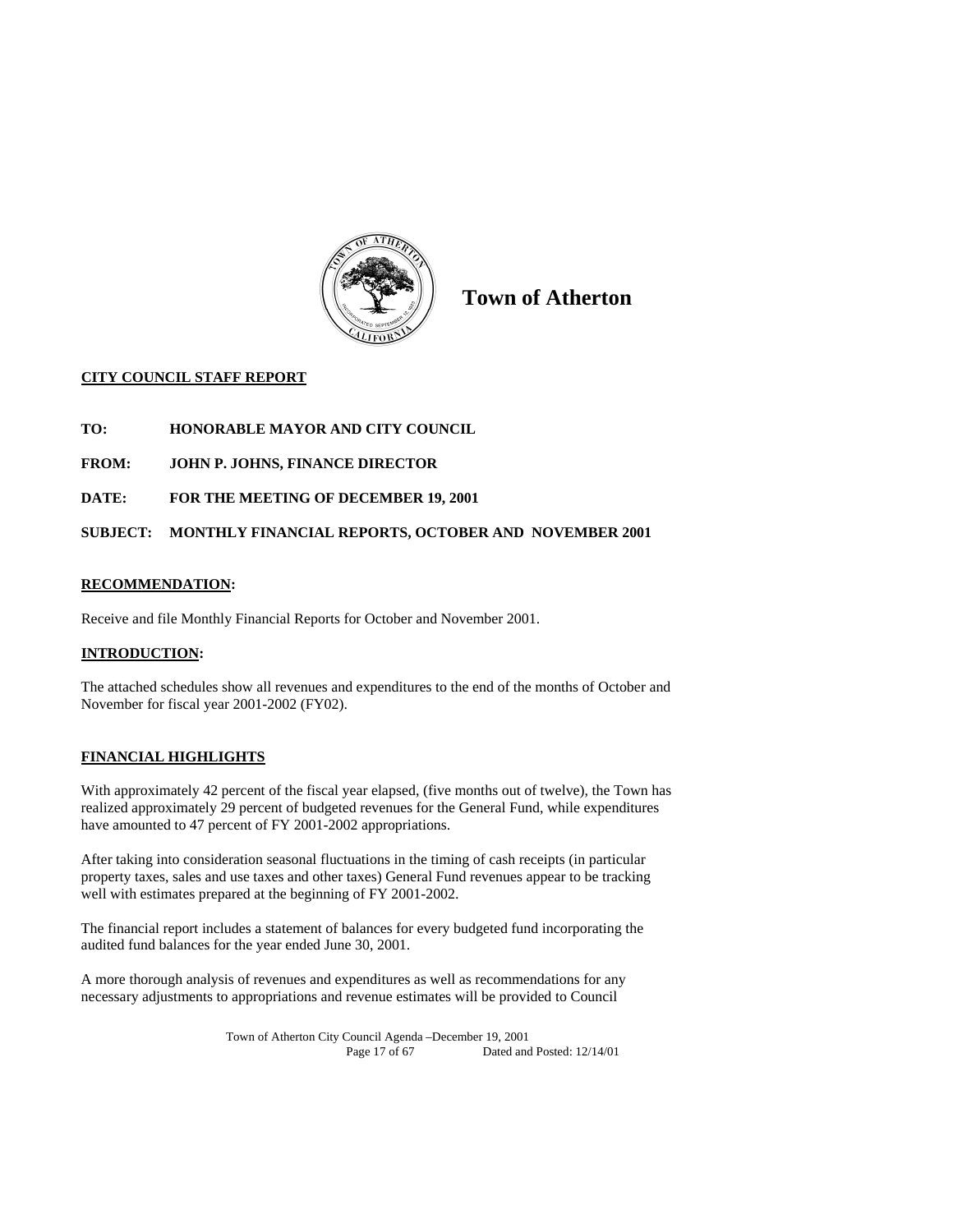in late January, 2002.

# **FISCAL IMPACT:**

Informational only.

Prepared by: Approved by:

\_\_\_\_\_\_\_\_\_\_\_\_\_\_\_\_\_\_\_\_\_\_\_\_ \_\_\_\_\_\_\_\_\_\_\_\_\_\_\_\_\_\_\_\_\_\_\_\_\_

Finance Director

John P. Johns James H. Robinson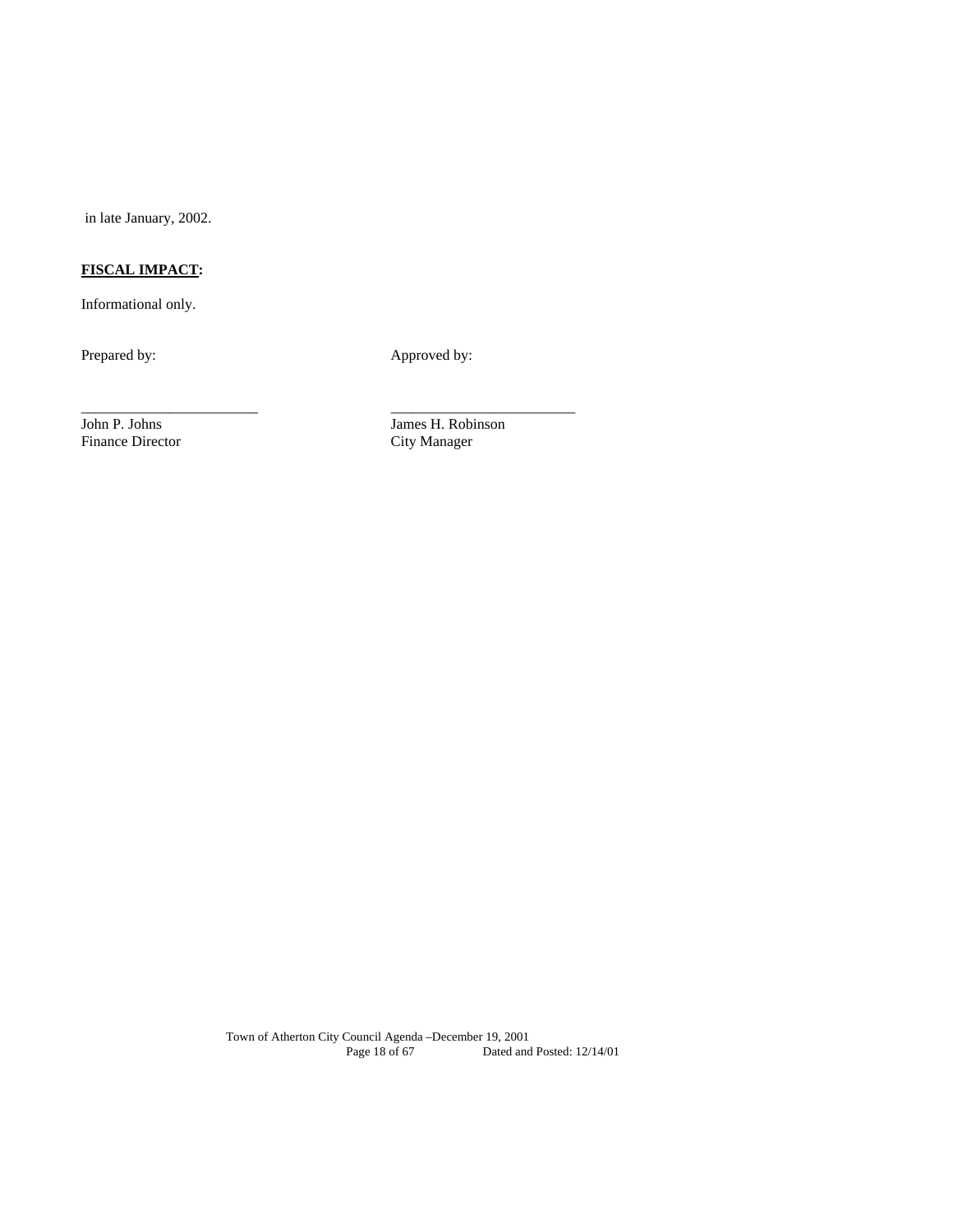**Item No. 11** 



**Town of Atherton** 

## **CITY COUNCIL STAFF REPORT**

- **TO: HONORABLE MAYOR AND CITY COUNCIL CITY MANAGER, JAMES H. ROBINSON**
- **FROM: CLIFF TEMPS, PUBLIC WORKS DIRECTOR**
- **DATE: FOR THE MEETING OF DECEMBER 19, 2001**

#### **SUBJECT: ADOPTION OF DISADVANTAGED BUSINESS ENTERPRISE GOAL FOR FEDERAL FISCAL YEAR 2001/2002**

## **RECOMMENDATION**

Approve the Disadvantaged Business Enterprise (DBE) Program goal for Federal Fiscal Year 2001/2002.

## **INTRODUCTION**

Last June the Council approved a DBE Program and Goal for Federal Fiscal Year 2000/2001. This was necessary because Atherton has been awarded Federal funds in the amount of \$1,147,000 for the rehabilitation of a substantial part of Middlefield Road, and a condition of the grant is the Town's adoption of a DBE Program. Maintenance of a DBE Program and a current goal is also now a prerequisite for receipt of FEMA disaster assistance. Once adopted, the plan does not have to be readopted unless there is a change in the law. The goal however, must be redetermined and adopted each Federal Fiscal year. The goal calculation and supporting documentation is attached. Notice of the proposed goal must be published, and a forty-five day period allowed for public comment, before final adoption can occur.

## **ANALYSIS**

The DBE goal established for Federal Fiscal Year (FFY) 2001/2002 is 5 percent. This is the same as the goal for the preceding year. Notice was published in The Almanac on October 3, 2001, and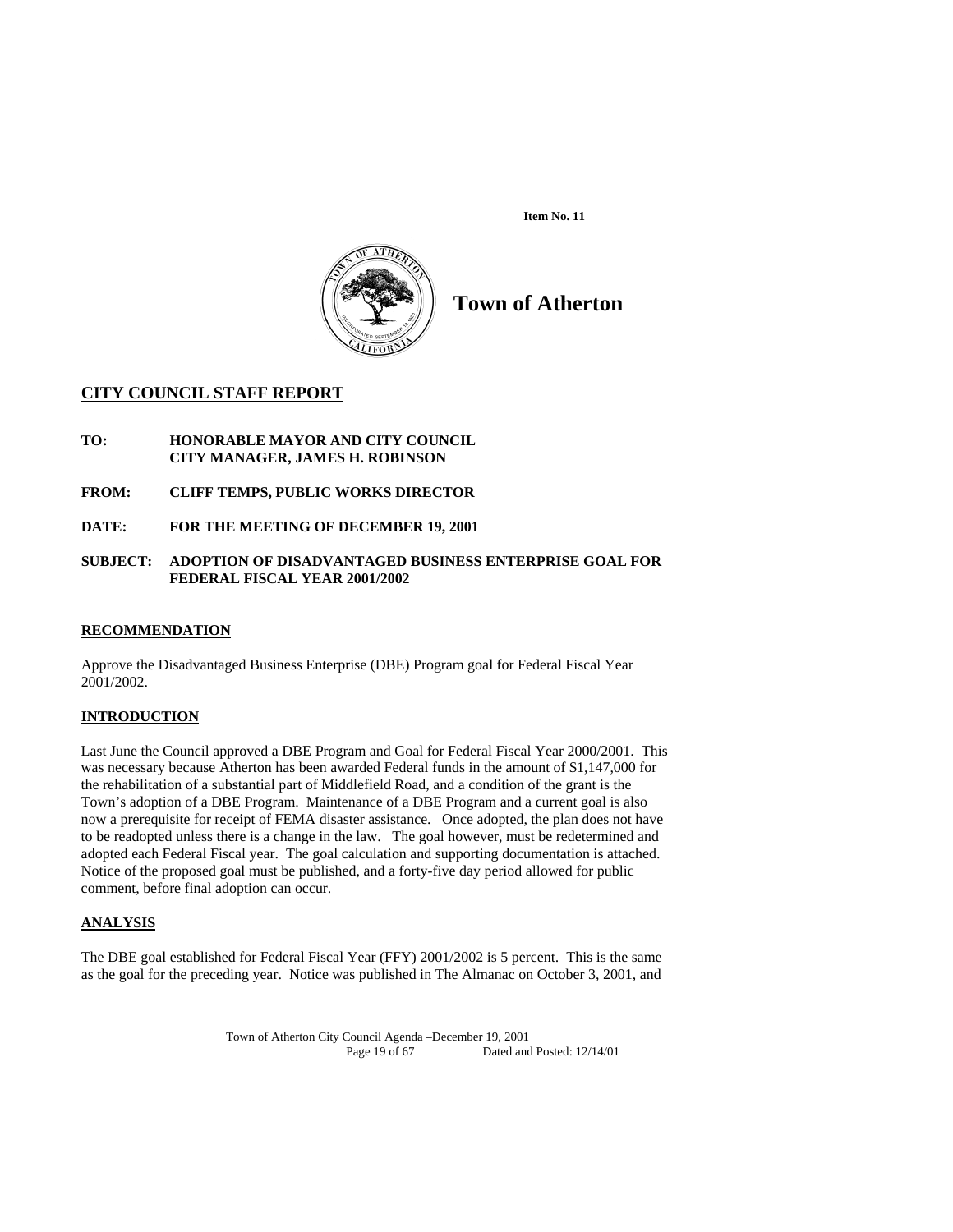the forty-five day comment period has ended. No comments were received, and the Council may approve the FFY 2001/2002 goal by motion.

## **FISCAL IMPACT**

The 5 percent goal is a target. Any contractor hired to perform Federally assisted work for the Town must demonstrate good faith effort to achieve or exceed that goal. This isn't expected to present any problem or to affect cost.

## **CONCLUSION**

A notice of the DBE program, inviting comments, was published as required by law. The 45-day comment period has passed, and no comments were received. The Council is now free to adopt the program.

Respectfully submitted: Reviewed/Approved:

Cliff Temps James Robinson Public Works Director City Manager

Attachment: Town of Atherton Overall Annual DBE Goal for Federal Fiscal Year 2001/2002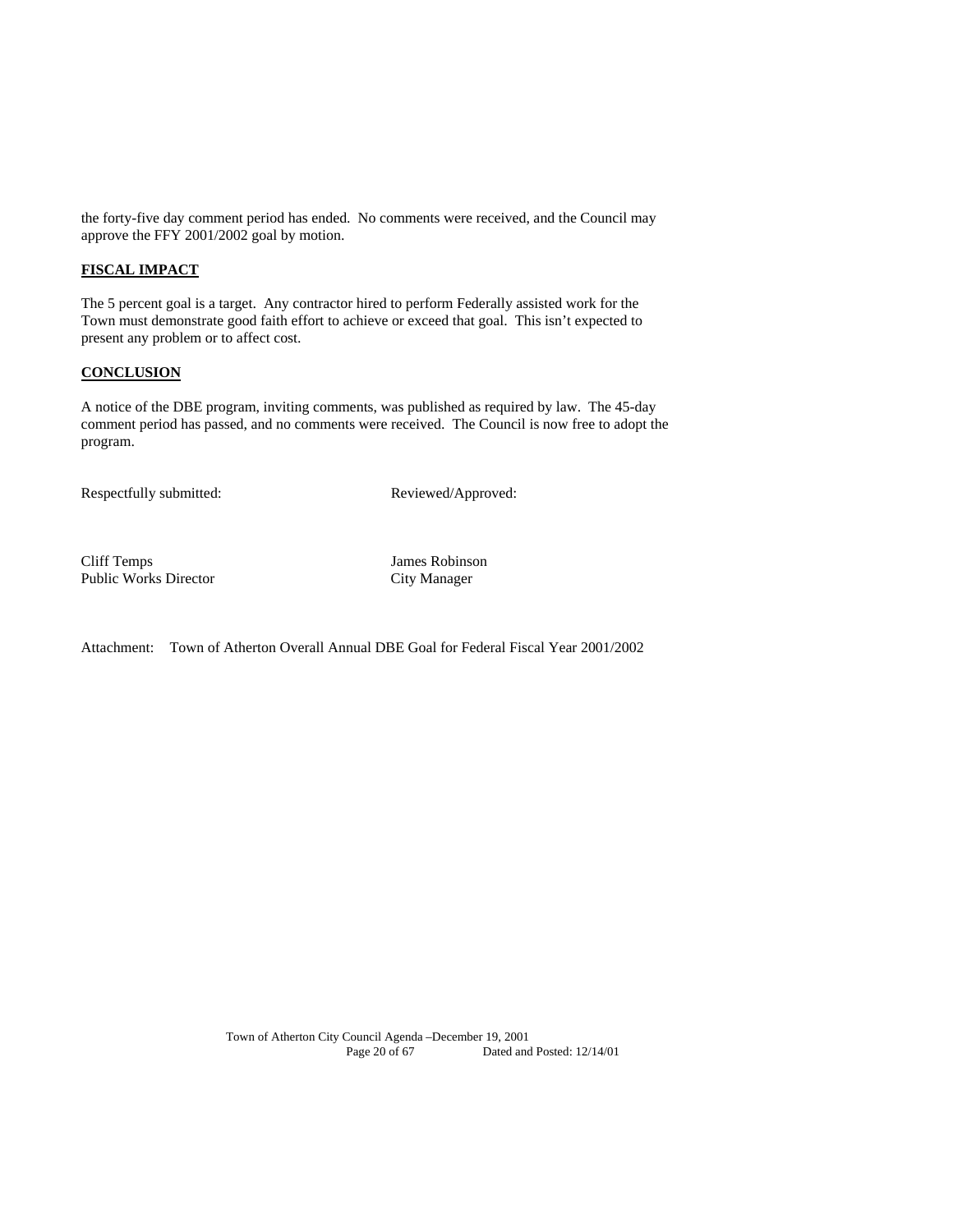**Item No. 12** 



**Town of Atherton** 

## **CITY COUNCIL STAFF REPORT**

- **TO: HONORABLE MAYOR AND CITY COUNCIL CITY MANAGER, JAMES ROBINSON**
- **FROM: CLIFF TEMPS, PUBLIC WORKS DIRECTOR**
- **DATE: FOR THE MEETING OF DECEMBER 19, 2001**
- **SUBJECT: APPROVAL OF PLANS AND SPECIFICATIONS FOR MIDDLEFIELD ROAD REHABILITATION**

## **RECOMMENDATION**

Approve the plans and specifications for Middlefield Road Rehabilitation.

## **INTRODUCTION**

The Middlefield Road Rehabilitation project consists of correcting pavement and trench failures and resurfacing Middlefield Road from Fair Oaks Lane to Ravenswood Avenue. It also includes 1) shoulder work, so there will not be pavement edge drop offs that are common with overlays, 2) drainage from Fair Oaks to Marsh Road, between Encinal School and Watkins Avenue, and at Ravenswood, and 3) replacing pavement markings. The drainage work is an expansion of the original project, adding drainage to solve chronic problems at Fair Oaks and Ravenswood intersections with Middlefield Road. The project is budgeted with \$1,147,000 from a Federal grant, \$152,000 from a State grant, \$8,500 from SamTrans and Menlo Park, \$474,440 from Town drainage and Channel District reserves, \$554,445 from Gas Tax and Measure A, and \$250,000 from road impact fees. Preconstruction design costs and the Engineer's Estimate of construction cost indicate the project should still be slightly under budget, even with the added drainage.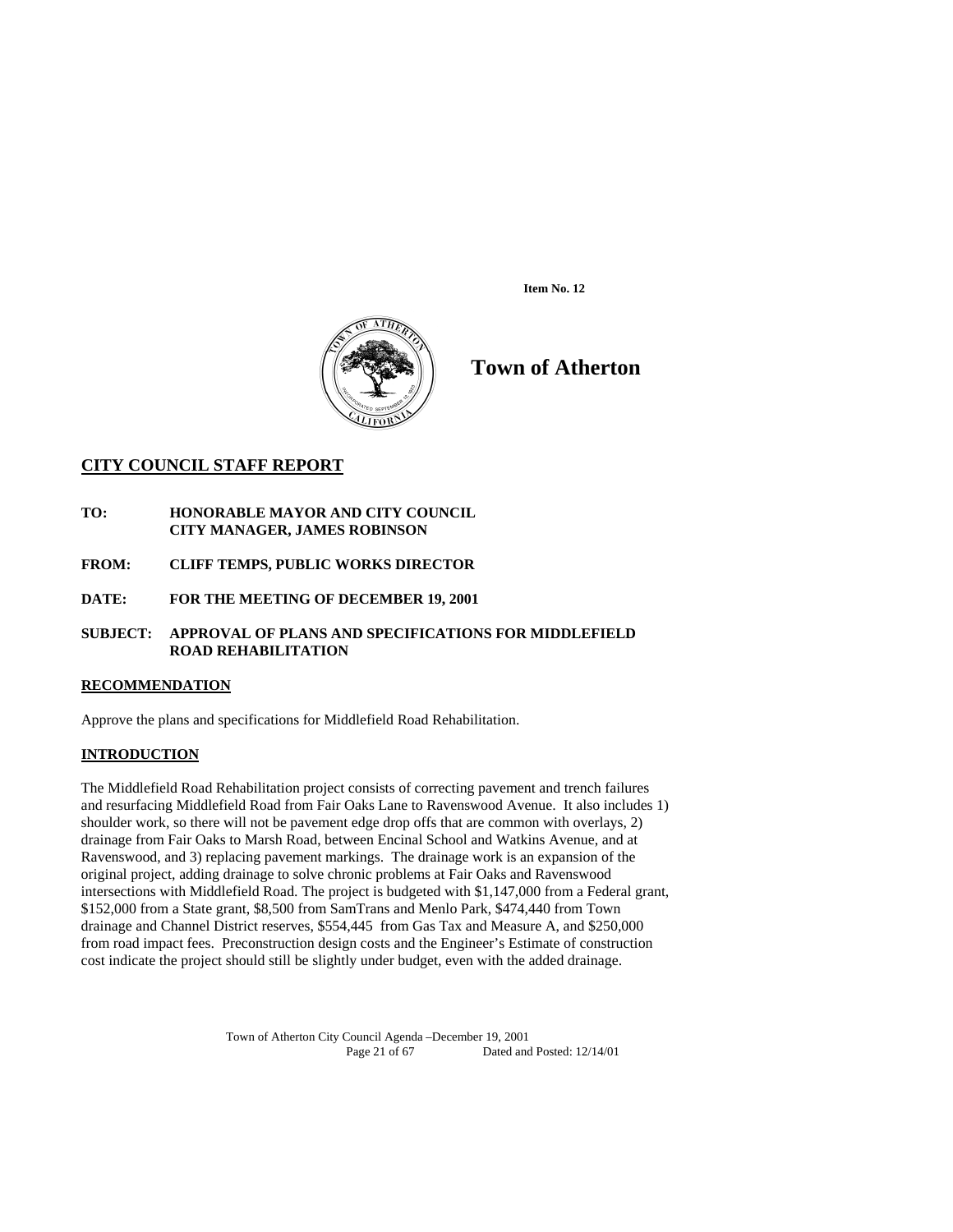## **ANALYSIS**

Excellent work by the design firm, Wilsey Ham, and expert assistance from our contract liaison with Caltrans, Waymen Lum, has successfully and expeditiously steered this project through the morass environmental, right-of-way, DBE and boiler plate requirements. The last item needed to receive final clearance to go to bid is the Town's adoption of the DBE goal for Federal Fiscal Year 2001/2002. This is on the same Council agenda as this plan approval. Within a few days of delivering proof of the Council's action on the DBE goal to Caltrans, we should receive their final authorization to go to bid and commitment to provide funding.

After receipt of the Caltrans authorization, the dates will be filled in the bid documents, and we will start a 4-week bid period. This means we should have a recommendation to award a contract for construction before the Council at its February 20, 2002 meeting, and work should be started by April 1. Ninety-five working days are allowed. If the contractor completes the project on schedule, Middlefield Road should be free flowing again a couple of weeks before school reopens next fall.

## **FINANCIAL IMPACT**

Town funding for the project has been budgeted.

## **CONCLUSION**

The plans and specifications are consistent with the project scope considered in prior Council actions and should be approved.

Respectfully submitted: Reviewed/Approved

Cliff Temps James Robinson Public Works Director City Manager

Reference: A set of the plans and specifications is available for viewing at the public counter in Town Hall.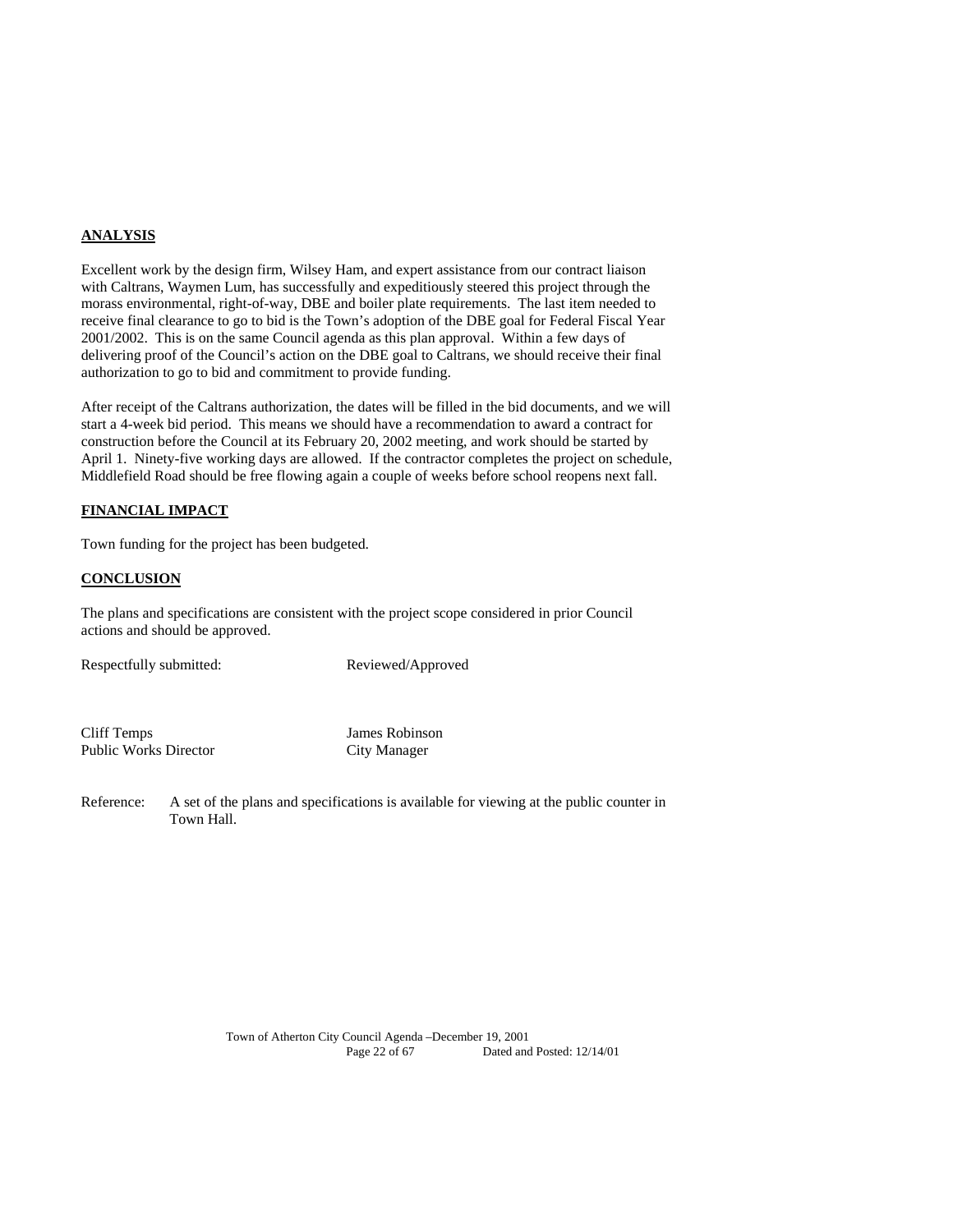**Item No. 13** 



**Town of Atherton**

## **CITY COUNCIL STAFF REPORT**

**TO: HONORABLE MAYOR AND CITY COUNCIL JAMES H. ROBINSON, CITY MANAGER** 

**FROM: LINDA KELLY, ASSISTANT TO THE CITY MANAGER** 

**DATE: FOR THE MEETING OF DECEMBER 19, 2001** 

## **SUBJECT: RESOLUTION REGARDING A VETERANS' PREFERENCE SYSTEM FOR HIRING**

## **RECOMMENDATION:**

Adopt a Resolution regarding a veterans' preference system for hiring.

## **INTRODUCTION:**

California law (Government Code Section 50088) encourages public agencies with civil service systems and entrance examinations to adopt a resolution instituting a veterans' preference system for hiring, or adopt a resolution stating why the agency is exempt from such a system, no later than January 1, 2002.

## **ANALYSIS:**

A veterans' preference system for recruiting and hiring Town employees is one potential component of a comprehensive set of personnel rules and regulations. Currently, the Town does not have an up-to-date and comprehensive set of personnel rules and regulations, but intends to prepare and present such a system for Council adoption within the next fiscal year. Nevertheless, Town staff currently follows all State, Federal and local regulations regarding personnel matters, and routinely consults with the Town's labor law counsel in those areas of personnel matters which require significant interpretation and advice.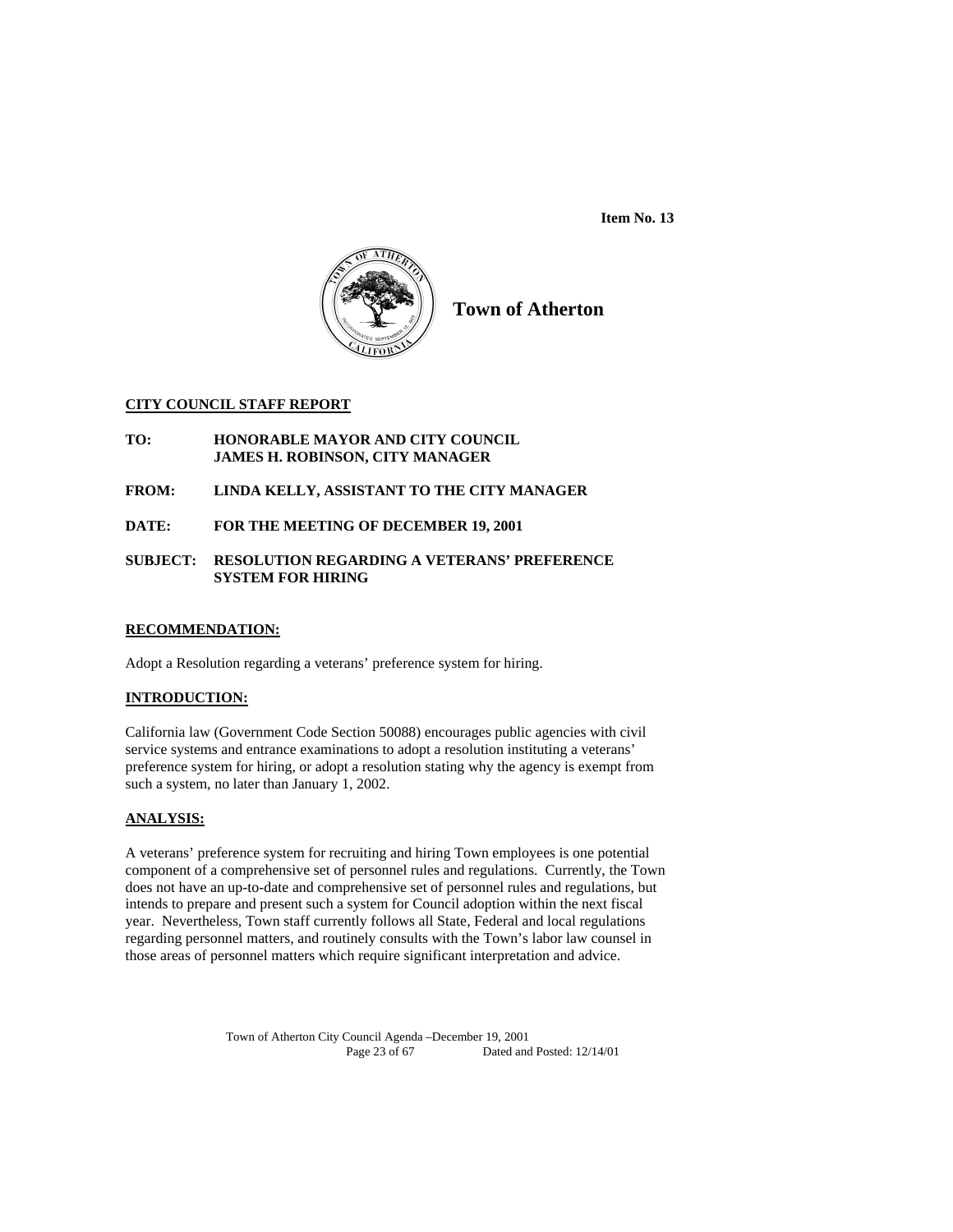In considering Government Code Section 50088, staff believes that implementing a veterans' preference system for hiring at the present time would be premature since it would be only one component of an otherwise incomplete personnel system. For instance, currently not all oral examinations for positions are scored through a point system. Most veterans' preference systems do include an additional point score for veterans, some allowing more points for disabled veterans and some also include widows of veterans. The Town would need to set up standards for its hiring examinations so that a veterans preference system could be applied equally for all positions, while still maintaining the flexibility that a small agency needs in order to hire the right person in the right position.

As a side note, the Town currently has at least three employees on staff who have prior military service. Staff does not believe that the Town's current hiring system hinders veterans in applying for Town employment.

Staff consulted with the League of California cities, as well as local cities and cities across the State, on the issue of veterans' preference systems. Overall, the majority of large cities which already have complex civil service systems in place have implemented or intend to implement a veterans' preference system for hiring. These cities typically have large human resources department staffs which can administer these often elaborate and administratively complex systems. Currently, the Town has one position which handles human resources issues (the Assistant to the City Manager).

Local cities were consulted and most smaller agencies do not have a veterans' preference system and had not taken any recent action on this issue. For example, Colma, Los Altos, Los Altos Hills, Hillsborough, Portola Valley and Woodside do not currently have such a system. Menlo Park has a system whereby whenever the City's hiring process results in two or more identically qualified applicants, preference is given to an honorably discharged veteran over the other applicants. Other cities with veterans' preference systems provide 5 extra points to veterans on entrance exams, or add 5% to their final score, for example.

Once staff drafts personnel rules and regulations, staff will take the other cities' systems into consideration and recommend a system that would best fit the needs of the Town. Staff would seek to create the least amount of administrative burden, and strive to make the implementation of such a system easily understandable and encouraging to veteran applicants for Town employment.

The attached Resolution addresses the new State law, states the Town's support for giving veterans a preference in the hiring process, and resolves that the Town will implement such a system as a part of the Town's future comprehensive set of personnel rules and regulations. Staff's goal is to draft personnel rules and regulations within the upcoming fiscal year, 2002-03.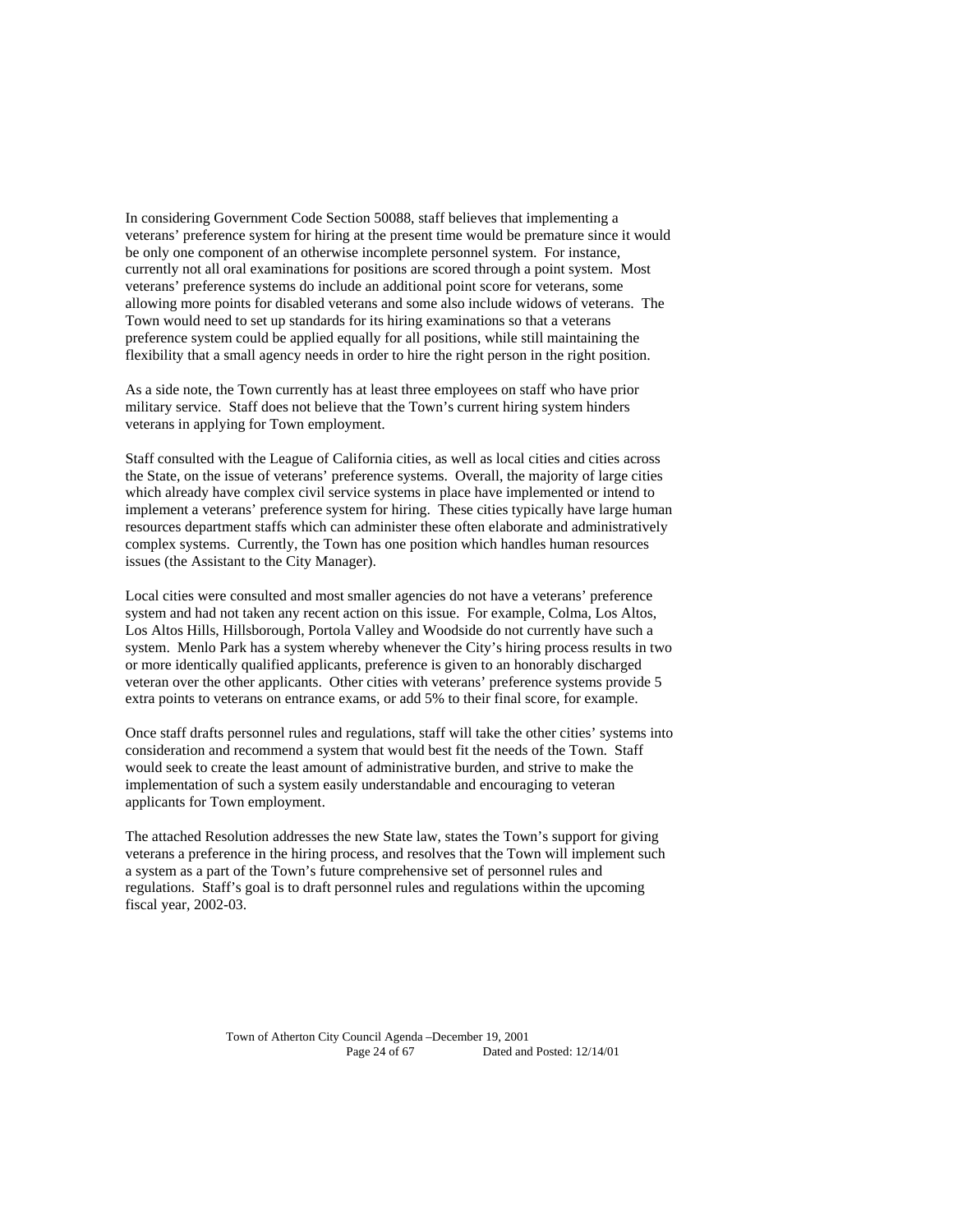## **FISCAL IMPACT:**

There is no fiscal impact as a result of the adoption of this resolution.

Prepared by: Approved by:

Linda Kelly James H. Robinson Assistant to the City Manager

\_\_\_\_\_\_\_\_\_\_\_\_\_\_\_\_\_\_\_\_\_\_\_\_\_\_\_ \_\_\_\_\_\_\_\_\_\_\_\_\_\_\_\_\_\_\_\_\_\_\_\_\_\_\_

Attachment: Proposed Resolution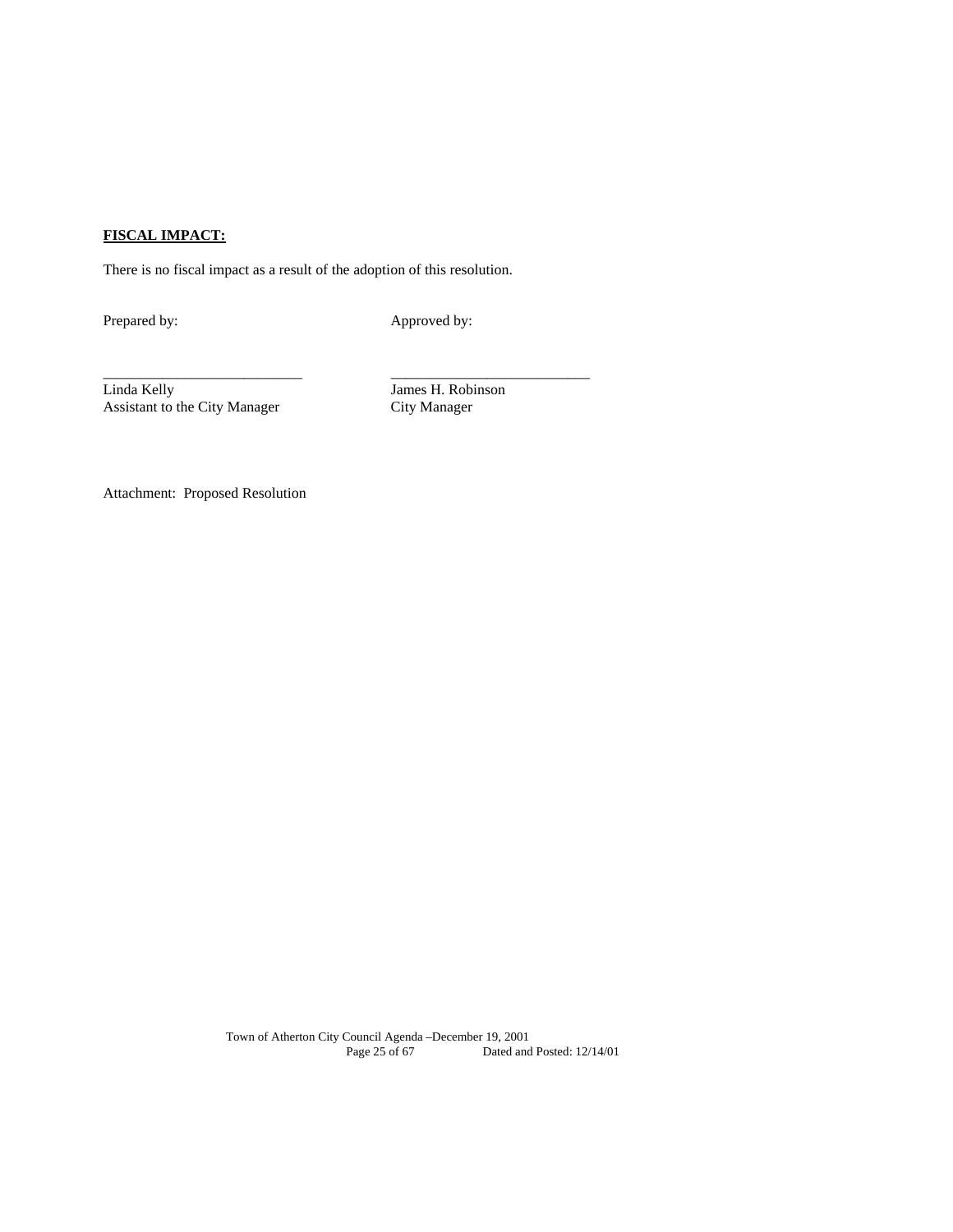#### **RESOLUTION NO. 01-\_\_\_**

#### **A RESOLUTION OF THE CITY COUNCIL OF THE TOWN OF ATHERTON REGARDING A VETERANS PREFERENCE SYSTEM FOR HIRING**

The City Council of the Town of Atherton hereby resolves as follows:

**WHEREAS**, California Government Code Section 50088 encourages cities with civil service systems and entrance examinations to implement a veterans' preference system for hiring, or adopt a resolution identifying reasons for not implementing such a system, no later than January 1, 2002; and

**WHEREAS**, the Town of Atherton does not have a set of adopted and up-to-date comprehensive personnel rules and regulations, but routinely makes employment, hiring and promotional decisions based upon merit; and

**WHEREAS,** the preparation and adoption of a set of up-to-date comprehensive personnel rules and regulations is a goal of the Town for the near future; and

**WHEREAS,** it is the intent of the Town of Atherton to be in compliance with Section 50088, and further the public policy promoting veterans' preference; and

**WHEREAS,** the Town of Atherton recognizes the value of the skills and experience veterans can bring to the workplace, as well as the value of military service to our Country; and

**WHEREAS,** the Town of Atherton continues to encourage individuals with military service credentials to apply for positions with the Town.

**NOW, THEREFORE, BE IT RESOLVED,** by the City Council of the Town of Atherton that a veterans' preference system for hiring will be integrated with the Town's comprehensive set of personnel rules and regulations, once the Town prepares and adopts such rules and regulations.

\* \* \* \* \* \* \* \* \* \*

*I hereby certify that the foregoing Resolution was duly and regularly passed and adopted by the City Council of the Town of Atherton at a regular meeting thereof held on the \_\_\_ day of \_\_\_\_\_\_\_\_, 2001, by the following vote.* 

 $\overline{\phantom{a}}$  , and the contract of the contract of the contract of the contract of the contract of the contract of the contract of the contract of the contract of the contract of the contract of the contract of the contrac

| AYES:          | Councilmembers: |
|----------------|-----------------|
| NOES:          | Councilmembers: |
| <i>ABSENT:</i> | Councilmembers: |
| ABSTAIN:       | Councilmembers: |

 Mayor Town of Atherton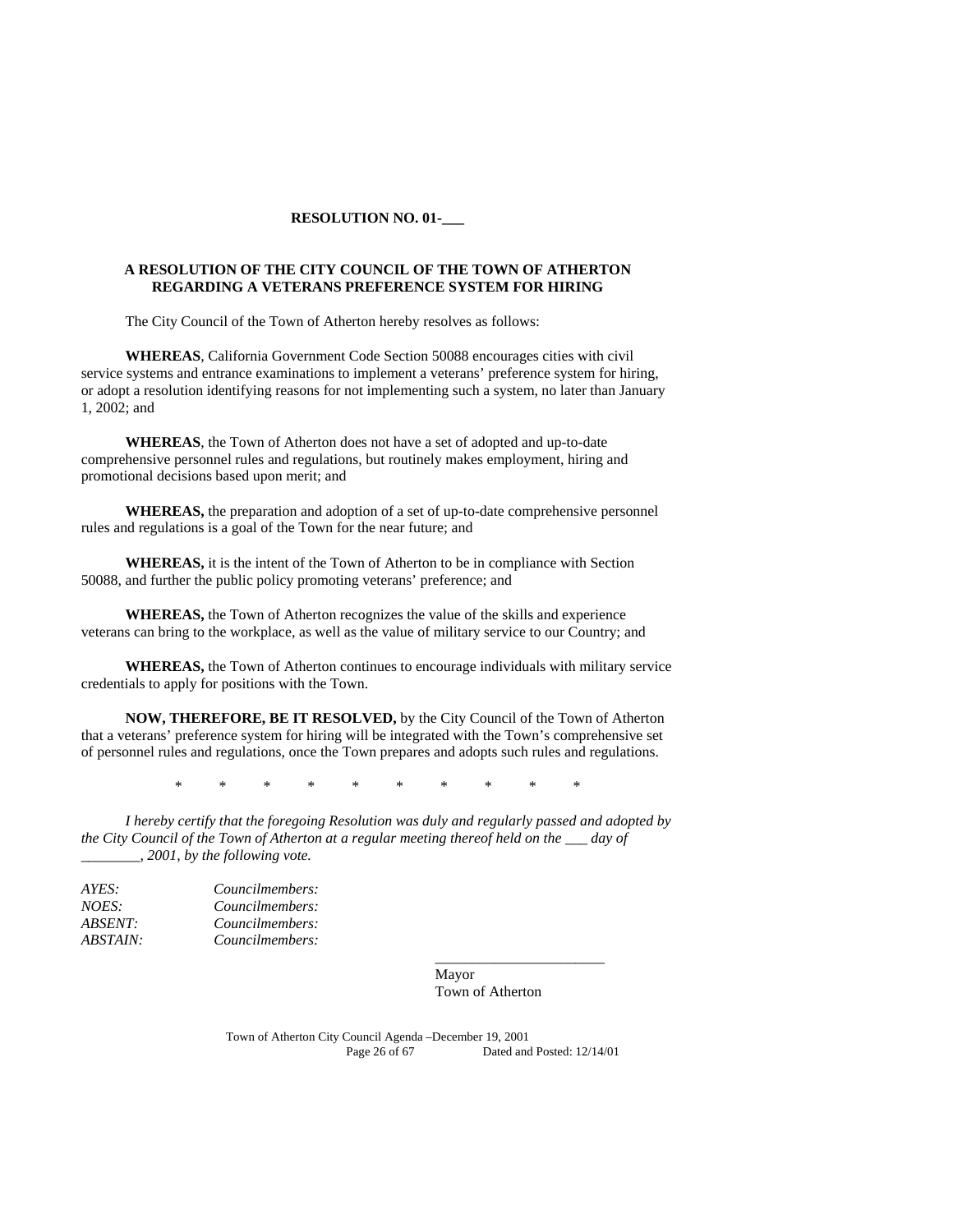ATTEST:

Sharon Barker, City Clerk

\_\_\_\_\_\_\_\_\_\_\_\_\_\_\_\_\_\_\_\_\_\_\_\_\_\_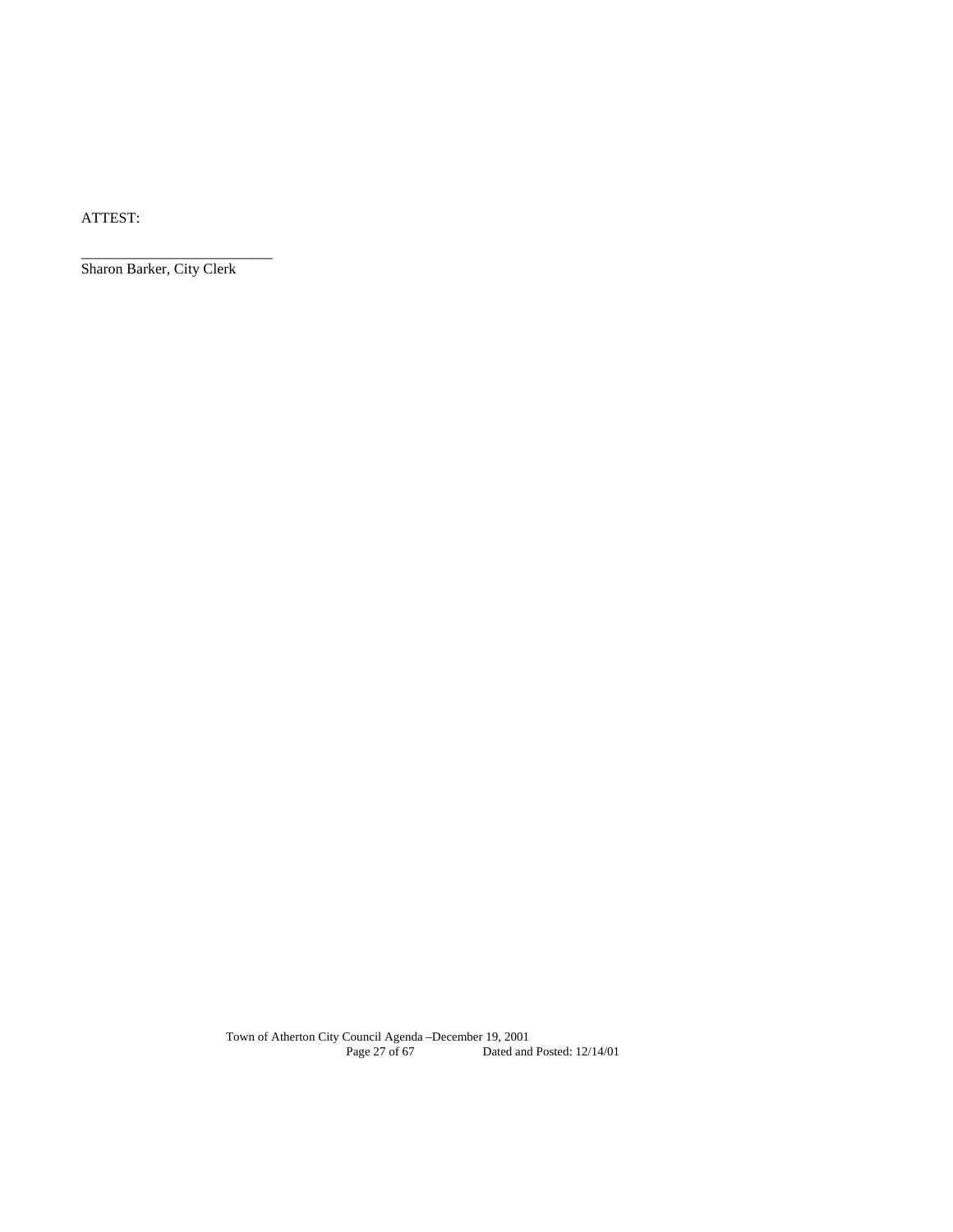**Item No. 14** 



**Town of Atherton** 

## **CITY COUNCIL STAFF REPORT**

**TO: HONORABLE MAYOR AND CITY COUNCIL CITY MANAGER, JAMES ROBINSON** 

**FROM: MICHAEL A. HOOD, BUILIDING OFFICIAL** 

**DATE: FOR THE MEETING OF DECEMBER 19, 2001** 

## **SUBJECT: ACCEPTANCE OF WORK AND AUTHORIZATION TO FILE NOTICE OF COMPLETION FOR SPACE PLANNING AND PROJECT MANAGEMENT SERVICES (REMODEL OF POLICE DISPATCH CENTER)**

## **RECOMMENDATION**

Accept the work and authorize recording of a notice of completion for Space Planning and Project Management Services for the remodel of the police dispatch center.

## **INTRODUCTION**

The Council awarded a contract for planning and project management services for the remodel of the police dispatch center on March 6, 2001. The work has been substantially completed in accordance with the terms of that contract.

## **ANALYSIS**

Daniel D. White, doing business as Specialized Communication Services, contracted with the Town of Atherton on March 6, 2001, to provide space planning and project management services for the remodel of the police dispatch center. Because of the highly specialized nature of the work, a sole source contract was granted. Daniel White provided the design, negotiated contracts and supervised the work of sub-contractors for all necessary work.

On September 19, 2001, the City Council approved the project design submitted by Daniel White and authorized the expenditure of up to \$68,137.00 for the construction of that project. The project has now been completed to the satisfaction of Town staff.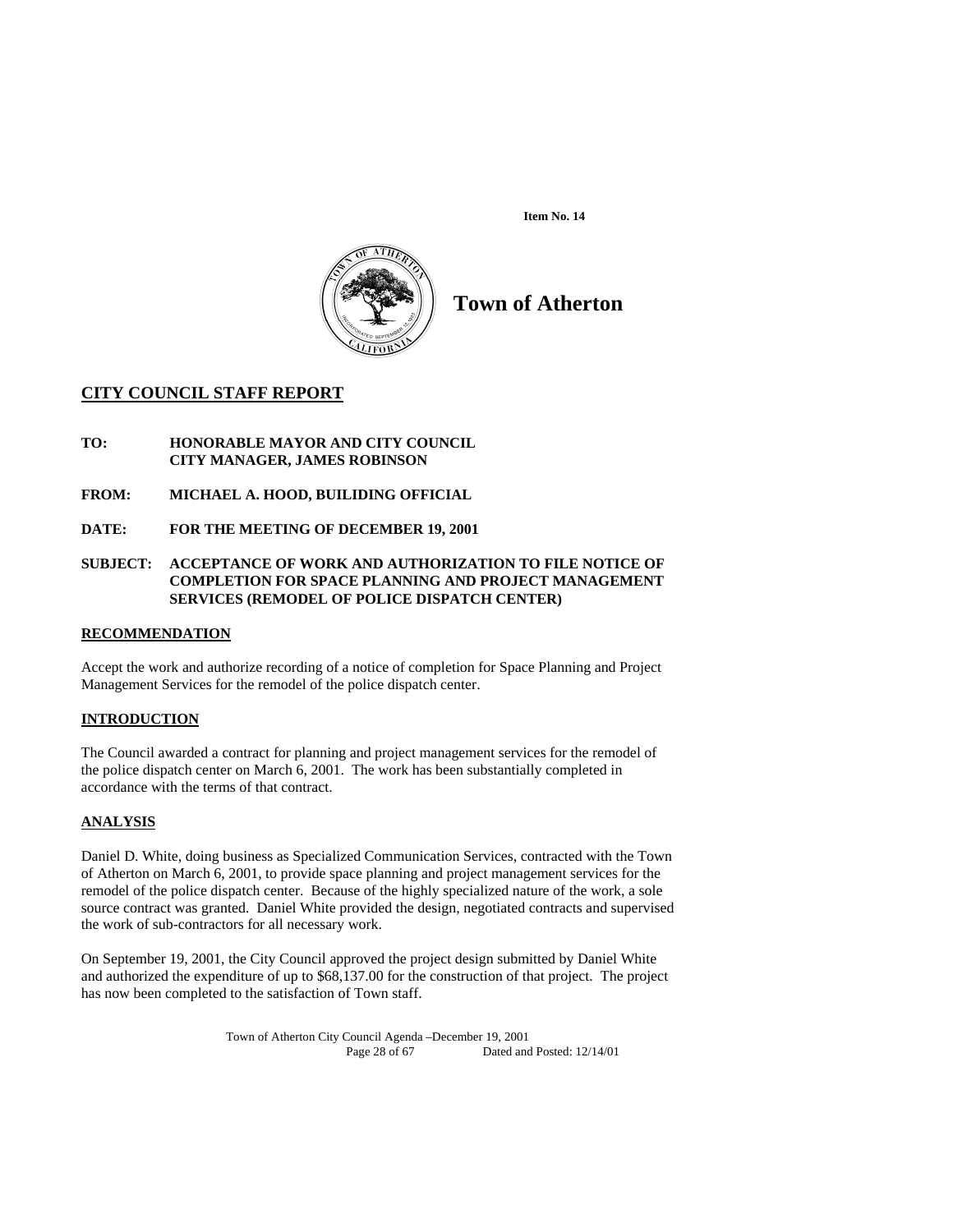## **FISCAL IMPACT**

The contract with Daniel D. White was for a sum of \$10,000. Specialty construction work was authorized for up to \$68,137.00. All expenditures are funded as part of a \$102,601.00 California Law Enforcement Equipment Grant. There is no additional cost to the Town.

## **CONCLUSION**:

The planning and project management services contract completed. All construction work and coordination related to that contract has also been completed. It is appropriate to accept the work and record a notice of completion.

\_\_\_\_\_\_\_\_\_\_\_\_\_\_\_\_\_\_\_\_\_ \_\_\_\_\_\_\_\_\_\_\_\_\_\_\_\_\_\_\_\_\_\_\_\_\_\_\_\_

Respectfully submitted: Reviewed/Approved:

Michael Hood James Robinson Building Official City Manager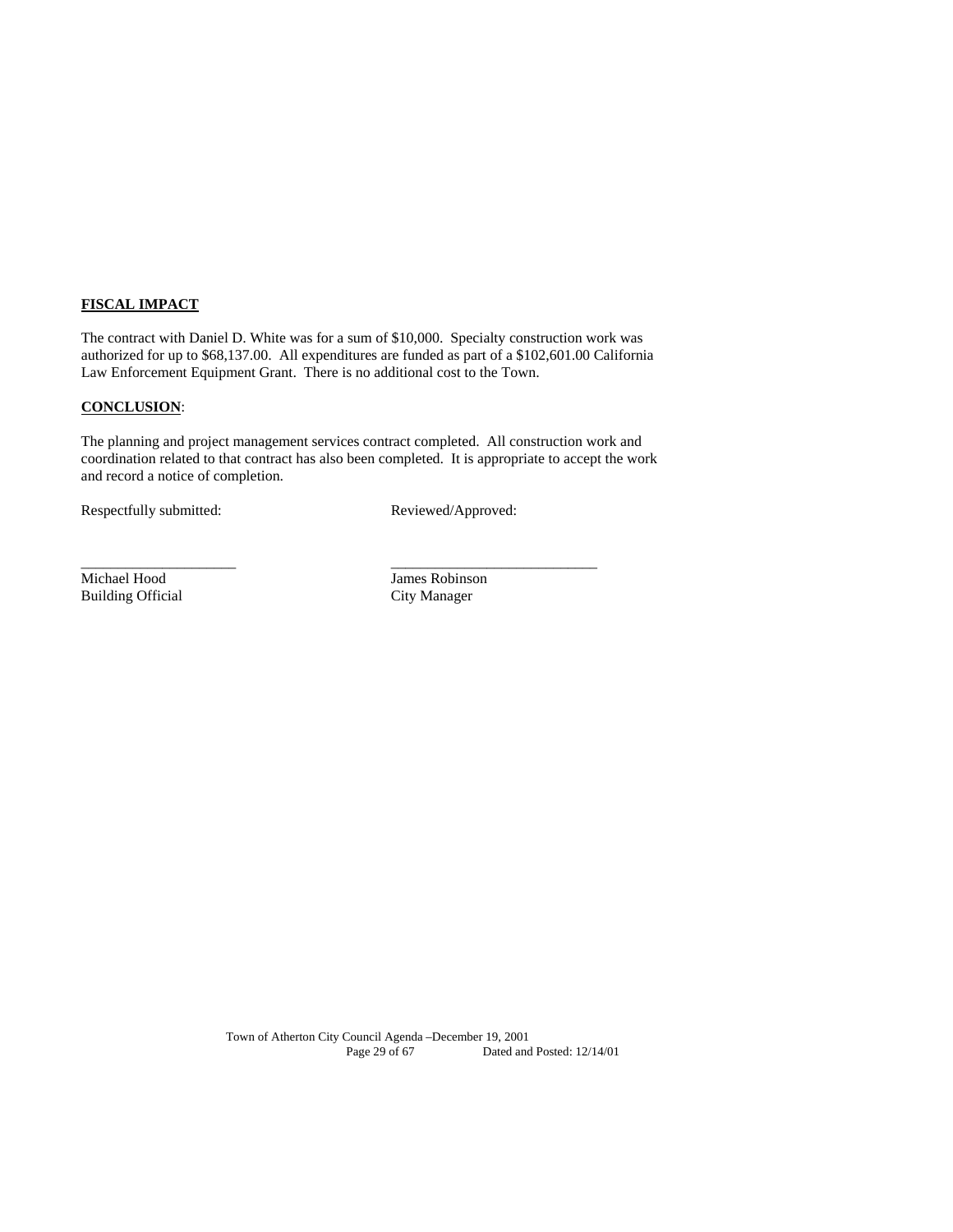## **ORDINANCE NO. \_\_\_\_**

## **AN ORDINANCE OF THE TOWN OF ATHERTON AMENDING CHAPTER 15.52 OF THE ATHERTON MUNICIPAL CODE, RELATING TO RECYCLING AND DIVERSION OF CONSTRUCTION AND DEMOLITION DEBRIS \_\_\_\_\_\_\_\_\_\_\_\_\_\_\_\_\_\_\_\_\_\_\_\_\_\_\_\_\_\_\_\_\_\_\_\_\_\_\_\_\_\_\_\_\_\_\_\_\_\_\_\_\_\_\_\_\_\_\_\_\_\_\_\_\_\_\_\_\_\_**

The City Council of the Town of Atherton, California, does hereby ordain as follows:

**Section 1**. Chapter 15.52 of the Atherton Municipal Code is hereby amended to read as follows:

## **Chapter 15.52** RECYCLING AND DIVERSION OF DEBRIS FROM **CONSTRUCTION AND DEMOLITION**

#### **Sections:**

 $\overline{\phantom{a}}$ 

| 15.52.010 | <b>Findings and Purpose</b>                                                                         |
|-----------|-----------------------------------------------------------------------------------------------------|
| 15.52.020 | <b>Definitions</b>                                                                                  |
| 15.52.030 | <b>Deconstruction and Salvage and Recovery</b>                                                      |
| 15.52.040 | <b>Diversion Requirements</b>                                                                       |
| 15.52.050 | <b>Information Required Before Issuance of Permit</b>                                               |
| 15.52.060 | <b>Deposit Required</b>                                                                             |
| 15.52.070 | <b>Administrative Fee</b>                                                                           |
| 15.52.080 | <b>On Site Practices</b>                                                                            |
| 15.52.090 | <b>Reporting</b>                                                                                    |
| 15.52.100 | <b>Violation a Public Nuisance</b>                                                                  |
| 15.52.110 | <b>Penalties</b>                                                                                    |
| 15.52.120 | <b>Exemption from Diversion Requirements</b>                                                        |
| 15.52.130 | <b>Designation of Approved Mixed C&amp;D Recycling Facility</b><br>Formatted: Bullets and Numbering |
|           |                                                                                                     |

## **15.52.10 Findings and Purpose**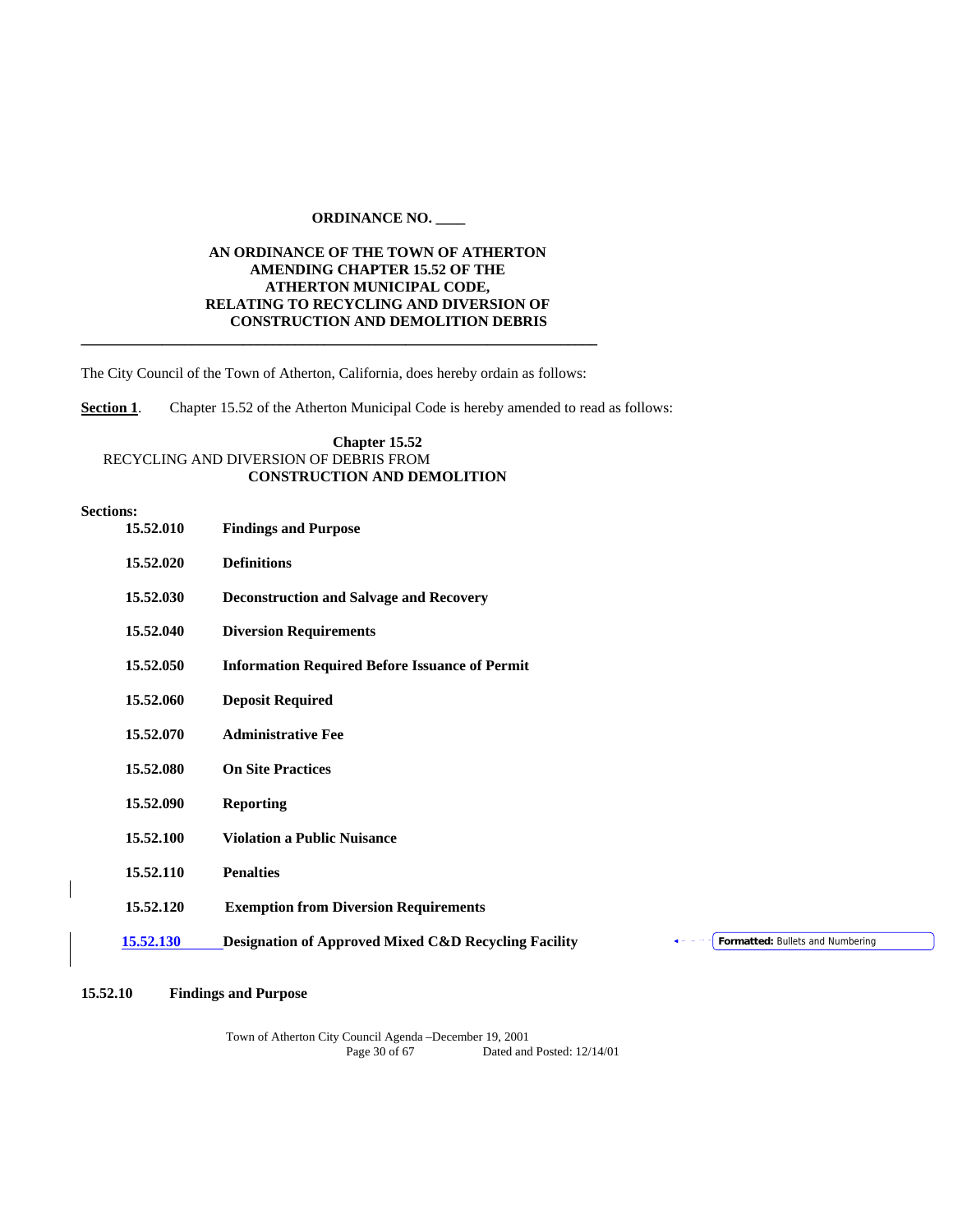The City Council of the Town of Atherton hereby finds and determines that the Town is committed to protecting the public health, safety, welfare and environment; that in order to meet these goals it is necessary that the Town promote the reduction of solid waste and reduce the stream of solid waste going to land fills; that under California law as embodied in the California Waste Management Act (California Public Resources Code Sections 40000 et seq.), Atherton is required to prepare, adopt and implement source reduction and recycling elements to reach reduction goals, and is required to make substantial reductions in the volume of waste materials going to landfill, under the threat of penalties of \$10,000 per day; that debris from demolition and construction of buildings represents a large portion of the volume presently coming from Atherton, and that much of said debris is particularly suitable for recycling; that Atherton' s commitment to the reduction of waste and to compliance with state law requires the establishment of programs for recycling and salvaging construction and demolition materials; the City Council recognizes that requiring demolition and construction debris to be recycled and reused may in some respects add modestly to the cost of demolition and in other respects may make possible some cost recovery and cost reduction; and that it is necessary in order to protect the public health, safety and welfare that the following regulations be adopted.

#### **15.52.020 Definitions**

For purposes of this chapter the following definitions apply:

A. "Contractor" means any person or entity holding, or required to hold, a contractor's license of any type under the laws of the State of California, or who performs (whether as contractor, subcontractor or owner-builder) any construction, demolition, remodeling, or landscaping service relating to buildings or accessory structures in Atherton.

B. "Covered Project" means any project that has an estimated cost above \$50,000 or will generate more than ten tons of construction and demolition debris.

"Covered Project" shall not include:

| drainage        | 5. foundation | 9. landscape screening | $\leftarrow -$ - $\leftarrow$ <b>Formatted:</b> Bullets and Numbering |
|-----------------|---------------|------------------------|-----------------------------------------------------------------------|
| 2. electrical   | 6. grading    | 10. tree removal       |                                                                       |
| 3. encroachment | '. mechanical | 11. new pools and spas | $\leftarrow - -$ <b>Formatted:</b> Bullets and Numbering              |
| 4. excavation   | 8. plumbing   |                        |                                                                       |

#### **C. "Demolition and Construction Debris" means:**

1. Discarded materials generally considered to be not water soluble and non-hazardous in nature, including but not limited to steel, glass, brick, concrete, asphalt material, pipe, gypsum, wallboard, and lumber from the construction or destruction of a structure as part of a construction or demolition project or from the renovation of a structure and/or landscaping, and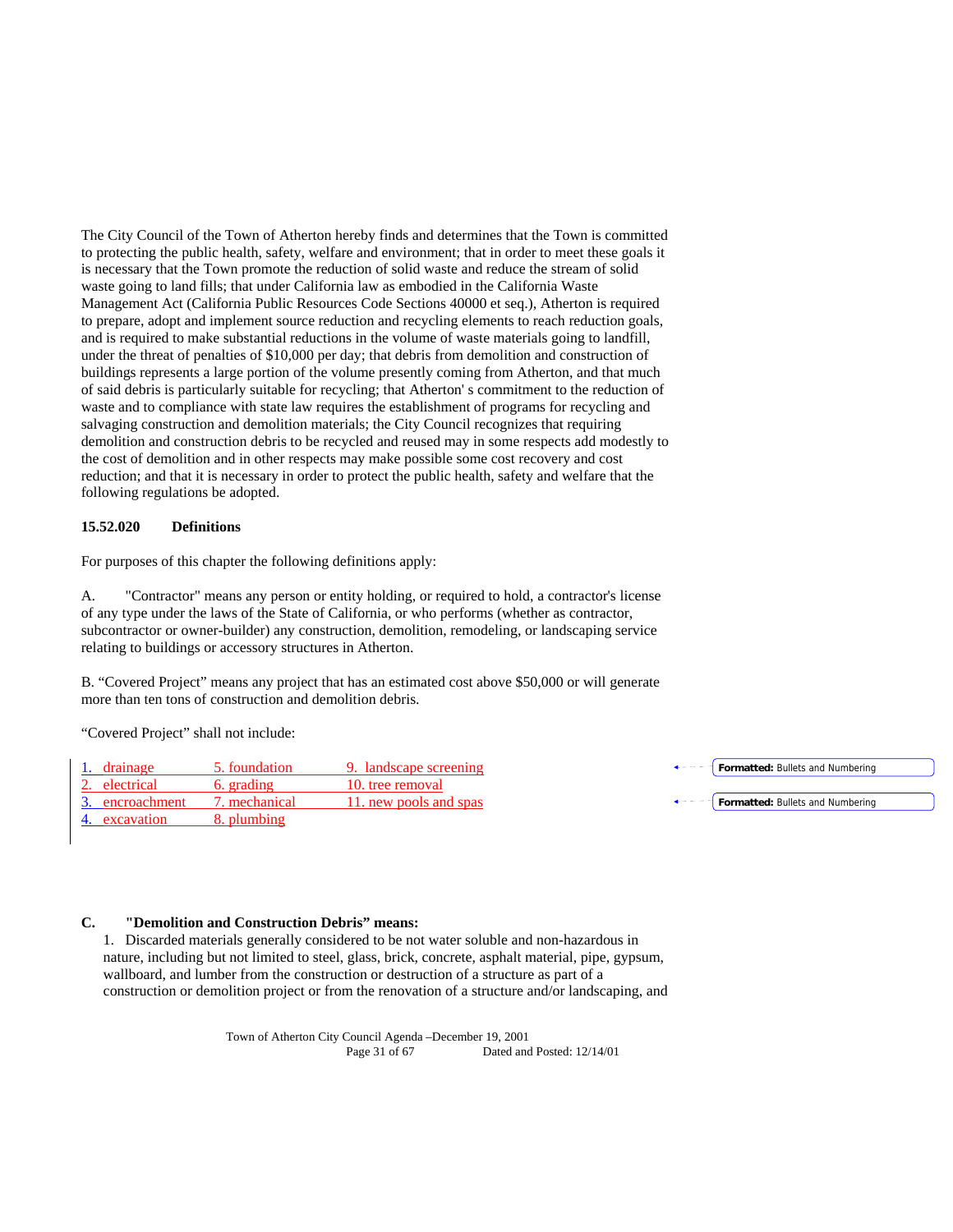including rocks, soils, tree remains, trees, and other vegetative matter that normally results from land clearing, landscaping and development operations for a construction project.

- 2. Clean cardboard, paper, plastic, wood, and metal scraps from any construction and/or landscape project.
- 3. Non-construction and demolition debris wood scraps.
- 4. De-minimis amounts of other non hazardous wastes that are generated at construction or demolition projects, provided such amounts are consistent with best management practices of the industry.
	- 5. Mixing of construction and demolition debris with other types of solid waste will cause it to be classified as other than construction and demolition debris.
- D. "Designated Recyclable and Reusable Materials" means:
- 1. Masonry building materials including all products generally used in construction including, but not limited to asphalt, concrete, rock, stone and brick.
	- 2. Wood materials including any and all dimensional lumber, fencing or construction wood that is not chemically treated, creosoted, CCA pressure treated, contaminated or painted.
	- 3. Vegetative materials including trees, tree parts, shrubs, stumps, logs, brush or any other type of plants that are cleared from a site for construction or other use.
	- 4. Metals including all metal scrap such as, but not limited to, pipes, siding, window frames, door frames and fences.
	- 5. Roofing Materials including wood shingles as well as asphalt, stone and slate based roofing material.
	- 6. Salvageable Materials includes all salvageable materials and structures Including, but not limited to wallboard, doors, windows, fixtures, toilets, sinks, bath tubs and appliances.
- E. "Mixed C&D Recycling Facility" means: a facility that accepts mixed construction and demolition debris for the purpose of manually and/or mechanically sorting the material into recyclable components for the purpose of recycling a portion of the total material entering the facility.
- F. "Approved Mixed C&D Recycling Facility" means: a facility which has been identified by the Building Official as having diversion rates, reporting mechanisms, and sorting systems which have the highest potential for helping the Town achieve its diversion goals and policies.

## **15.52.030 Deconstruction and Salvage and Recovery**

 Every structure planned for demolition shall be made available for deconstruction, salvage and recovery prior to demolition. No demolition shall commence until a period of 10 working days has elapsed from the date of issuance of the demolition permit, in order to facilitate de-construction, salvage and recovery prior to demolition. It shall be the responsibility of the owner, the general contractor and all subcontractors to recover the maximum feasible amount of salvageable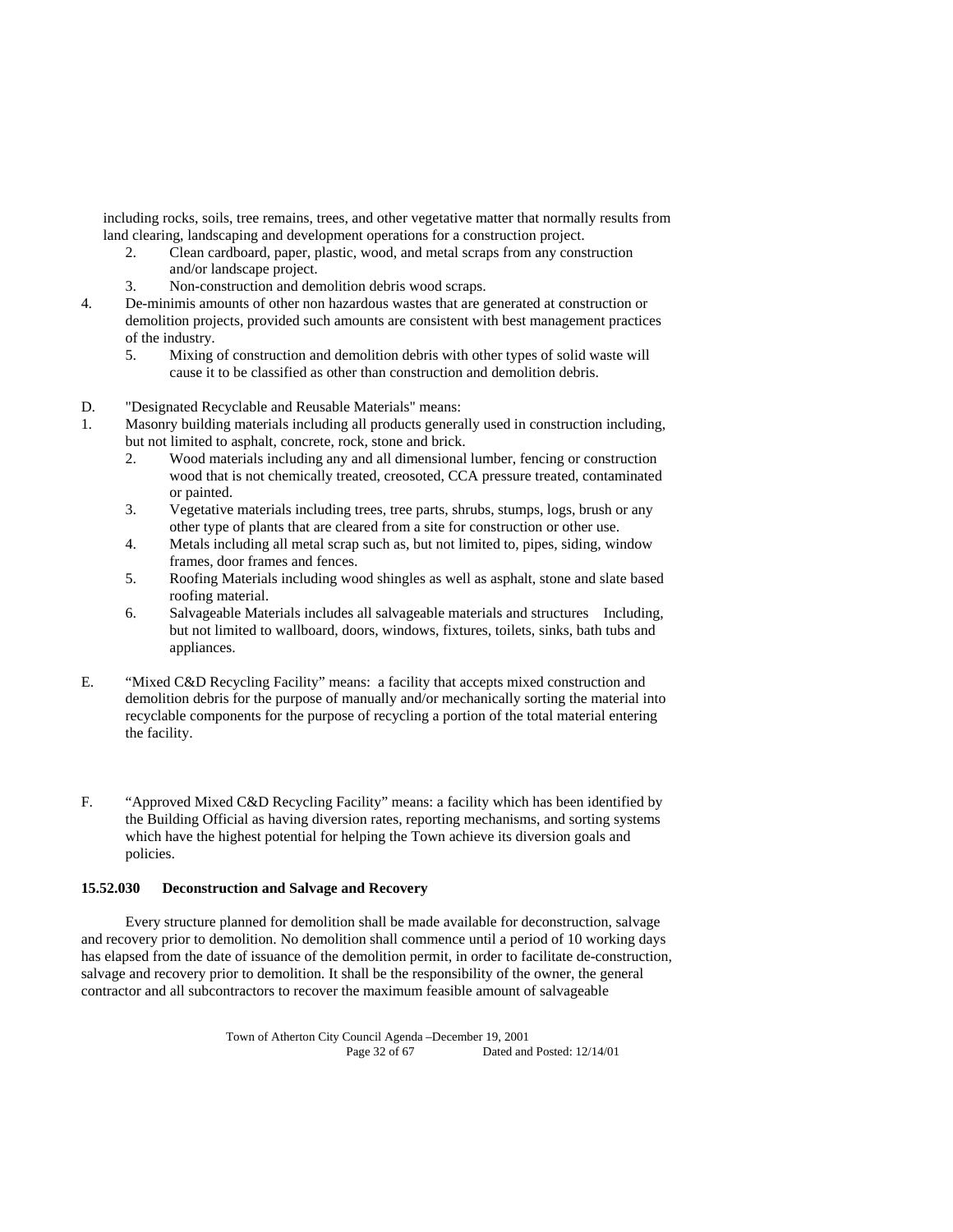designated recyclable and reusable materials prior to demolition. Recovered and salvaged designated recyclable and reusable materials from the deconstruction phase shall qualify to be counted in meeting the diversion requirements of this chapter. Recovered or salvaged materials may be given or sold on the premises, or may be removed to reuse warehouse facilities for storage or sale. Title to recyclable materials forwarded to the operator of recycling facilities or of a landfill that is under contract to the cities in southern San Mateo County will transfer to the service provider upon departure of materials from the site.

## **15.52.040 Diversion Requirements**

 It is required that at least the following specified percentages of the waste tonnage of demolition and construction debris generated from the following categories of covered projects shall be diverted from land fills by using recycling, reuse and diversion programs:

- A. Demolition: Sixty percent (60%) of total waste tonnage.
- B. Full residential Reroofing projects: Fifty percent (50%) of waste tonnage.
- C. New Construction : Sixty percent (60%) of waste tonnage.
- D. Alteration and Additions: Fifty (50%) percent of total waste tonnage.

Separate calculations and reports will be required for the demolition and for the construction portion of projects involving both demolition and construction.

#### **15.52.050 Information Required Before Issuance of Permit**

 Every applicant shall submit a properly completed "Recycling and Waste Reduction Plan", on a form as prescribed by the Building Official

 The form shall contain an accurate estimate of the tonnage or other specified units of construction and/or demolition debris to be generated from construction and demolition on the site. Approval of the form as complete and accurate shall be a condition precedent to issuance of any building or demolition permit.

## **15.52.060 Deposit Required**

 As a condition precedent to issuance of any permit that involves the production of solid waste destined to be delivered to a landfill and is identified as a covered project needing to comply with the diversion requirements of this Ordinance, the applicant shall post a cash deposit in the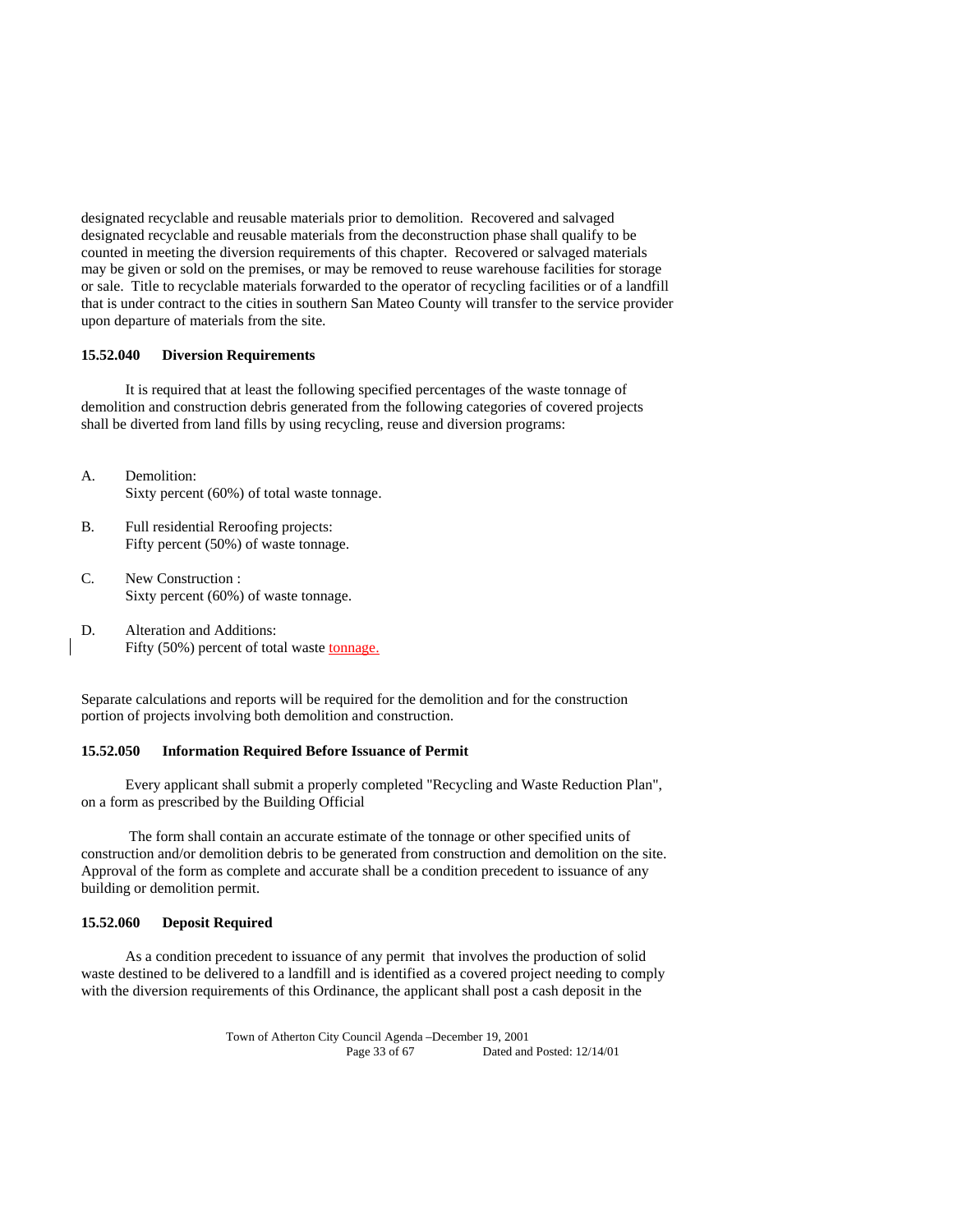amount of fifty dollars (\$50.00) for each estimated ton of construction and/or demolition debris to be recycled, but not less than One thousand dollars (\$1,000.00) for all covered projects except residential reroofing projects, which shall be required to post a cash deposit of not less than five hundred dollars (\$500). The deposit or cash bond shall be returned, without interest, in total or in proportion, upon proof to the satisfaction of the building official, that no less than the required percentages or proven proportion of those percentages of the tons of debris generated by the demolition and /or construction project have been diverted from landfills and have been recycled or reused. If a lessor percentage of tons or cubic yards than required is diverted, a proportionate share of the deposit will be returned. The deposit shall be forfeited entirely if there is a failure to comply with the requirements of this chapter.

## **15.52.070 Administrative Fee**

 As a condition precedent to issuance of any permit for a covered project that involves the production of solid waste destined to be delivered to a landfill, the applicant shall pay to the Town a cash fee sufficient to compensate the Town for all expenses incurred in administering the permit. The amount of this fee shall be determined in accordance with the then current resolution of the City Council.

#### **15.52.080 On Site Practices**

.

 During the term of the covered project, the contractor shall recycle or divert the required percentages of materials, and keep records thereof in tonnage or in other measurements approved by the Building Official that can be converted to tonnage. The Building Official will evaluate and monitor each project to gauge the percentage of materials recycled, salvaged and disposed from the project. The required diversion of a minimum of the required percentages of the demolition and construction debris will be measured separately with respect to the demolition segment and the construction segment of a project where both demolition and construction are involved. To the maximum extent feasible on-site separation of scrap wood and clean green waste in a designated debris box or boxes shall be arranged, in order to permit chipping and mulching for soil enhancement or land cover purposes. In order to protect chipping and grinding machinery, metal and other materials which cannot be chipped or ground shall not be placed in such boxes. On-site separation shall be undertaken for wallboard to the extent feasible on new construction.

#### **15.52.090 Reporting**

 Within sixty (60) days following the completion of any covered project, the contractor shall, as a condition precedent to the return of any cash deposits, submit documentation to the Building Official which proves compliance with the requirements of Section 15.52.040. Separate reports shall be required for the demolition and new construction phases of a covered project. The documentation shall consist of a final completed "Recycling and Waste Reduction Report" showing actual data of tonnage of materials recycled and diverted, supported by originals or certified photocopies of receipts and weight tags or other records of measurement from recycling companies,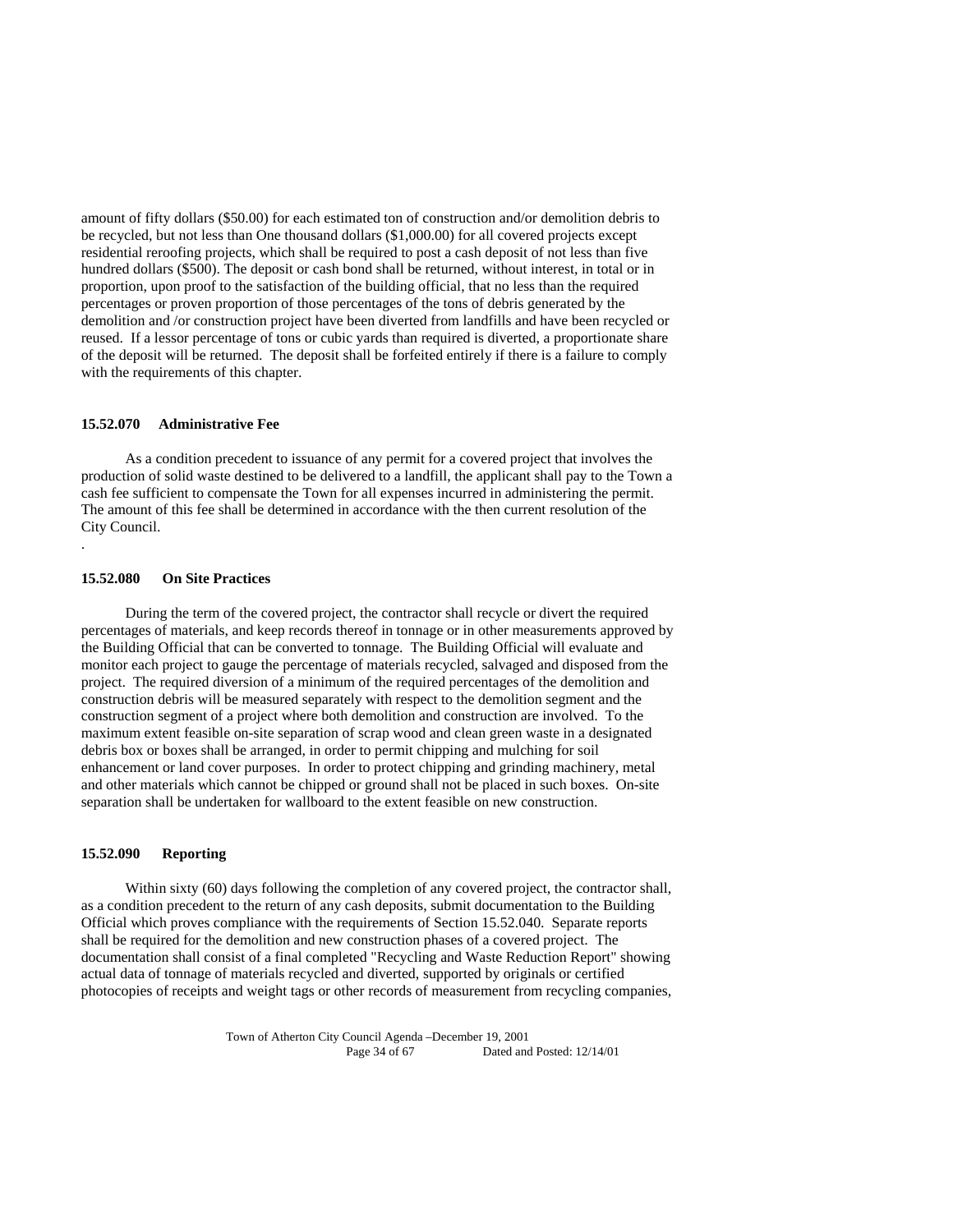deconstruction contractors and/or landfill and disposal companies. Receipts and weight tags will be used to verify whether materials generated from the site have been or are to be recycled, reused, salvaged or otherwise disposed of. If a project involves both demolition and construction, the report and documentation for the demolition project must be submitted and approved by the Building Official before issuance of a building permit for the construction project. Alternately, the permitee may submit a letter stating that no waste or recyclable materials were generated from the project, in which case this statement shall be subject to verification by the Building Official. Any deposit posted pursuant to Section 15.52.060 shall be forfeited if the permitee does not meet the timely reporting requirements of this section.

As required, the Building Official shall prepare a report that describes the number and type of permit issued; the number and type of projects covered by diversion requirements; the amount of deposit received; and the total tonnage generated and diverted from completed projects.

## **15.52.100 Violation a Public Nuisance**

 Each violation of the provisions of this chapter shall constitute a public nuisance and be subject to abatement as such, pursuant to the provisions of Chapter 8.20 of this Code. The costs of abatement of any such nuisance shall be a lien upon the property involved.

#### **15.52.110 Penalties**

 Each violation of the provisions of this chapter shall constitute a misdemeanor, and shall be punishable by imprisonment in the county jail for not to exceed six (6) months, or by fine not exceeding one thousand dollars (\$1,000.00), or by both such fine and imprisonment. Each day that a violation continues shall be deemed a new and separate offense.

#### **15.52.120 Exemption from Diversion Requirements**

 A permit applicant may apply to the Building Official for an exemption to the diversion requirements of this Ordinance at the time of the submittal of the Recycling and Waste Reduction Plan. The Recycling and Waste Reduction Plan must still be filled out, with data indicating what diversion percentage the applicant considers feasible. In addition, a Waiver Request Form must be completed that indicates the reasons the applicant is requesting an exemption from the diversion requirements. Exemptions will be considered based on contamination by hazardous materials and low recyclability of specific materials.

## **15.52.130 Designation of Approved Mixed C&D Recycling Facility**

 The Building Official may identify individual facilities as an Approved Mixed C&D Recycling Facility and require contractors working on projects covered by the diversion requirements of this Ordinance to deliver non-source-separated construction and demolition materials to these facilities for the purpose of helping to increase Town diversion rates and achievement of AB939 goals.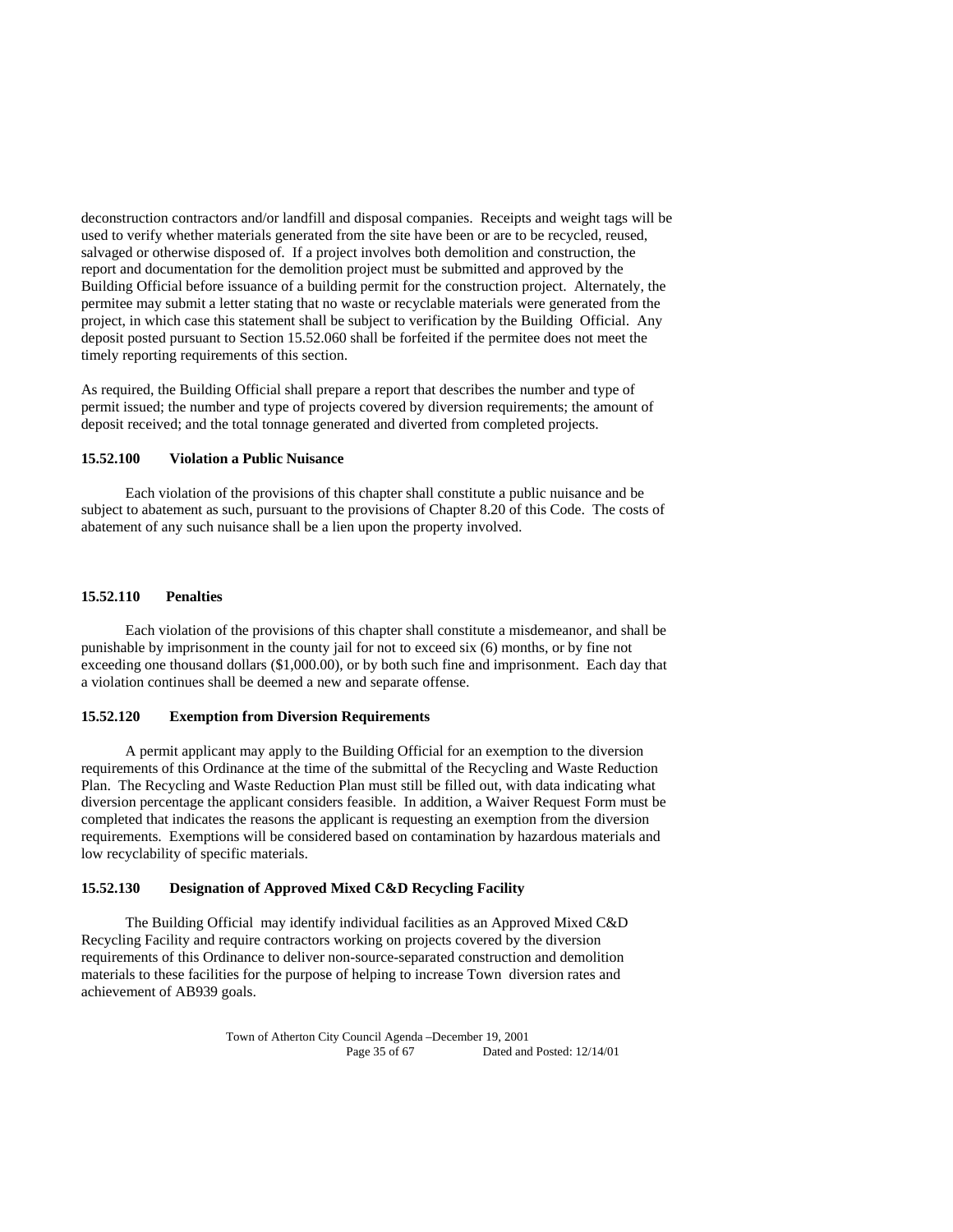**Section 2.** Except as hereby amended, said Atherton Municipal Code as amended shall be and remain in full force and effect.

**Section 3.** If any section, subsection, sentence, clause, phrase, or portion of this ordinance or the application thereof to any person or circumstances is for any reason held invalid or unconstitutional by any court of competent jurisdiction, such portion shall be deemed a separate, distinct and independent provision and such holding shall

not affect the validity of the remaining portions hereof nor other applications of the ordinance which can be given effect without the invalid provision or application, and to this end the provisions of this ordinance are declared to be severable.

**Section 4.** This Ordinance shall be posted in at least three public places within the Town of Atherton and shall be effective from and after thirty (30) days following its adoption.

\* \* \* \* \* \* \* \* \* \* \* \* \* \* \* \* \* \* \* \* \*

I hereby certify that the foregoing ordinance was introduced at a regular meeting of the City Council of the Town of Atherton held on , \_\_\_\_\_\_\_\_\_\_\_and was adopted by said City Council at a regular meeting held on , \_\_\_\_\_\_\_\_\_\_by the following roll call vote:

 $\frac{1}{\sqrt{2}}$  ,  $\frac{1}{\sqrt{2}}$  ,  $\frac{1}{\sqrt{2}}$  ,  $\frac{1}{\sqrt{2}}$  ,  $\frac{1}{\sqrt{2}}$  ,  $\frac{1}{\sqrt{2}}$  ,  $\frac{1}{\sqrt{2}}$  ,  $\frac{1}{\sqrt{2}}$  ,  $\frac{1}{\sqrt{2}}$  ,  $\frac{1}{\sqrt{2}}$  ,  $\frac{1}{\sqrt{2}}$  ,  $\frac{1}{\sqrt{2}}$  ,  $\frac{1}{\sqrt{2}}$  ,  $\frac{1}{\sqrt{2}}$  ,  $\frac{1}{\sqrt{2}}$ 

AYES: COUNCILMEMBERS: NOES: COUNCILMEMBERS ABSENT: COUNCILMEMBERS ABSTAIN: COUNCILMEMBERS

\_\_\_\_\_\_\_\_\_\_\_\_\_\_\_\_\_\_\_\_\_\_\_\_\_\_\_\_\_\_\_\_\_\_\_\_\_\_

 Mayor Town of Atherton

ATTEST:

Sharon Barker, City Clerk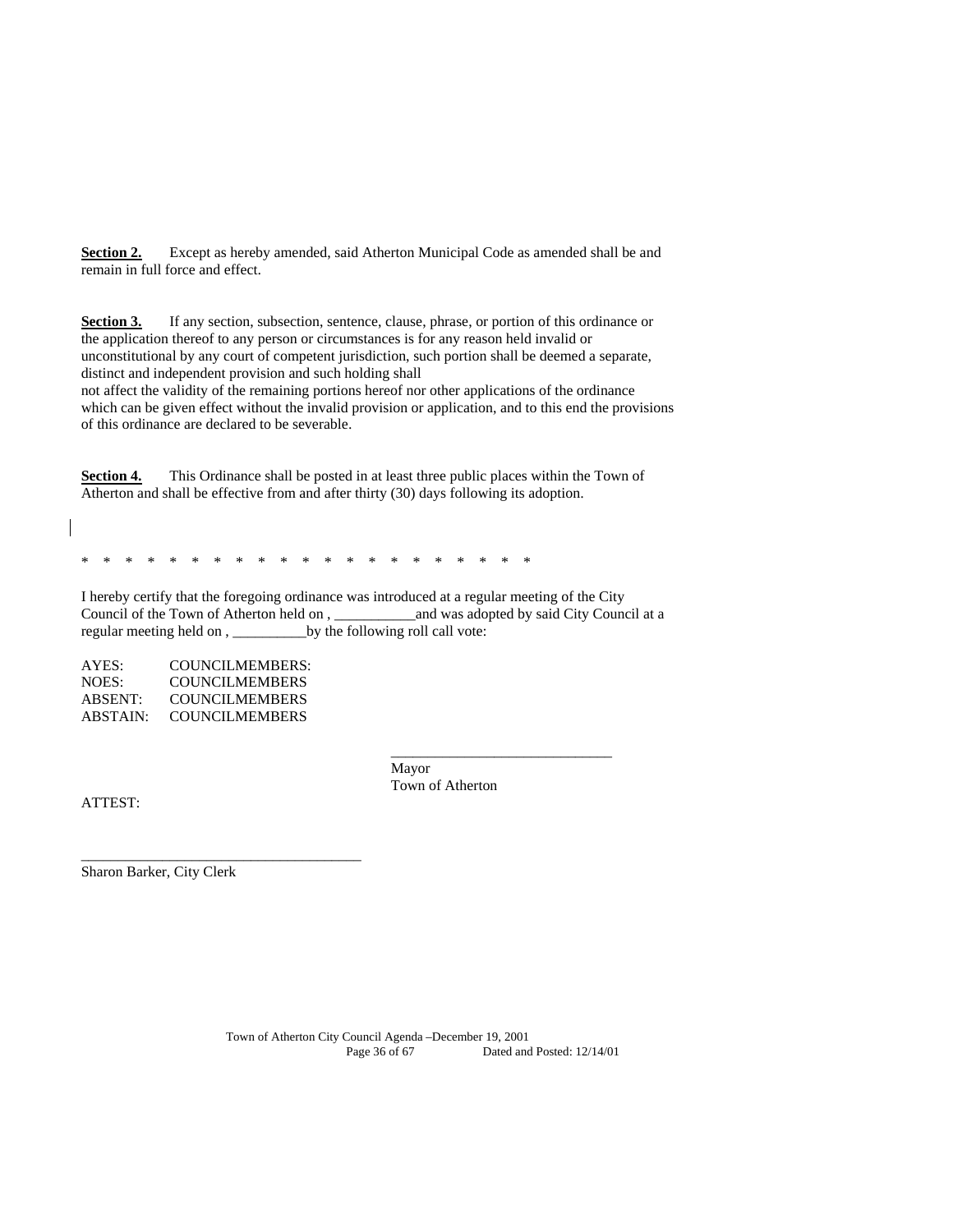**Item No. 16** 



**Town of Atherton** 

## **CITY COUNCIL STAFF REPORT**

**TO: HONORABLE MAYOR AND CITY COUNCIL CITY MANAGER, JAMES ROBINSON** 

**FROM: CLIFF TEMPS, PUBLIC WORKS DIRECTOR** 

**DATE: FOR THE MEETING OF DECEMBER 19, 2001** 

## **SUBJECT: ACCEPTANCE OF WORK AND AUTHORIZATION TO FILE NOTICE OF COMPLETION FOR 2001 PAVEMENT MARKING, PROJECT 01-004**

## **RECOMMENDATION**

Accept the work and authorize recording of a notice of completion for 2001 Pavement Marking, Project 01-004.

## **INTRODUCTION**

The Council awarded a contract for centerline striping and other pavement marking to Linear Options on September 12, 2001. The work has been substantially completed in accordance with the plans and specifications.

## **ANALYSIS**

Linear Options' work was performed after completion of placing micro-surfacing, and was done to the plans and description provided by the Town and Caltrans standards. We have received some comment that the double lines, reinforced by raised pavement markers, are more than needed or appropriate for some residential streets on which they were applied. Options for marking centerlines in the future will be discussed at the January 8, 2002 Transportation Committee meeting. The outcome of that discussion has no bearing on Linear Options' completed contract.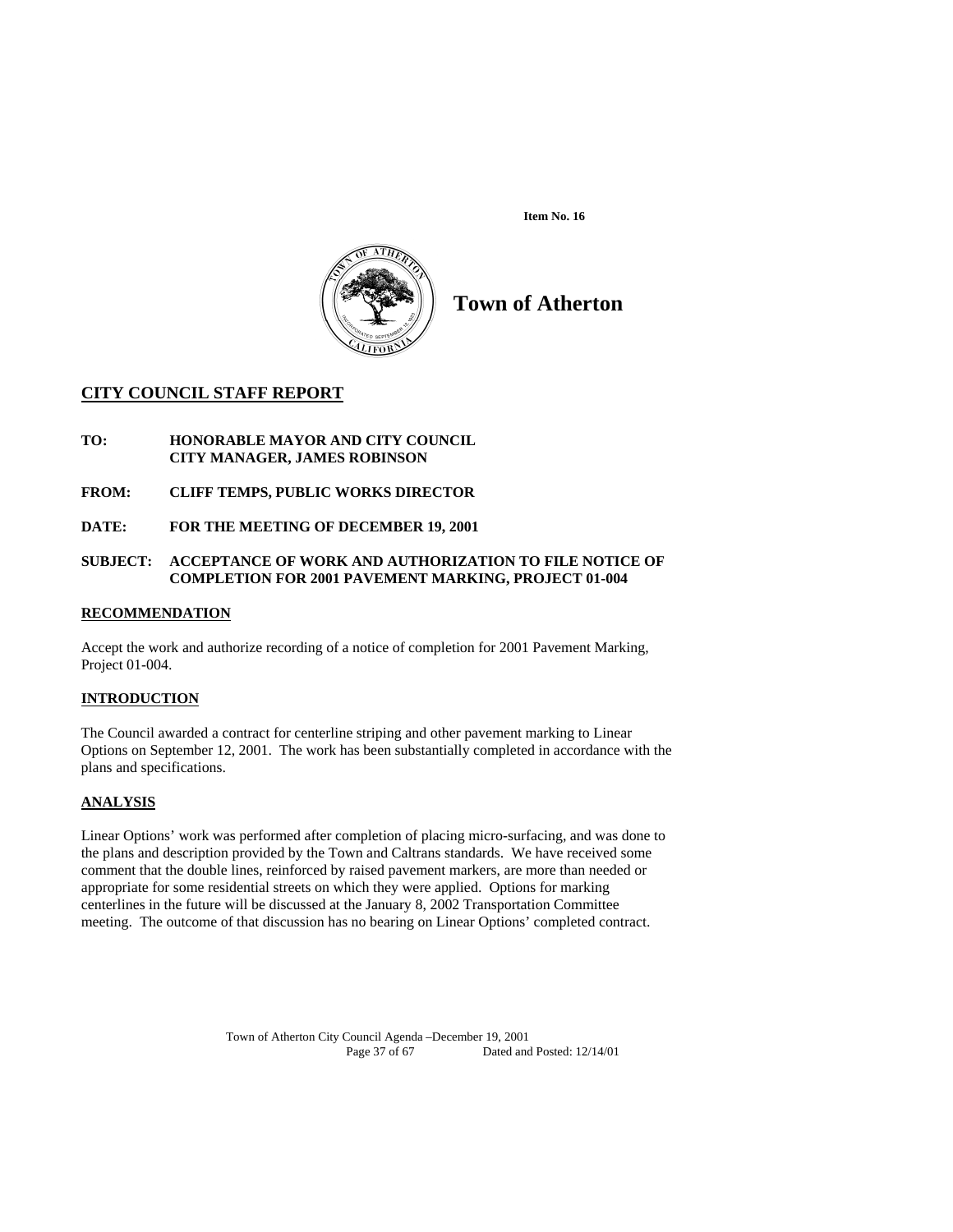## **FISCAL IMPACT**

The work was budgeted as part of \$60,000 for contract services in the operating budget for streets. Linear Option's bid was for \$28,399.15, based on unit prices. The final cost is almost exactly the same. The balance of the account will be used for additional contract work next spring.

## **CONCLUSION**:

The striping work has been completed, and it is appropriate to accept it and record a notice of completion.

Respectfully submitted: Reviewed/Approved:

Cliff Temps James Robinson Public Works Director City Manager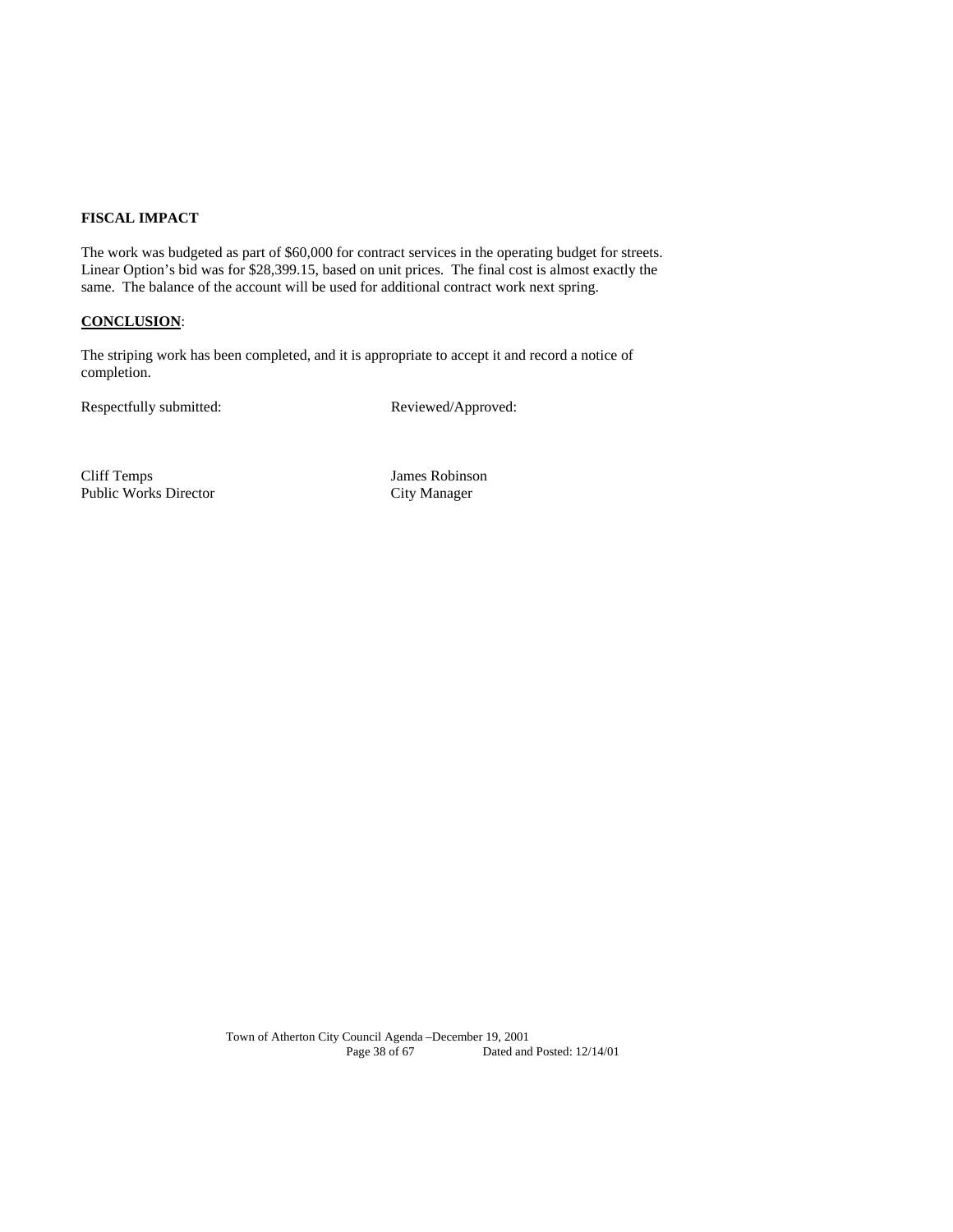**Item No. 17** 



# **Town of Atherton**

## **CITY COUNCIL STAFF REPORT**

**TO: HONORABLE MAYOR AND CITY COUNCIL** 

**FROM: MARC G. HYNES, CITY ATTORNEY** 

**DATE: CITY COUNCIL MEETING OF DECEMBER 19, 2001** 

**SUBJECT: POSTING PLACES RESOLUTION** 

## **RECOMMENDATION:**

Consider and, if appropriate, adopt a resolution establishing two posting places in addition to the four posting places presently existing in Atherton.

## **BACKGROUND/ANALYSIS**

Section 2.08.010 of the Atherton Municipal Code has established four official bulletin boards in the Town of Atherton. These are located at Rosewood Drive and Greenoaks Drive; the Atherton Train Station; the Atherton Branch of the San Mateo County Library; and Town Offices. Section 2.08.010 of the municipal code provides that all Town ordinances must be posted as provided by law on the official bulletin boards. Section 36933 of the Government Code provides that where there is no newspaper published and circulated in a city, ordinances may be posted, instead of being published. Section 36933 requires that posting occur in at least three separate locations.

The attached Resolution will designate two additional locations as official bulletin boards. If approved, ordinances may be posted at these locations. Other official and public notices may be posted at these locations as well as those established by Section 2.08.010.

## **FISCAL IMPACT:**

None.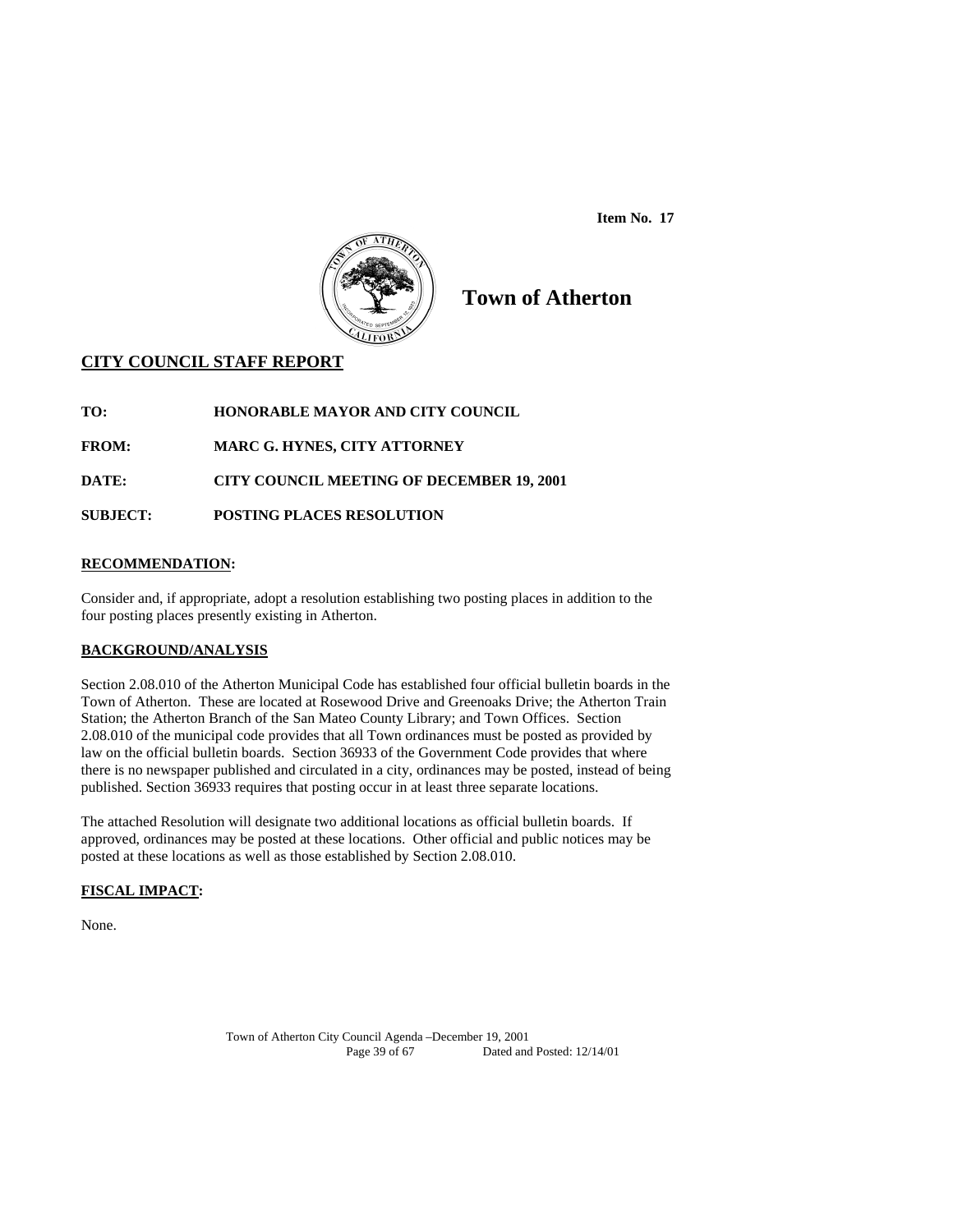#### **RESOLUTION NO. 01-\_\_\_\_**

#### **A RESOLUTION OF THE CITY COUNCIL OF THE TOWN OF ATHERTON RELATING TO POSTING OF OFFICIAL NOTICES**

 **WHEREAS,** State law requires that ordinances, to be effective, be published in a newspaper of general circulation; and

**WHEREAS**, in communities which do not have a newspaper published and circulated within its jurisdiction, posting of ordinances is authorized in at least three (3) locations in the community; and

**WHEREAS,** Section 2.08.010 of the Atherton Municipal Code has confirmed this State mandate and has established that all ordinances must be posted as provided by law on official bulletin boards and official bulletin boards are designated in Section 2.08.010; and

 **WHEREAS,** the City Council of the Town of Atherton has determined that it is in the public interest to provide for additional places at which ordinances as well as any other public notice may be posted;

**NOW, THEREFORE, IT IS HEREBY RESOLVED** by the City Council of the Town of Atherton as follows:

 1. The City Council hereby finds and determines that in addition to posting places established by Section 2.08.010 of the Atherton Municipal Code, the following public places in the Town are also designated as places at which ordinances may be posted as provided by law, and at which other public notices may be placed from time to time:

> Atherton City Council Chambers, 94 Ashfield Road The bulletin board located at the intersection of Selby Lane and Atherton Avenue.

*I HEREBY CERTIFY that the foregoing Resolution was regularly introduced and adopted at a regular meeting of the City Council of the Town of Atherton held on\_\_\_\_\_\_\_\_\_\_\_\_\_\_\_\_\_\_, 2001, by the following roll call vote:* 

 $\_$ 

Ayes: Councilmembers: Councilmembers: Councilmembers: Councilmembers: Councilmembers: Councilmembers: Council Noes: Councilmembers:<br>
Absent: Councilmembers: Councilmembers: Abstain: Councilmembers:

 Mayor Town of Atherton

ATTEST:

\_\_\_\_\_\_\_\_\_\_\_\_\_\_\_\_\_\_\_\_\_\_\_ Sharon Barker, City Clerk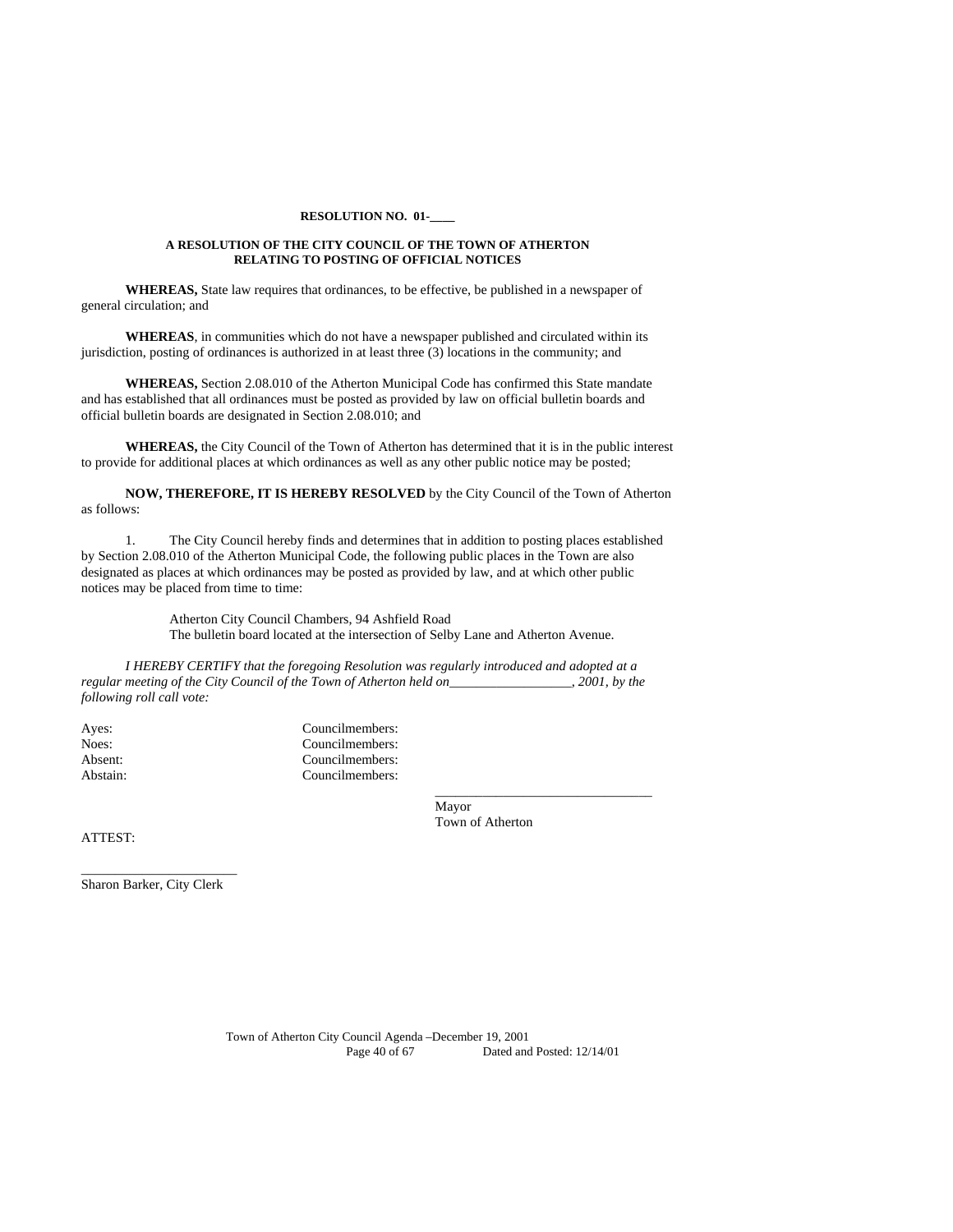**Item No. 19** 



# **Town of Atherton**

## **CITY COUNCIL STAFF REPORT**

**TO: HONORABLE MAYOR AND CITY COUNCIL CITY MANAGER, JAMES ROBINSON** 

**FROM: CLIFF TEMPS, PUBLIC WORKS DIRECTOR** 

**DATE: FOR THE MEETING OF DECEMBER 19, 2001** 

## **SUBJECT: PUBLIC HEARING AND ADOPTION OF RESOLUTION ORDERING VACATION OF A PORTION OF MC CORMICK LANE RIGHT-OF-WAY**

## **RECOMMENDATIONS**

Hold a public hearing on the vacation of a portion of McCormick, then adopt the resolution ordering the vacation of McCormick Lane right-of-way, with reservation of easements for public utilities and sanitary sewers.

## **INTRODUCTION**

The vacation of the section of McCormick Lane street right-of-way between Burns Avenue and the barricade across McCormick Lane that separates Villa Oaks and Mariana Park Subdivisions has been set for a public hearing at this Council meeting. Earlier, the Transportation Committee approved the vacation and the Planning Commission found the vacation to not be inconsistent with the General plan. The public hearing has been noticed by posting at three places along the area proposed to be vacated, as required by the Streets and Highways Code.

## **ANALYSIS**

The area proposed to be vacated is shown on the attached Exhibit "B." Number 65 McCormick Lane is the only property that gets access from this section of street, and the owners of that property support the vacation. All utilities were contacted to determine if they have facilities in the area proposed for vacation, and reservations will be provided for easements to accommodate their present and future needs. These reservations are described in Exhibit "A." The vacation requires a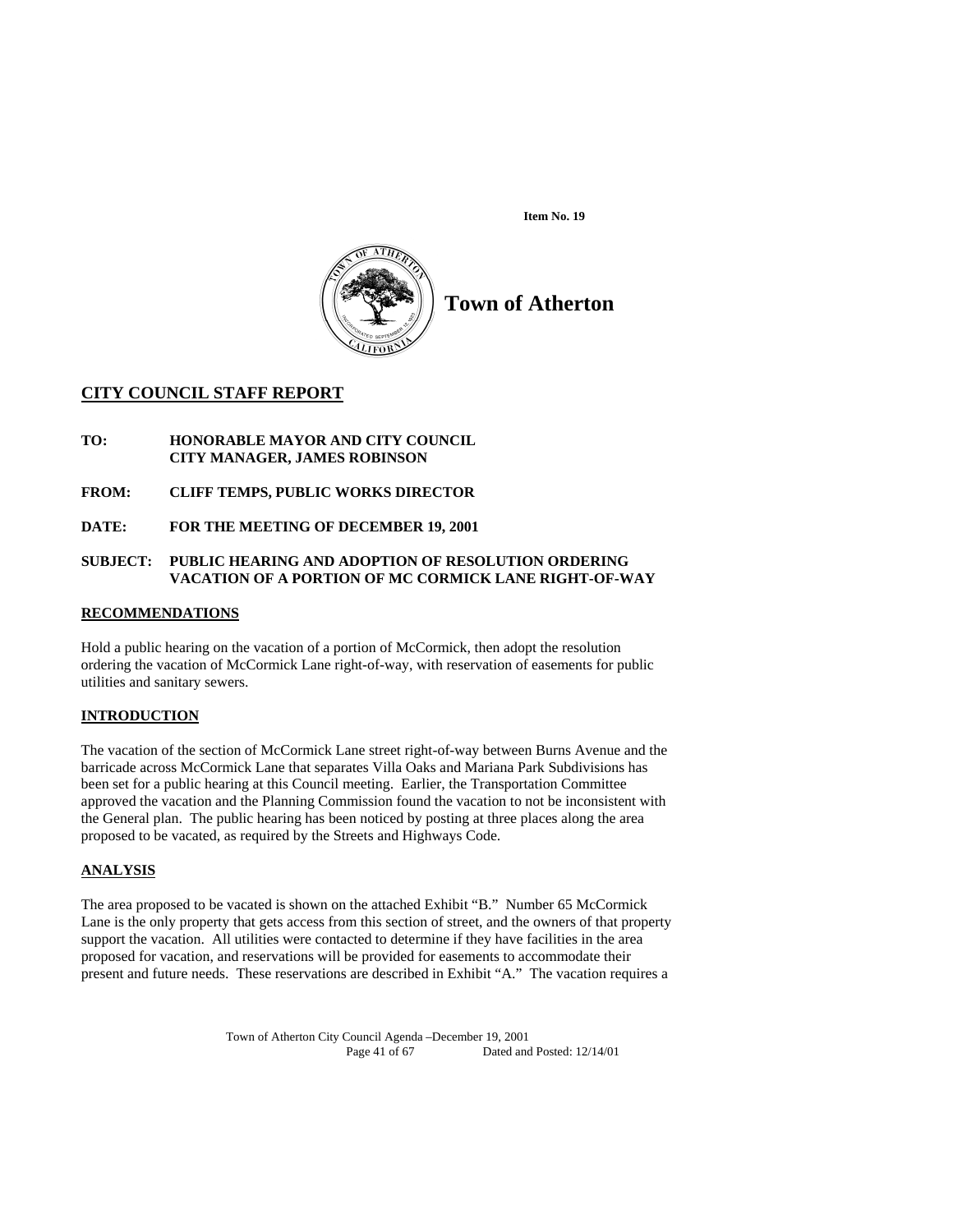public hearing, with notices posted physically on the property to be vacated. At its October meeting, the Council adopted a resolution setting a public hearing on the matter. If the Council approves the vacation, the resolution ordering it will be recorded at the County. After this happens, the two property owners adjacent to the abandoned section of street will have the ability to file quiet title actions to acquire title to the portions of vacated right-of-way lying between their respective McCormick Lane frontages and the center of the former street. Any removal or change in existing improvements within the vacated area will thereafter be the responsibility of its new owners and will need to accommodate access by utilities with rights to the reservations.

## **FISCAL IMPACT**

There is no direct fiscal impact to the Town. Removal of the short section of paved street from the Town's responsibility for maintenance will not be noticeable in the street maintenance budget.

## **CONCLUSION**

Adoption of the resolution vacating this portion of McCormick Lane can be done without any impact to other Town facilities or resources.

Respectfully submitted: Reviewed/Approved:

Cliff Temps James Robinson Public Works Director City Manager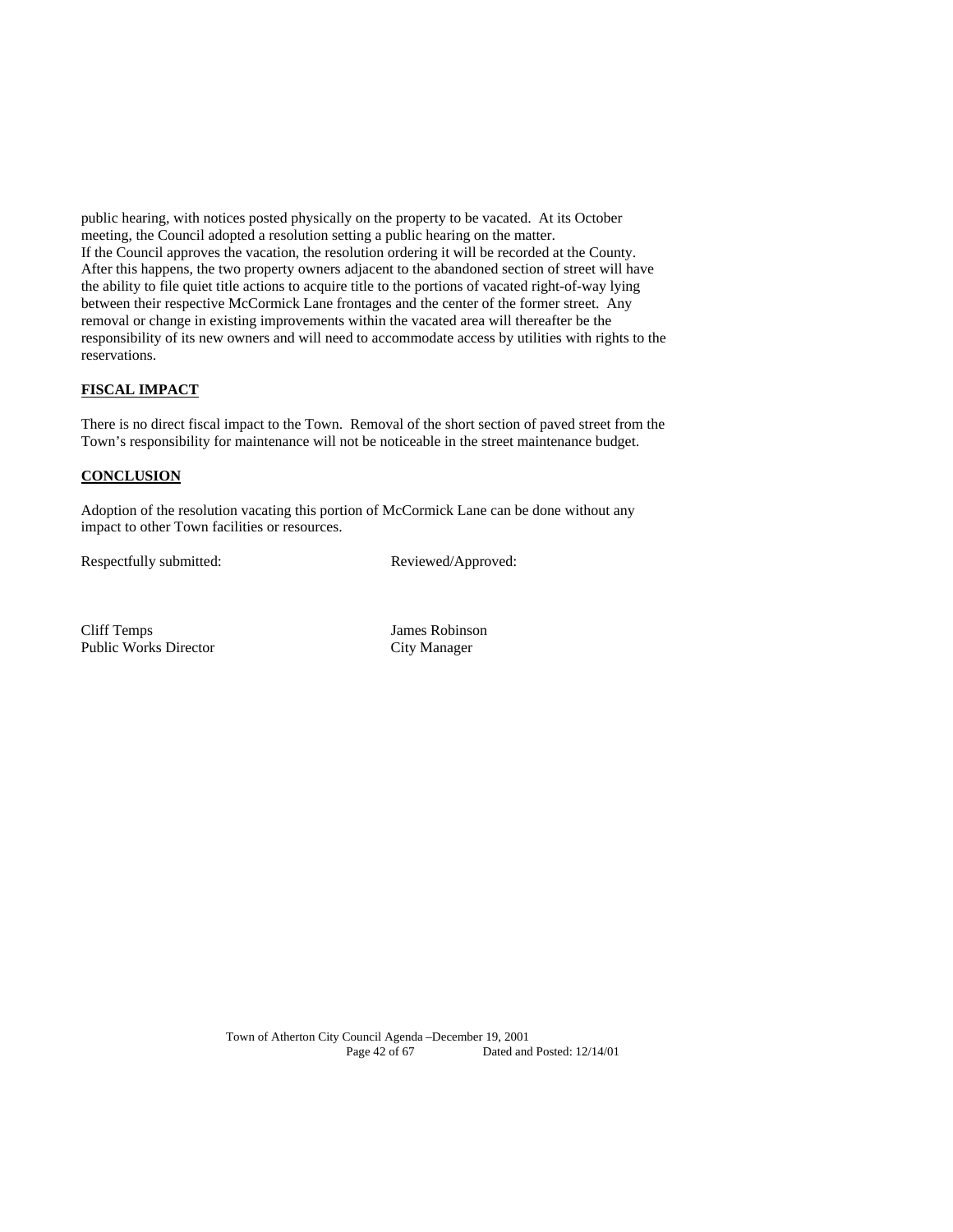#### **RESOLUTION NO.**

## **A RESOLUTION OF THE CITY COUNCIL OF THE TOWN OF ATHERTON ORDERING THE VACATION OF A PORTION OF MC CORMICK LANE RIGHT-OF-WAY, WITH RESERVATION OF EASEMENTS FOR PUBLIC UTILITIES AND SANITARY SEWERS, SAID PORTION AND EASEMENT RESERVATIONS BEING MORE PARTICULARLY DESCRIBED IN EXHIBITS "A" AND "B" ATTACHED HERETO AND MADE A PART HEREOF.**

**WHEREAS**, Notice of a Public Hearing concerning the vacation of a portion of McCormick Lane right-of-way was published and posted pursuant to he requirements of Part 3, Chapter 1, Section 8300 et.seq. of the California Streets and Highways Code; and

**WHEREAS**, the City Council has duly conducted a Public Hearing on the 19th day of December, 2001, and all persons interested in the proposed vacation appearing at the hearing were heard; and

**WHEREAS**, utility companies serving properties in the area have been notified regarding the proposed vacation and have requested the reservation of easements and imposition of conditions.

**NOW, THEREFORE, BE IT RESOLVED** by the City Council of the Town of Atherton that:

- 1. The City Council finds from all the evidence submitted, that the portion of McCormick Lane right-of-way described and shown in Exhibits "A" and "B" is unnecessary for public use, except for use by utilities and sanitary sewers for which reservations are therein described.
- 2. The portion of McCormick Lane right-of-way described and shown in Exhibits "A" and "B" is hereby declared vacated, except for the Public Utilities and Sanitary Sewer easements described and reserved therein.
- 3. Said vacation is subject to the condition that private fencing or landscaping of all or any portion of the area being vacated shall be constructed or installed in such a way as to permit access to any utility or sanitary sewer within the vacated area for maintenance, replacement or repair, by the entity having authority over the utility and/or sewer.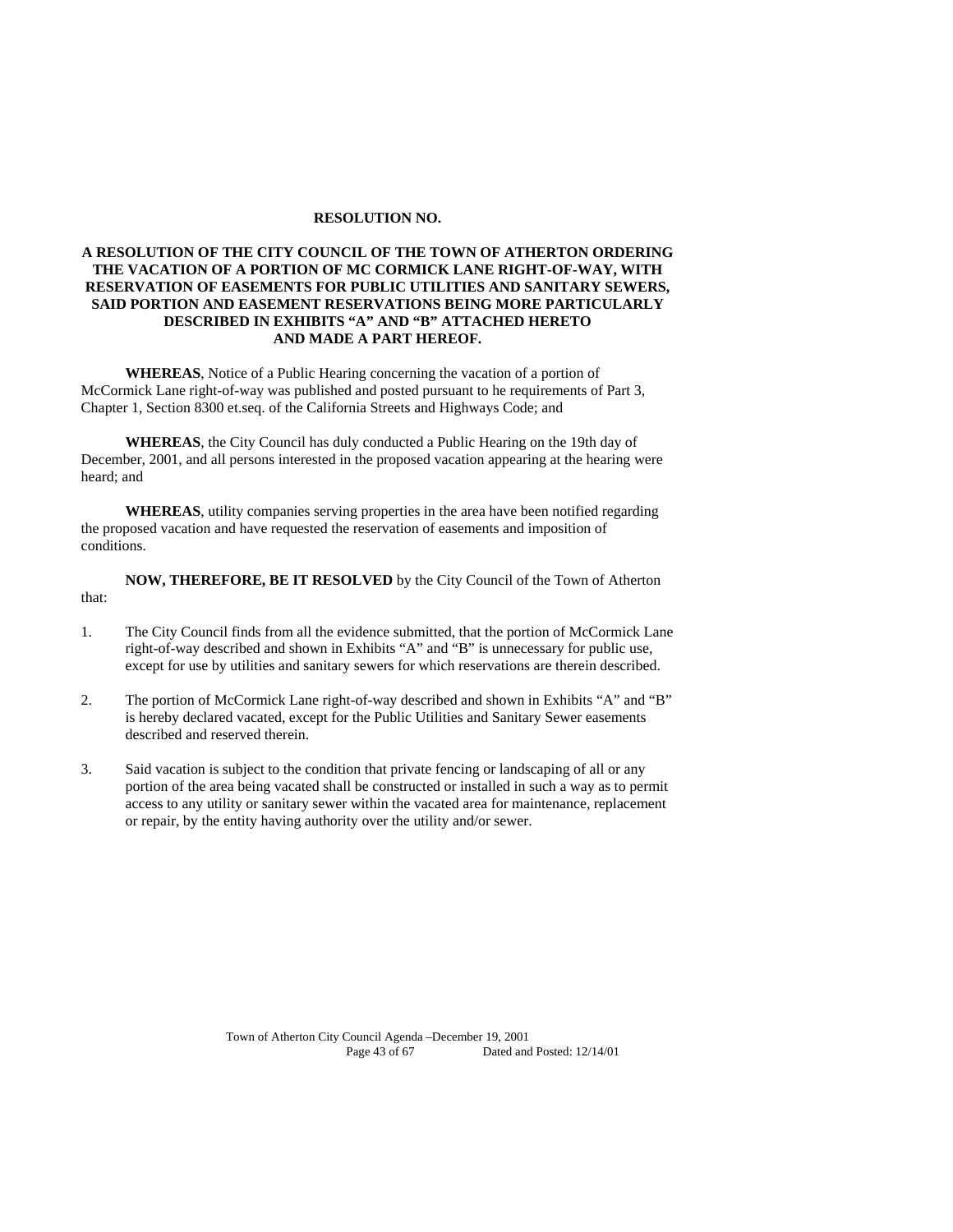*I hereby certify that the foregoing Resolution was duly and regularly passed and adopted by the City Council of the Town of Atherton at a regular meeting thereof held on the 19th day of December, 2001, by the following vote:* 

\_\_\_\_\_\_\_\_\_\_\_\_\_\_\_\_\_\_\_\_\_\_

| AYES:          | COUNCILMEMBERS:        |
|----------------|------------------------|
| NOES:          | <b>COUNCILMEMBERS:</b> |
| <b>ABSENT:</b> | COUNCILMEMBERS:        |
| ABSTAIN:       | COUNCILMEMBERS:        |

 , Mayor Town of Atherton

ATTEST:

**\_\_\_\_\_\_\_\_\_\_\_\_\_\_\_\_\_\_\_\_\_**  Sharon Barker, City Clerk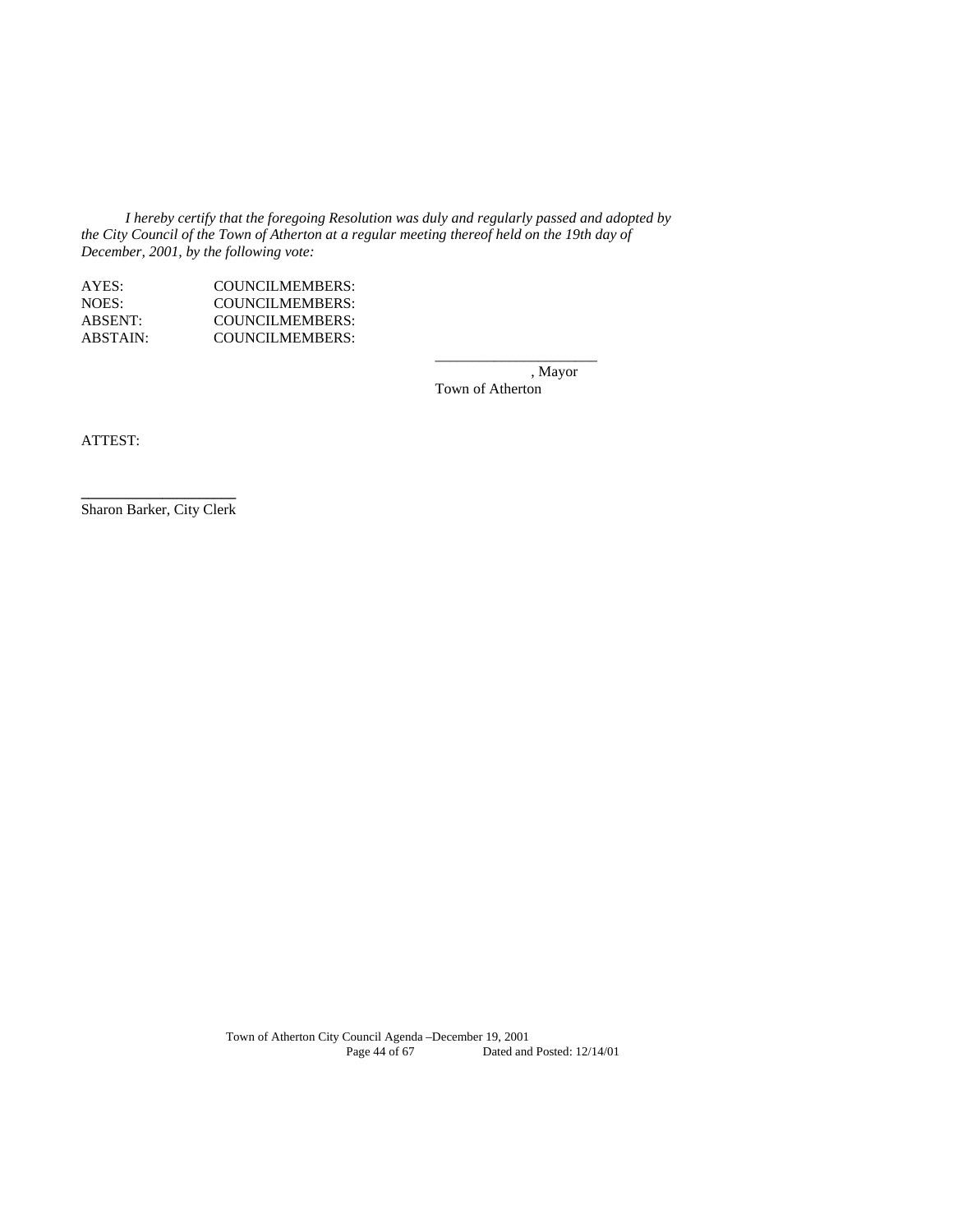#### EXHIBIT "A" MC CORMICK LANE VACATION LEGAL DESCRIPTION

A portion of McCormick Lane shown on that certain subdivision map entitled "Villa Oaks, Atherton, San Mateo County, California, Being a Resubdivision of Lots 9, 10, and 11 of Villa Lots at Fair Oaks" Recorded February 25, 1954 in San Mateo County Records File Number 38670L, Volume 39 of Maps, Page 20.

BEGINNING at the most westerly corner of Lot 4 of said Villa Oaks, said point being a point on the northeast street right-of-way Line of McCormick Lane, thence along said McCormick Lane right-of- way line south 45E 40' east, 30.00 feet, thence along a curve to the right with a radius of 280.00 feet, through an angel of 9E 07' 40", a distance of 44.61 feet, thence along a curve to the left with a radius of 30.00 feet, through an angle of 79E 43' 06" a distance of 42.26 feet, thence, leaving the right-of-way line of McCormick Lane and proceeding south 62E44'35" west a distance of 59.36 feet along a line parallel to and 20.00 feet northwest of the center line of Burns Avenue, to a point on the southwest street right-of-way line of McCormick Lane, thence in a generally northwest direction, along the said McCormick Lane right-of-way line, on a curve with a center that lies south 57E 57' 46" west 240.00 feet, with a radius of 240.00 feet, through and angle of 13E 37' 46" a distance of 57.09 feet, thence north 45E 40" west to the most northerly corner of Lot 5 of said Villa Oaks, thence leaving the southwest street right-of-way line of McCormick Lane north 31E23'40" east to the point of beginning and containing 3925.59 square feet, and

RESERVING therefrom a Public Utility Easement over the entire area of the parcel described above, and also

RESERVING therefrom am easement 10 feet wide for sanitary sewers lying immediately adjacent to and southeast of the line connecting the most northerly corner of Lot 5 and the most westerly corner of Lot 4 of said Villa Oaks.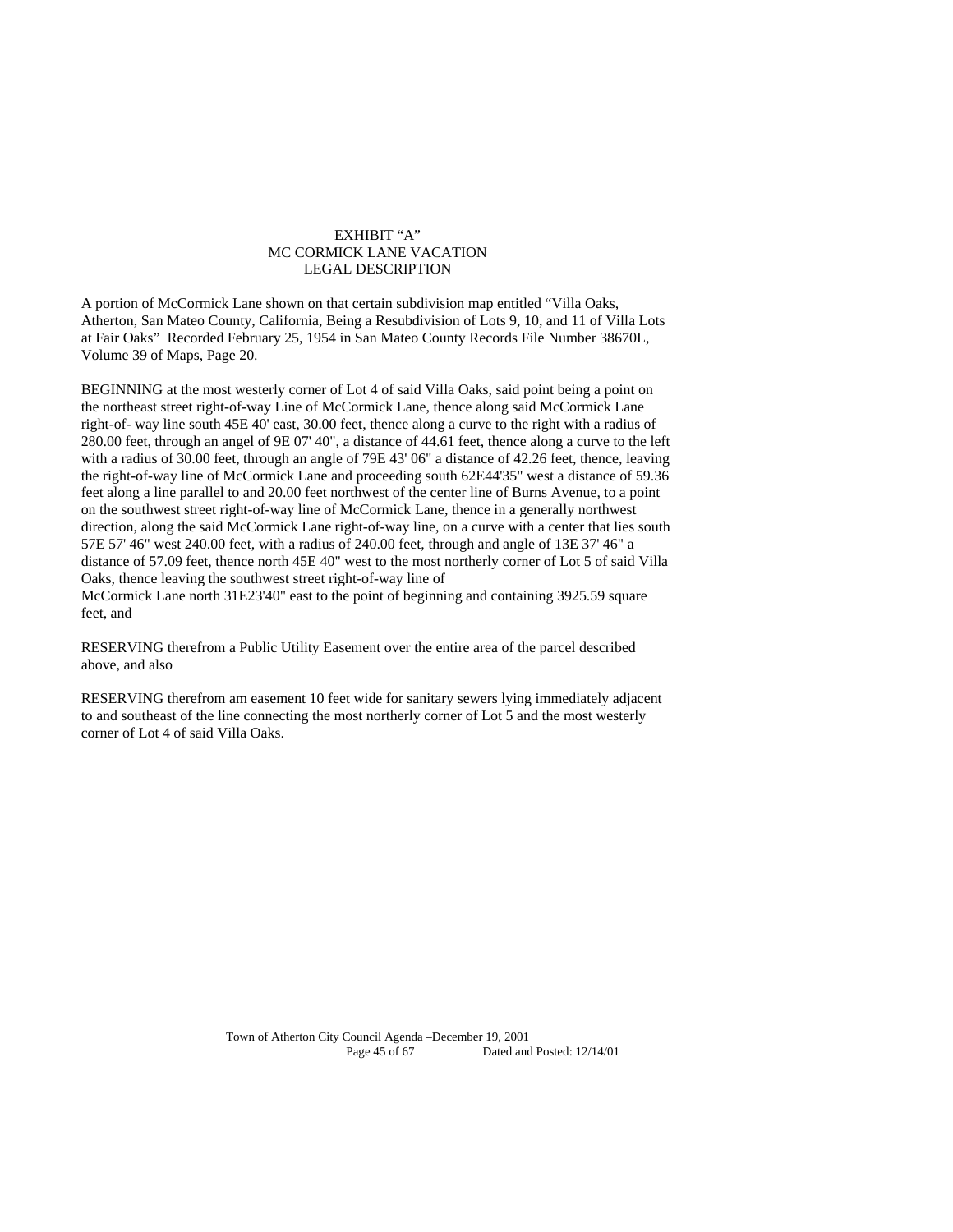**Item No. 20**



**DATE: FOR THE CITY COUNCIL MEETING OF DECEMBER 19, 2001** 

**TO: HONORABLE MAYOR AND CITY COUNCIL MEMBERS** 

**FROM: NEAL J. MARTIN, CITY PLANNER** 

**SUBJECT: 19 SARGENT LANE (APN 073-261-120) VESTING TENTATIVE PARCEL MAP** 

## **RECOMMENDATION:**

For the reasons outlined in this Staff Report it is recommended that the City Council uphold the decision of the Planning Commission and approve the Vesting Tentative Parcel map for the division of one parcel into four parcels based on the findings listed below and subject to the conditions listed in the Draft Vesting Tentative Parcel Map Certificate.

## **REQUIRED FINDINGS:**

Both the California Government Code and the Atherton Municipal Code require the findings listed below to be made in conjunction with the approval of any tentative parcel map.

- 1. The Tentative Parcel Map is in conformance with the Subdivision Map Act and the Atherton Subdivision Ordinance.
- 2. The size and shape of the proposed subdivision is in general conformance with Town requirements and the general pattern of the neighborhood and will not cause traffic, health or safety hazards.
- 3. The proposed subdivision will have proper and sufficient access to a public street.
- 4. The proposed map and the design or improvement of the proposed subdivision is consistent with the Atherton General Plan.
- 5. The site is physically suitable for the proposed type of development.
- 6. The site is physically suitable for the proposed density of development.
- 7. The design of the subdivision or the proposed improvements are not likely to cause substantial environmental damage or substantially and avoidably injure fish or wildlife or their habitat.
- 8. The design of the subdivision or the type of improvements is not likely to cause serious public health problems.
- 9. The design of the subdivision or the type of improvements will not conflict with easements, acquired by the public at large, for access through or use of, property within the proposed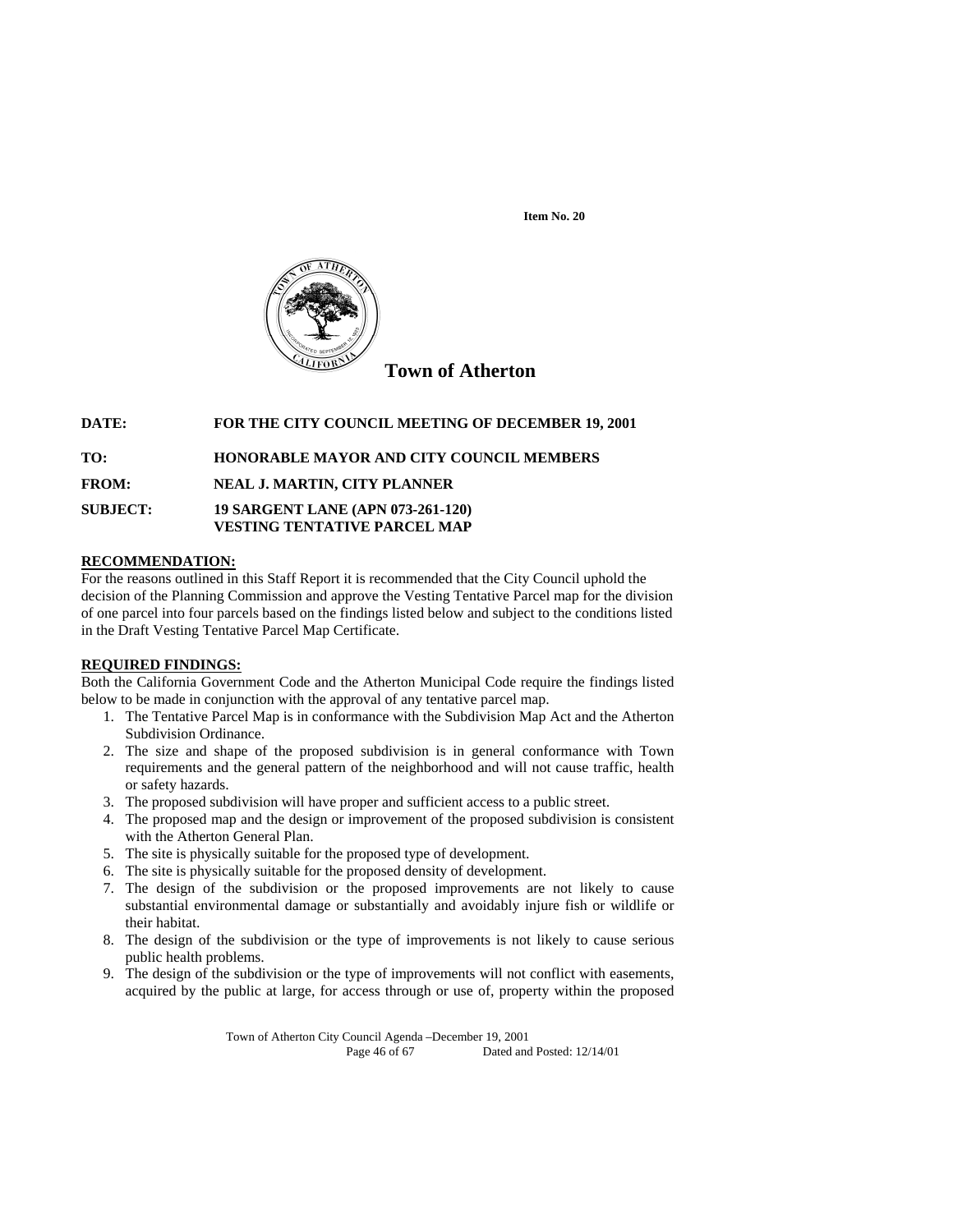subdivision, or that alternate easements, for access or for use, will be provided, and that these will be substantially equivalent to those previously acquired by the public.

10. Discharge of waste from the proposed subdivision will not result in violation of existing water quality requirements prescribed by the regional water quality board.

## **INTRODUCTION:**

The site of the proposed subdivision is an existing 4.42-acre parcel that currently contains one residence and a stable. The site is accessed from Sargent Lane and is also bounded by Valley Road and Walsh Road. The site contains numerous mature trees and other vegetation with a creek traversing through the center of the property. The overall site is fairly level.

The applicant proposes to subdivide the existing 4.42-acre parcel into four approximate one-acre parcels.

#### **PROJECT DESCRIPTION:**

The applicant is proposing to subdivide the property into four parcels. Each parcel will have street access. Parcel 1 (with the existing residence) will be accessed from Sargent Lane. Parcel 2 will be accessed from Walsh Road with approximately 217' of frontage on Walsh Road. Parcel 3 will be located at the corner of Valley Road and Walsh Road and can have driveway access from either road. The front of Parcel 3 is considered along Walsh Road, with approximately 188' of frontage. Parcel 3 would have approximately 203' of frontage along Valley Road. Parcel 4 would be accessed from Valley Road, with approximately 200' of frontage.

The proposed subdivision and the minimum R-1A zoning district requirements are as follows:

|                   | <b>Lot Area</b>    | Width   | Depth   |
|-------------------|--------------------|---------|---------|
| Minimum Required  | $43,560$ sq. ft.   | 175.00  | 200.00' |
| Proposed Parcel 1 | $+/-54,014$ sq.ft. | 222.00' | 255.00  |
| Proposed Parcel 2 | $+/-44,867$ sq.ft  | 216.00  | 214.00  |
| Proposed Parcel 3 | $+/-43,560$ sq.ft. | 208.00  | 200.00  |
| Proposed Parcel 4 | $+/-50,530$ sq.ft. | 220.00' | 243.00  |

The applicant has prepared a plan showing the application of required setbacks and the resulting buildable areas. Staff has also calculated the allowed floor area for each lot (18% of lot area).

|                   | <b>Net Buildable Area</b> | <b>Allowed Floor Area</b> |
|-------------------|---------------------------|---------------------------|
| Proposed Parcel 1 | 9,700 sq.ft.              | $9,722$ sq. ft.           |
| Proposed Parcel 2 | $6,800$ sq. ft.           | 8,076 sq. ft.             |
| Proposed Parcel 3 | $9,450$ sq. ft.           | 7,840 sq.ft.              |
| Proposed Parcel 4 | $8,100$ sq. ft.           | $9,095$ sq. ft.           |

In addition to the existing creek area shown on the plans, the Public Works Director is recommending an additional 10' wide easement from the existing top of the creek bank. This would further reduce the net buildable area of Parcel 2 and Parcel 4. Given these constraints, there will still be sufficient buildable area to construct a sizeable residence on each parcel. To access the buildable areas, bridges over the creek at Parcel 2 and Parcel 4 will need to be constructed.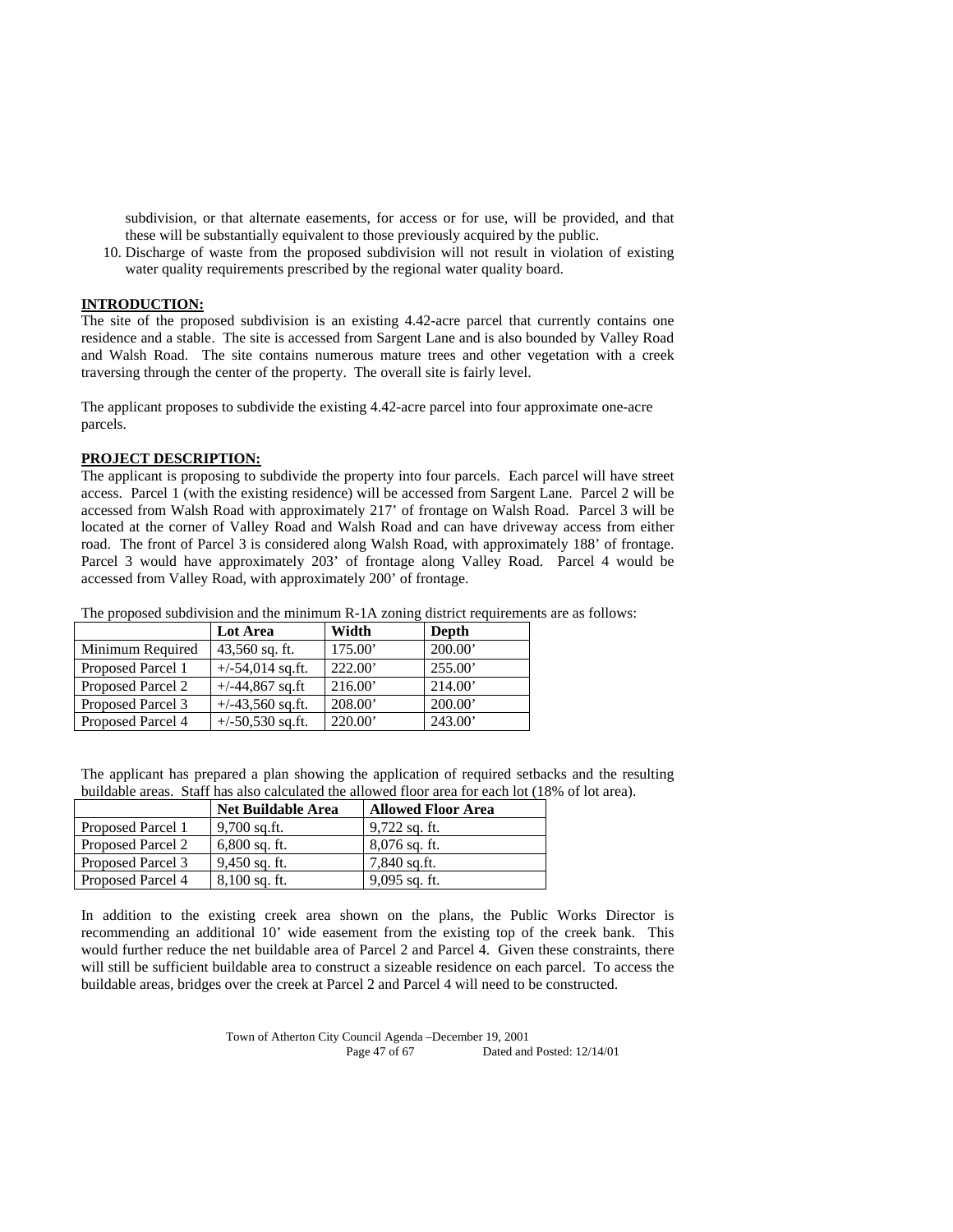## **ISSUES:**

#### **Drainage and Erosion**

The issue of drainage and erosion has been of considerable concern to the Town Council, citizens and staff for several years. The topic is summarized in the July 18, 2001 Memorandum from the Director of Public Works/City Engineer, Cliff Temps (Please see Attachment 6 to the Planning Commission Staff Report for August 22, 2001). Mr. Temps notes that the Town contracted with Nolte Engineers during the year 2000 to conduct a Town wide drainage study. The consultants identified a number of projects needed to upgrade, repair, replace, supplement, extend and construct new drainage facilities to make existing and proposed drainage facilities sound and adequate to prevent street and property flooding within Atherton. The cost of these projects would be almost \$40 million. The consultants placed needed work to the Atherton Channel in the two highest priorities with a combined total cost of almost \$22.6 million. Mr. Temps also noted the extremely limited source of income available to the Atherton Channel Drainage District; an amount barely sufficient to cover the cost of cleaning the creek each year. To date the Town has not been able to identify a source of funding for these extensive and expensive projects.

With knowledge of the drainage system deficiencies throughout the Town, the Town has been requiring that new development provide on-site detention when there is potential for an increase in the volume of runoff. Compliance with that requirement ensures that the increase is stored on the property where it originates and is released gradually to offsite facilities long after the storm's peak has passed. The standard requirement is that on-site storm water detention be provided for the runoff produced by 2" of rainfall from the total impervious area to be produced. This is approximately the amount of water generated in 24 hours from a storm that has the frequency of occurring once in 25 years. Release from the on-site storage into the creek would be restricted so as not to exceed the rate of runoff in its current, undeveloped condition. By using this method, new development or additions that increase the amount of impervious surfaces, should not exacerbate the current downstream conditions.

The appellant has argued that the requirement for on-site storage for the runoff produced by 2" of rainfall over 24 hours is an insufficient standard and should be increased to 5" of runoff. However, the applicant's own data does not support this proposed standard (Please see Attachment 10 to Planning Commission Staff Report for August 22, 2001). A review of the rainfall records measured at 7 Sargent Lane submitted to the Planning Commission (and resubmitted to the City Council with the appeal) shows that 24-hour rainfall amounts rarely exceed 2". In fact, between July 1, 1992 and June 30, 2001, a period of 9 years, the 2" in 24 hours standard was equaled or exceeded only on four occasions as listed below and on only one occasion did rainfall approach the standard advocated by the appellant.

| March 22, 1995   | 2.25" |
|------------------|-------|
| February 4, 1996 | 2.00" |
| February 2, 1998 | 4.75" |
| January 23, 2000 | 3.00" |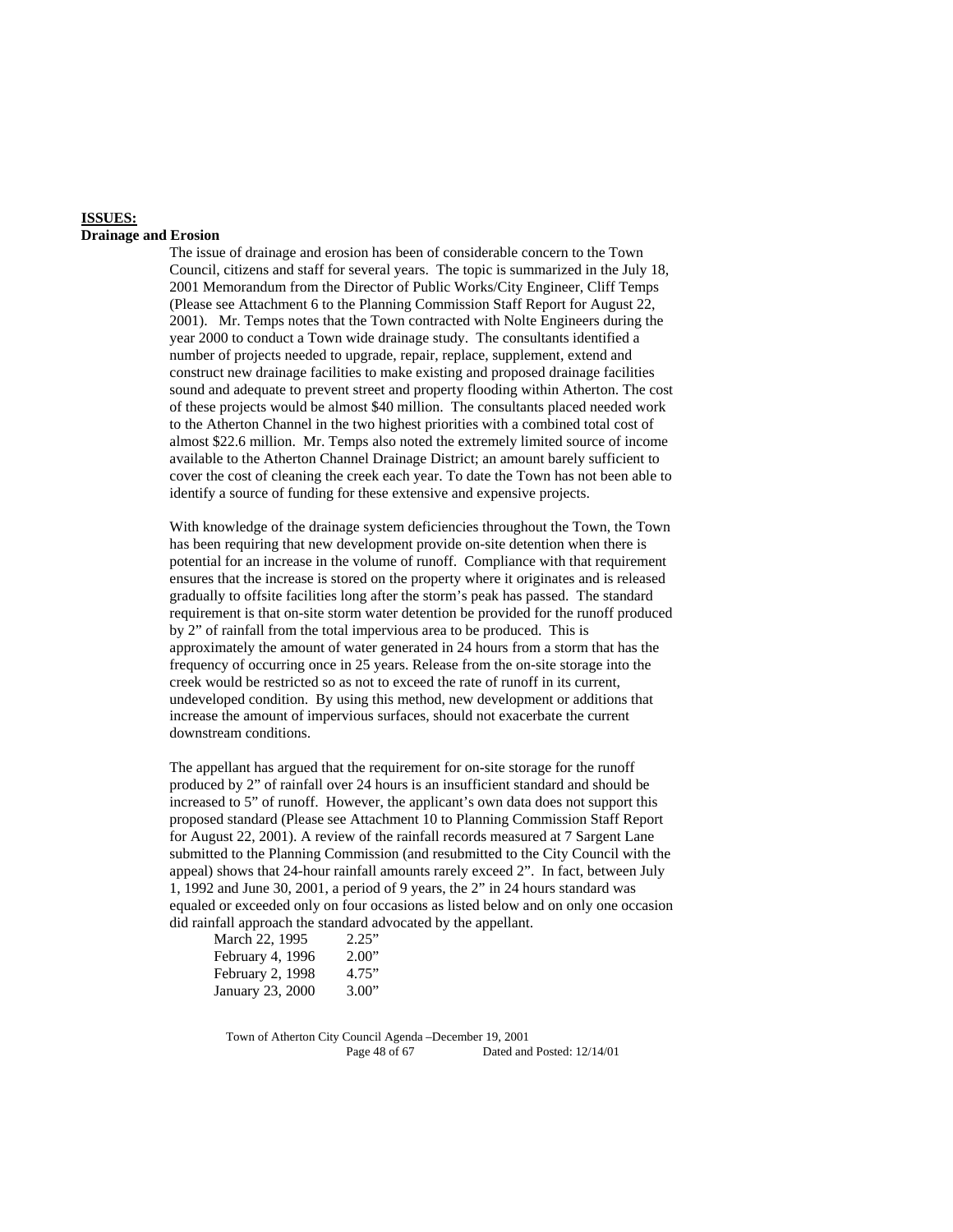It should be noted that the rainfall records presented for 7 Sargent Lane show several entries for amounts greater than 2" but these are for periods of 48 hours or more. For example, January 27-31, 1997 or February 15-29, 2001 where the actual duration of the storm is not known.

## **Heritage Trees**

The appellant correctly alleges that the Tentative Parcel Map submitted by the applicant does not disclose the location of all the heritage trees on the property. Section 8.10.030 of the Atherton Municipal Code requires that all heritage trees must be shown and designated on every plot map required in connection with any application for a subdivision. While the applicant's Vesting Tentative Map dated May, 2000, identified a number of trees by diameter and species, it apparently did not contain all of the existing heritage trees. The assignment of the previous arborist report was to inspect large valley oaks and to generally look at existing perimeter screening to adjacent properties in light of potential subdivision. The Planning Commission expressed concern about potential heritage tree removal and relied on enforcement of Municipal Code Chapter 8.10 at the building permit stage. Staff, upon receipt of the appeal determined that not all heritage trees had been shown and designated as required by the ordinance. The applicant was requested to have their arborist prepare a detailed inventory and assessment of the heritage trees on the property. Such a report was prepared by Ray Morneau, a copy of which is attached to this report.

Mr. Morneau identified all trees with diameter greater than 12 inches. It should be noted that the Atherton Municipal Code defines Heritage Trees as having a diameter greater than 15.28 inches.

Mr. Morneau's report identifies 97 large trees on the property, 46 of which are Heritage Trees. His report quantifies data about each tree and contains his professional evaluation of the overall condition and suitability for preservation of each tree. Municipal Code Chapter 8.10 specifies that no person shall remove a heritage tree from the tree preservation area unless a permit has been issued in accordance with that Section. Heritage trees within the building area may be removed without such a permit unless they are Oak trees. Ten heritage trees have been identified by staff as being located within the proposed building areas of the subdivision. The table below lists each heritage tree number by proposed parcel number and the arborist rating of its suitability for preservation.

| Heritage Trees Located Within Buildable Areas                                          |                   |          |  |
|----------------------------------------------------------------------------------------|-------------------|----------|--|
| <b>Arborist's Suitability</b><br><b>Heritage Tree Number</b><br><b>Proposed Parcel</b> |                   |          |  |
| <b>Number</b>                                                                          |                   |          |  |
|                                                                                        | <b>16 Oak</b>     | Moderate |  |
|                                                                                        | 17 Oak            | Moderate |  |
|                                                                                        | 18 Oak            | Moderate |  |
|                                                                                        | <b>78 Redwood</b> | High     |  |
|                                                                                        | <b>83 Oak</b>     | High     |  |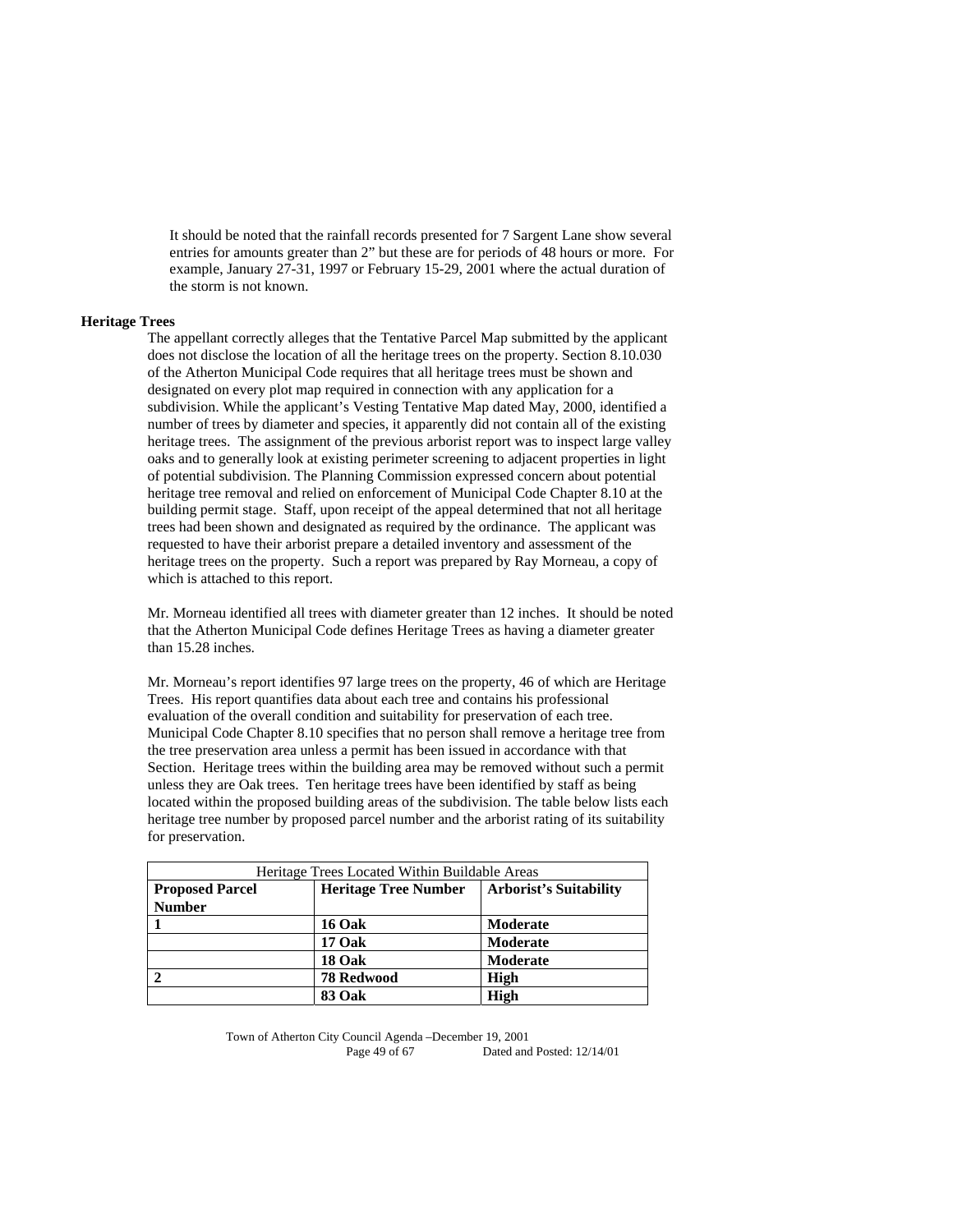| <b>85 Oak</b> | High            |
|---------------|-----------------|
| <b>None</b>   |                 |
| 25 Pine       | <b>Very Low</b> |
| 26 Pine       | <b>Very Low</b> |
| 27 Pine       | <b>Very Low</b> |
| 29 Pine       | <b>Very Low</b> |
| 31 Oak        | <b>Moderate</b> |
| <b>38 Oak</b> | <b>Moderate</b> |

A recent amendment to the heritage tree ordinance also requires preservation of heritage oak trees located within the buildable area. As a result of this new requirement only five trees located within the proposed building areas could be removed without a permit. Four of those trees are Monterey Pines located in proposed parcel 4 and rated by the arborist as having "very low" suitability for preservation.

The Town Arborist has reviewed this Morneau report and she feels it is a quality, professional work product. She also has stated that any application to remove trees number 16, 17, 18, 83, 85, 31, and 38 will require Planning Commission action.

#### **Validity of Writing by Grace. M. Mortsolf**

During the Planning Commission hearing regarding the proposed parcel map, allegations were made that the former property owner had requested that development be limited to single story homes. The City Attorney has reviewed this matter and detailed his opinion in a July 10, 2001 memorandum to the Planning Commission (please see Attachment 3 to Planning Commission Staff Report of August 22, 2001). In that memo the City Attorney notes that the conservator of Ms. Mortsolf's estate requested the court review the matter and the court found that the writing allegedly signed by Grace M. Mortsolf on May 9, 1996 was invalid and legally unenforceable. Mr. Hynes concludes that "while it may have been possible for Ms. Mortsolf to deed her property with development restrictions, those instructions would have had to appear either in a properly prepared and recorded use restriction, or in a will. Neither of these circumstances existed here."

#### **Environmental Review**

Section 21084 of the California Public Resources Code (The California Environmental Quality Act) requires that the implementing guidelines include a list of classes of projects which have been determined not to have a significant effect on the environment and which are therefore exempt from the provisions of CEQA. One of those exemptions is described under Section 15315 of the Guidelines-Minor Land Divisions. This exempts the division of property in urbanized areas zoned for residential, commercial or industrial use into four or fewer parcels when the division is in conformance with the General Plan and zoning, no variances or exceptions are required, all services and access to the proposed parcels to local standards are available, the parcel was not involved in a division of a larger parcel within the previous two years, and the parcel does not have an average slope greater than 20%.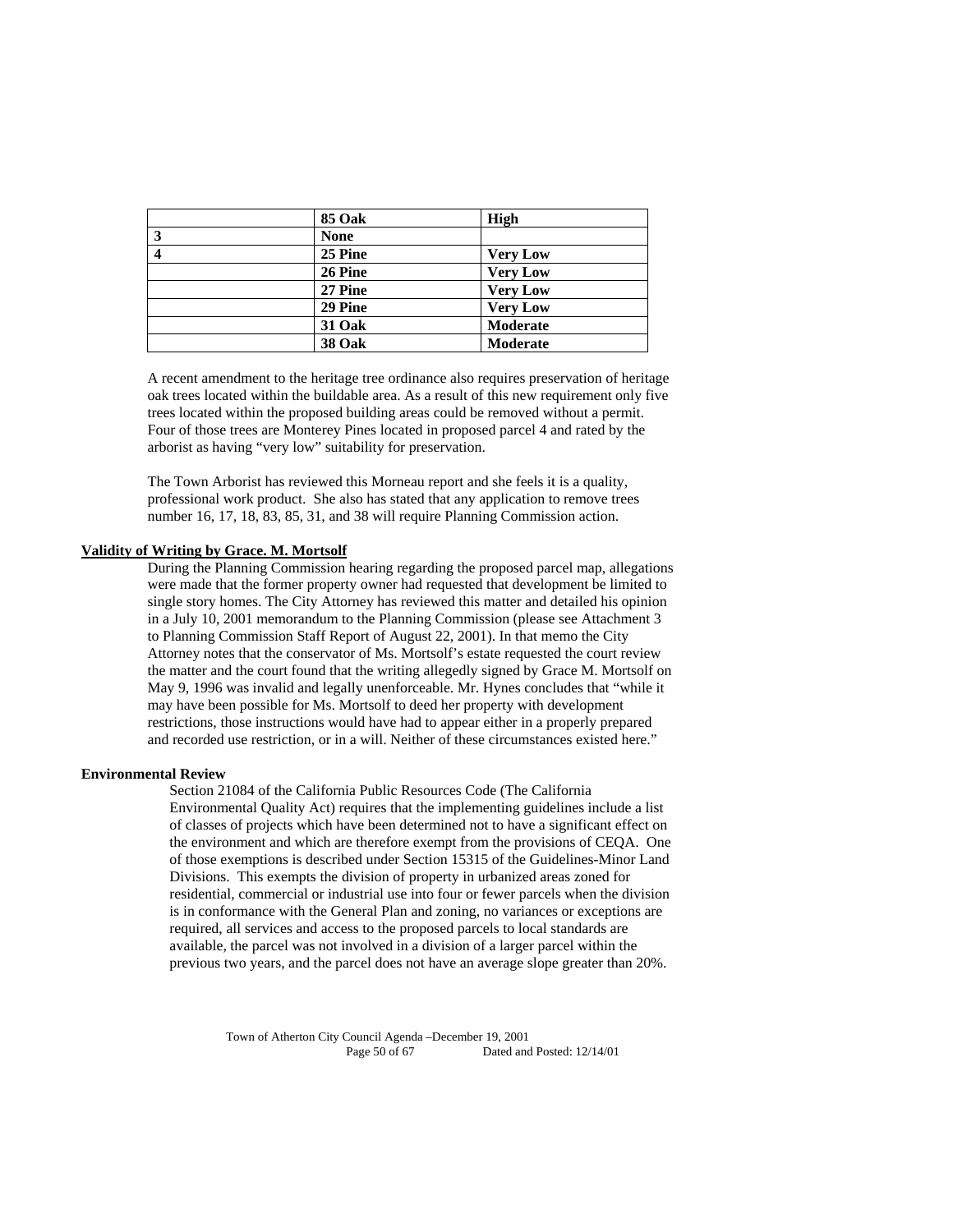Consequently, the appellant's request for additional environmental review is not appropriate since this project is specifically exempt from the California Environmental Quality Act.

#### **Request for Moratorium**

The appellant has requested the Town Council impose a "moratorium on all new development within the upper Atherton Channel Drainage District." They suggest that to not do so would result in the destruction of private property and continuation of the problems of unsafe drainage. They state in their appeal: "You have a moral and legal imperative to not allow the destruction of private property. Your decision to allow any subdivision or development within this area without addressing and solving the problem of safe drainage will be a breach of that imperative."

Adoption of such a moratorium would have the effect of halting new development as well as additions to existing homes and the construction of new impervious surfaces such as tennis courts, patios and driveways. Under the provisions of California Government Code Section 65858 a moratorium could only remain in effect for a maximum of two years. The City Council would have to adopt an urgency ordinance by a 4/5 vote and then, within 45 days of the adoption, hold a public hearing on the matter in order to extend moratorium for an additional 10 months and 15 days. A final extension could be adopted for one more year by holding another public hearing. Both of the extensions would have to be approved by a 4/5 vote. At each public hearing a report must be presented outlining the measures taken to alleviate the condition which led to the adoption of the ordinance. Consequently, during the time that the moratorium is in effect a major effort would be required to arrive at a permanent solution.

It is Staff's opinion that a moratorium as requested by the appellant is too drastic a measure. It would stop all new construction, additions, remodels and placement of new impervious surfaces with the Upper Atherton Channel Drainage District for up to two years, thereby depriving residents of the ability to expand their homes. Further, the Town has not identified a permanent solution to the funding problem that could be accomplished within the statutory two-year moratorium timeframe.

#### **Contact with Atherton Channel Drainage District (ACDD)**

The appellants allege that there was apparently no contact with the Atherton Channel Drainage District and no consideration of this development by the district. The appellant appears to be unaware that the same members of City Council sit as the Board of Directors of the Atherton Channel Drainage District and that the City Manager also serves as the Drainage District Manager and that the City Director of Public Works/City Engineer also serves as the District Engineer. Therefore any contact with the City is a de facto contact with the District. This allegation appears to be incorrect.

#### **CONCLUSION:**

The existing residence on Parcel 1 meets current setback requirements when applied to the new subdivision. No modifications of this residence will be required as a condition of the subdivision.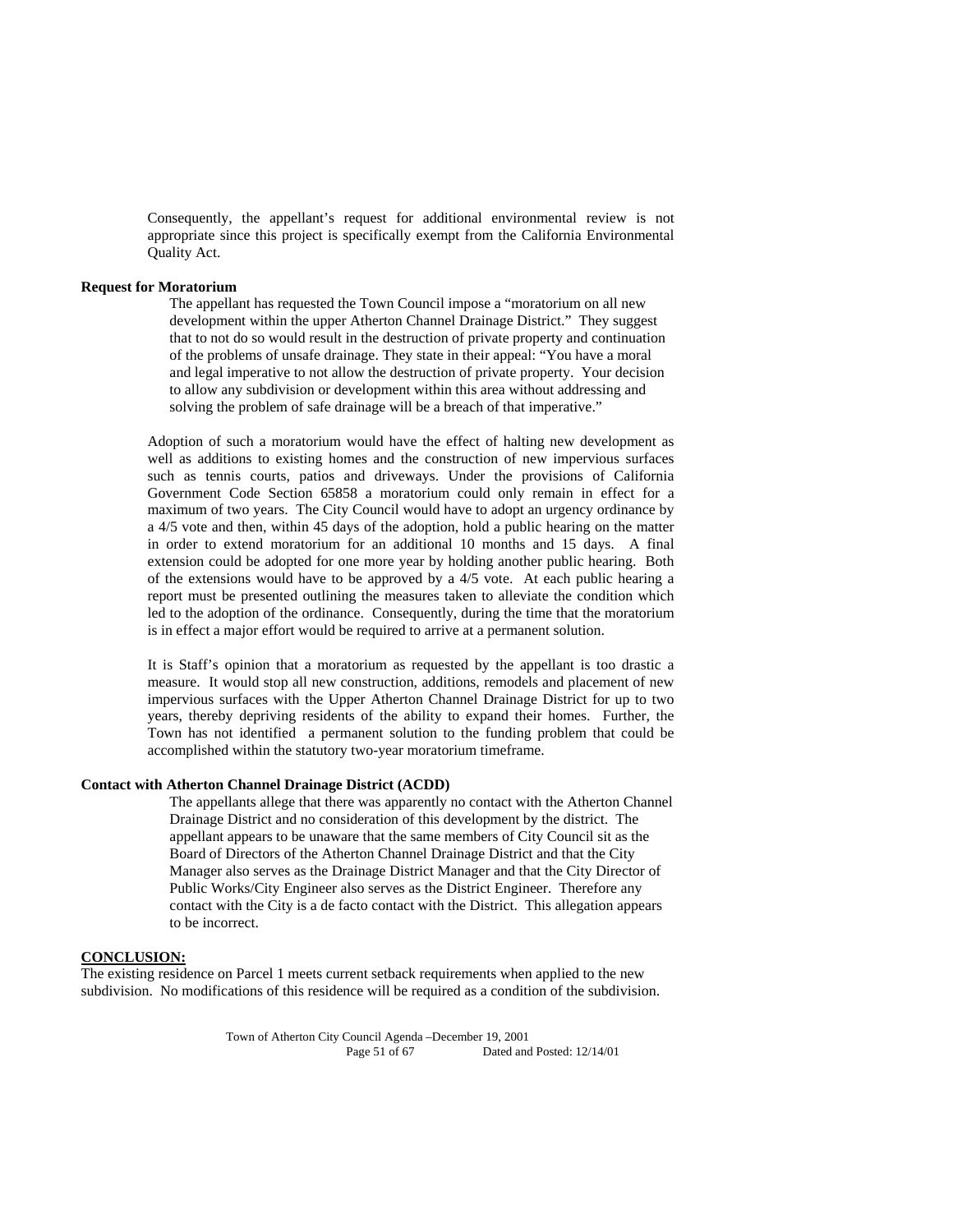The only other structure on this property is a stable. As the stable will not meet accessory structure setback requirements on Parcel 4, it will need to be removed as a condition of approval.

The proposed lot sizes and design seem compatible with the lot sizes of the surrounding neighborhood. Most of the lots in the neighborhood appear to be just over one acre in area.

The proposed plans have been reviewed by the Public Works Director and the Building Official. Their recommended conditions of approval concerning; drainage easements, on into storm water detention cleaning of the creek and a requirement for a soils report, have been included in the Draft Vesting Tentative Parcel Map Certificate.

The proposed subdivision complies with the minimum R-1A zoning requirements and the residential land use policies contained in the General Plan. The design of the subdivision is compatible with the neighborhood character. All parcels meet the minimum subdivision design standards established in the Zoning and Subdivision Ordinances.

It is Planning Staff's professional opinion the proposed subdivision will be consistent with the existing pattern of development and that the proposal is consistent with the purposes and intent of the General Plan and Zoning Code.

#### **ALTERNATIVES:**

The City Council could deny the request or request a reduction in the number of lots and redesign the Tentative Parcel Map.

## **FISCAL IMPACT:**

All costs covering the processing of this application are paid for by the applicants.

## **ENVIRONMENTAL IMPACT:**

The proposal has been determined to be exempt from the provisions of the California Environmental Quality Act (CEQA) pursuant to CEQA Sections 15315 Minor Land Division involving four or fewer parcels.

#### **FORMAL MOTION:**

I move that the City Council uphold the decision of the Planning Commission, make the required findings as stated in the Staff Report and approve the Vesting Tentative Parcel Map subject to the conditions listed in the Draft Vesting Tentative Parcel Map Certificate, as recommended by the Planning Commission, allowing the subdivision of one parcel into four parcels, based on findings and for the reasons incorporated in the Staff Report.

*s/Neal J. Martin*\_\_\_\_\_\_\_\_\_\_\_\_\_\_\_\_\_\_\_\_\_

Neal J. Martin, City Planner

Attachments:

- 1. Application for Town Action Vesting Tentative Parcel Map
- 2. Approved Minutes Planning Commission Meeting June 27, 2001<br>3. Approved Minutes Planning Commission Meeting August 22
- 3. Approved Minutes Planning Commission Meeting August 22, 2001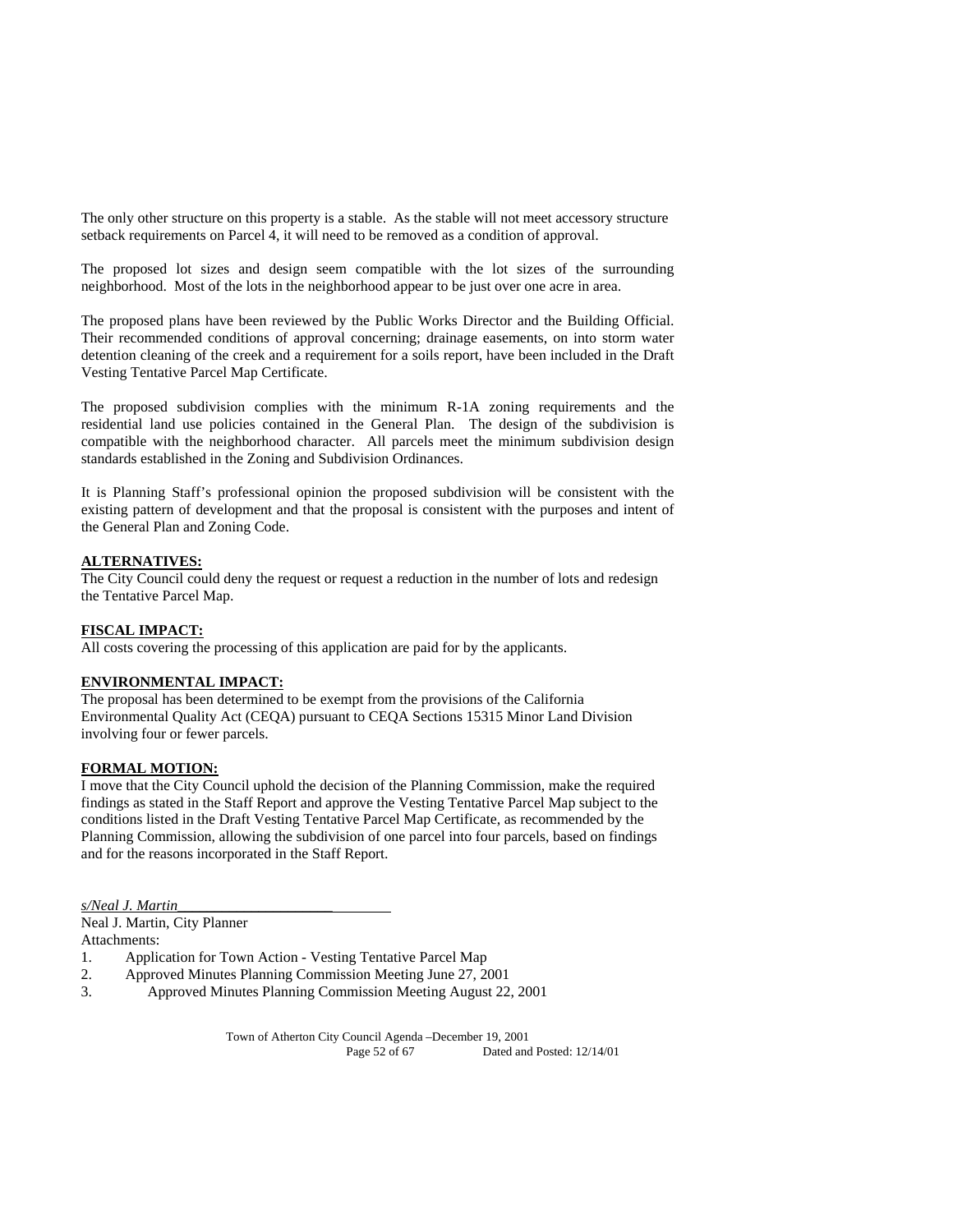- 4. Draft Vesting Tentative Map Certificate- As recommended by Planning Commission
- 5. Letter from Ellen Smith, Stanford Management Company requesting continuance to December 2001 Council Meeting, dated September 28, 2001
- 6. Appeal letter from Jessup, Beekley and Nachtsheim dated September 4, 2001<br>7. Arborist's Report, subdivision tree inventory prepared by Ray Morneau, dat
- 7. Arborist's Report, subdivision tree inventory prepared by Ray Morneau, dated October 2001
- 8. Letter from Sanford M. Skaggs, McCutchen, Attorneys at Law dated December 10, 2001<br>9. Proposed Vesting Tentative Parcel Map
- 9. Proposed Vesting Tentative Parcel Map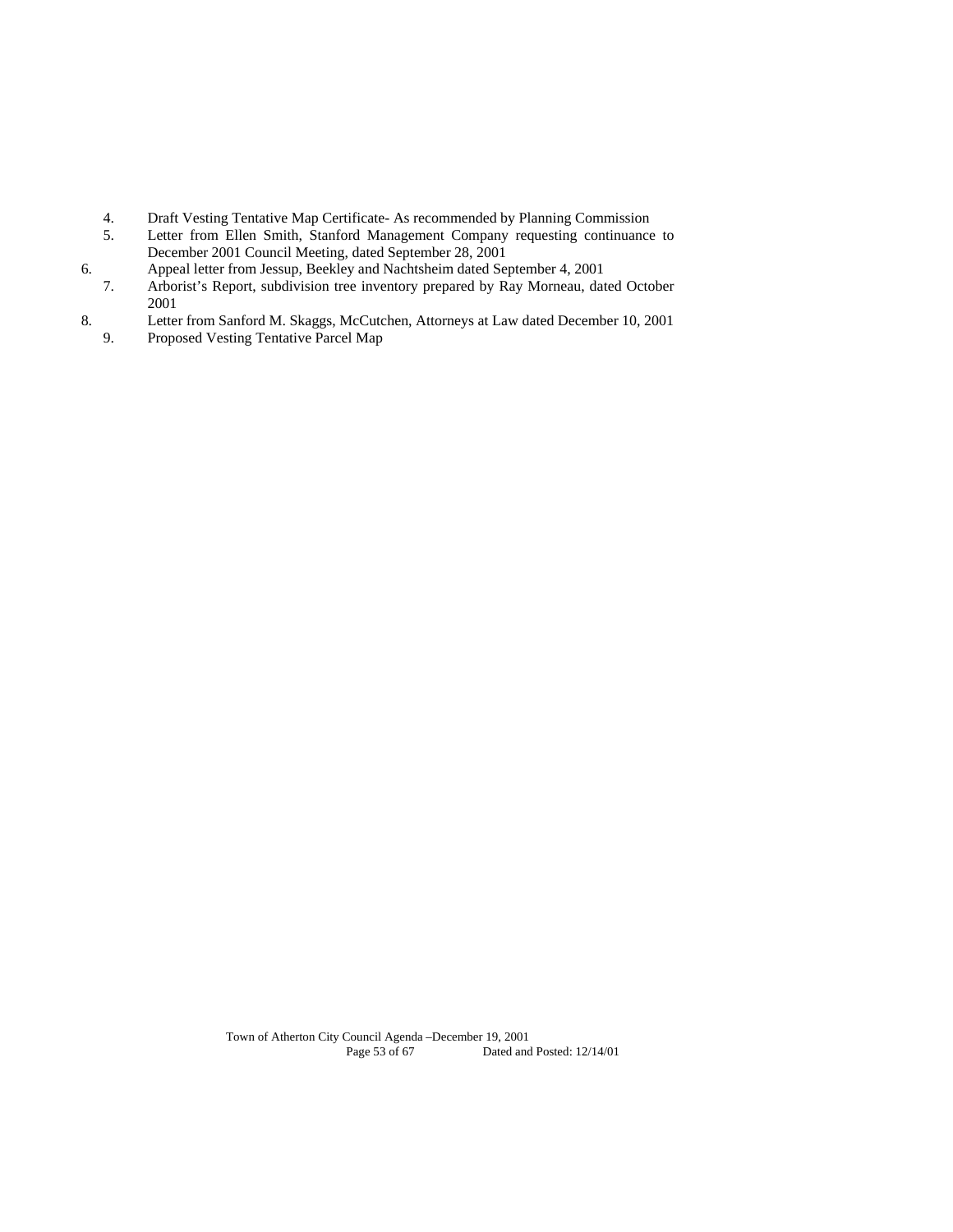**Item No. 21** 



**Town of Atherton** 

## **CITY COUNCIL STAFF REPORT**

- **TO: HONORABLE MAYOR AND CITY COUNCIL**
- **FROM: LISA COSTA SANDERS, SENIOR PLANNER**
- **DATE: FOR THE CITY COUNCIL MEETING OF DECEMBER 19, 2001**
- **SUBJECT: 396 SELBY LANE (APN 070-022-410) APPEAL DECISION OF PLANNING COMMISSION DECISION TO DENY VARIANCE**

## **RECOMMENDATION:**

Due to the fact that the subject property does not meet all the requirements to grant a variance, Planning Staff is recommending that the City Council uphold the decision of the Planning Commission and deny the Variance. Planning Staff recommends that the City Council conduct the public hearing and deny the variance based on following findings:

- 1. There are not exceptional or extraordinary circumstances or conditions applicable to the property involved that do not generally apply to property in the same district, and that the granting of a variance will constitute a granting of a special privilege inconsistent with the limitations on the property in the vicinity and under identical zone classifications;
- 2. The granting of the application is not necessary for the preservation and enjoyment of a substantial property right of the applicant, and to prevent unreasonable property loss or unnecessary hardship.

If the Council wishes to approve the Variance, the Council should make all findings listed in the analysis section of this staff report in the affirmative and subject to the attached draft Variance Certificate.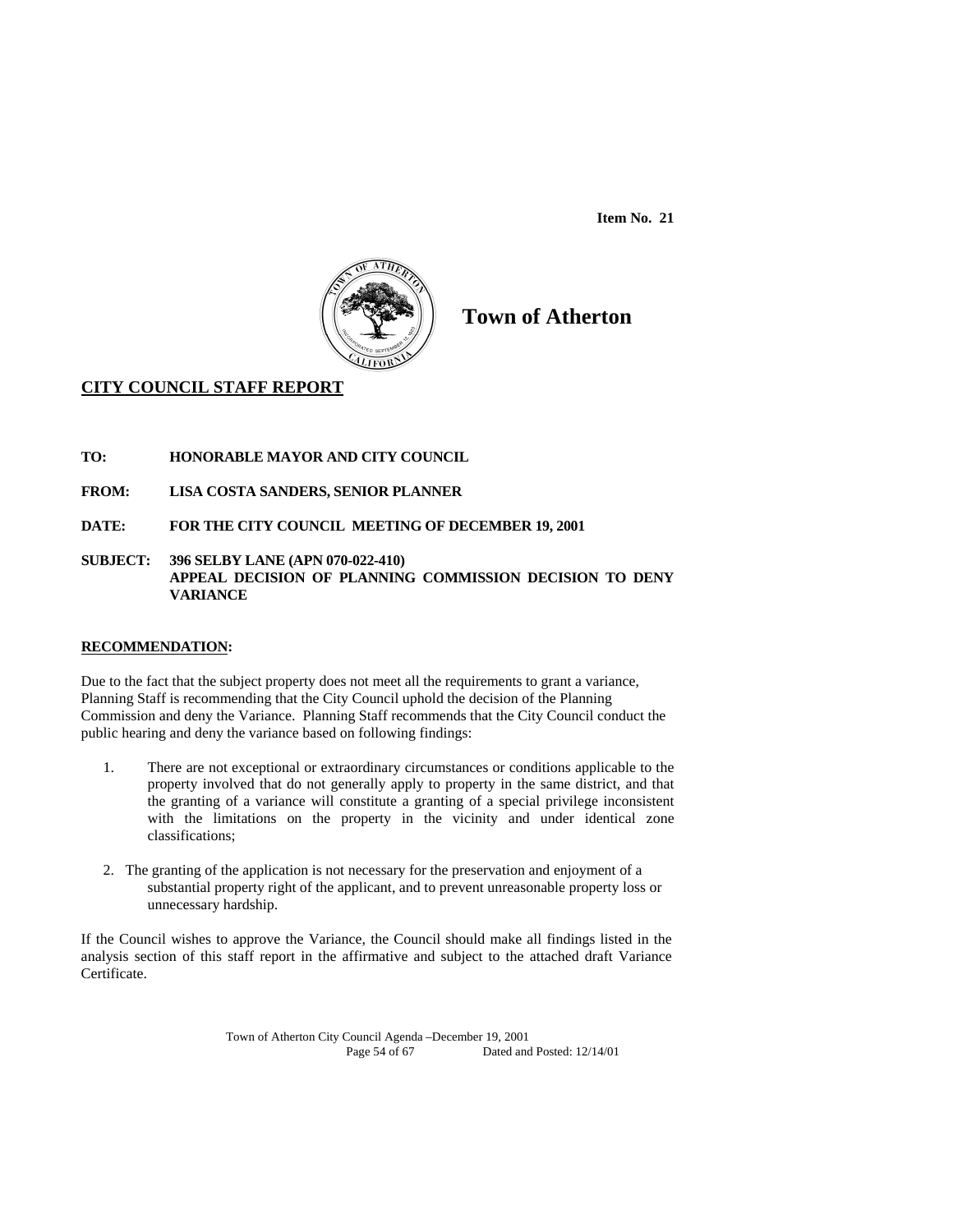#### **INTRODUCTION:**

This item was reviewed by the Planning Commission at their September 26, 2001 meeting. At that meeting, the Commission voted 4-0 to deny the Variance based on the two findings listed in the recommendation section of this Staff Report. The applicant then filed an appeal of this decision to the City Council. The applicant is requesting a variance to construct a second story addition to the existing two-story residence. This proposal would continue the existing ridgeline at the north end of the home at a height of 48 feet where the maximum height limit is 30 feet.

## **ANALYSIS:**

The attached staff report from the September 26, 2001 Planning Commission meeting analyzes alternatives and details the reasons the required findings cannot be met. The applicant has also submitted a letter from an Attorney citing cases that support the requested variance. An opinion letter from Town Attorney Marc Hynes is also attached responding to the points raised in the applicant's Attorney letter.

In order to grant a Variance, the City Council must make the following findings:

- 1. Variances from the terms of the Zoning Title shall be granted only when, because of special circumstances applicable to the property, including size, shape, topography, location or surrounding, the strict application of the Zoning Title deprives such property of privileges enjoyed by other property in the vicinity and under identical classification.
- 2. Any variance granted shall be subject to such conditions as will assure that the adjustment thereby authorized shall not constitute a grant of special privileges inconsistent with the limitations upon other properties in the vicinity and zone in which such property is situated.
- 3. A variance shall not be granted for a parcel of property which authorizes a use or activity which is not otherwise expressly authorized by the zone regulation governing the parcel of property.

As outlined in the September 26, 2001 Planning Commission staff report, the first two required findings cannot be met as the property's size, shape, topography, location or surrounding is not unique where the application of the zoning requirements deprives this property of privileges enjoyed by other properties. There is sufficient area within the existing buildable area of the lot to construct a sizeable addition to the residence. Staff agrees that the proposed design is attractive and would not be a significant impact to adjacent properties, nevertheless, it does not warrant the granting of a variance.

## **CONCLUSION:**

The Town's Attorney concludes that the case reference by the Applicant's attorney is not applicable to this site and that the required findings cannot be met to grant the requested variance.

It is the professional opinion of Planning Staff that the required findings cannot be met in order to grant the Variance. As stated in the attached staff report there are other feasible alternatives to construct an addition on the property, and that granting the variance would constitute the granting of a special privilege not enjoyed by other properties under the identical zone classification.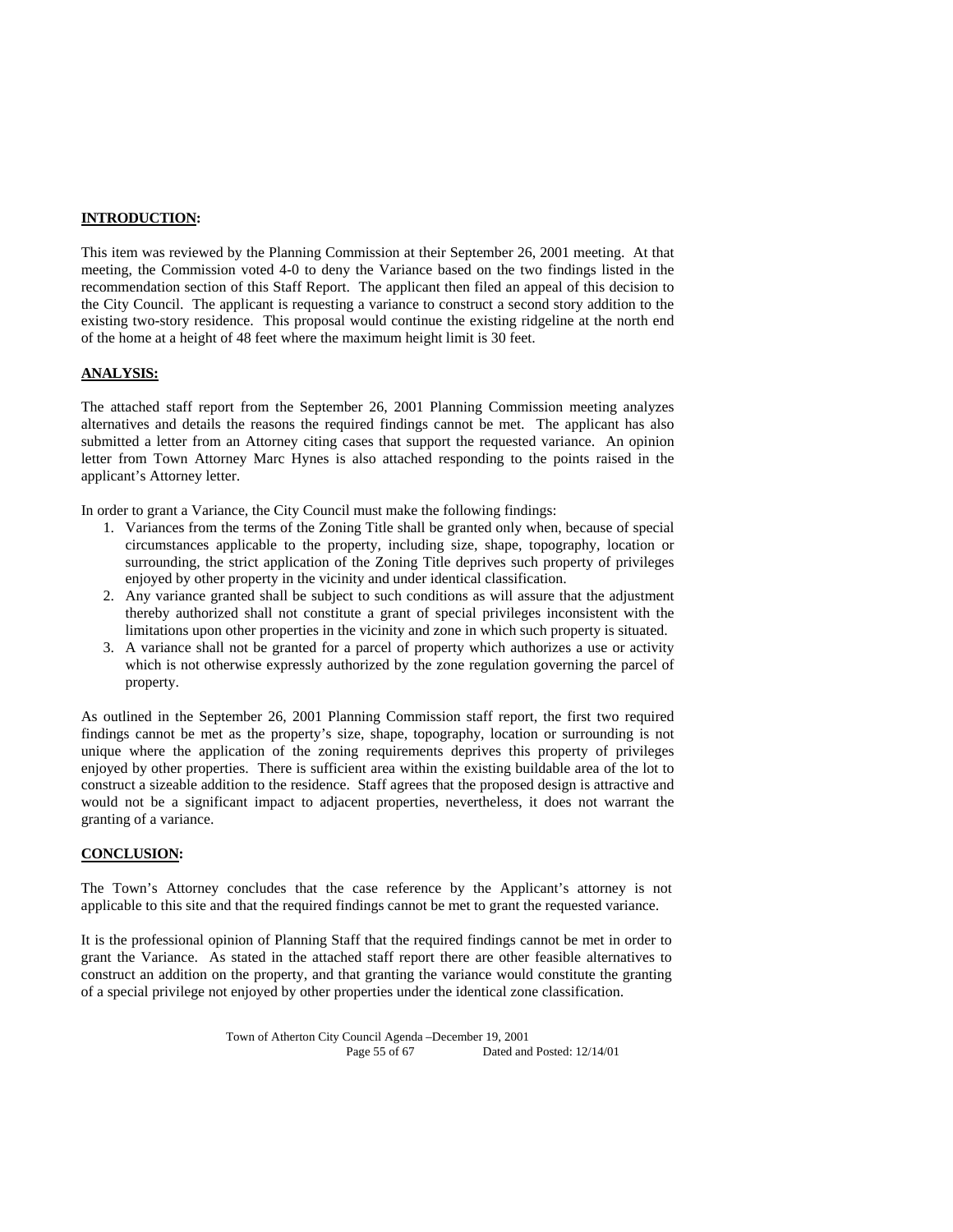If the Council decides to reverse the decision of the Planning Commission and grant the variance, then the Council is required to make all the findings in the affirmative.

## **ALTERNATIVES:**

Alternatives to the proposal are discussed in the analysis section of the attached staff report.

## **FISCAL IMPACT:**

All costs covering the processing of this application are paid for by the applicants.

## **ENVIRONMENTAL IMPACT:**

The proposal has been determined to be exempt from the provisions of the California Environmental Quality Act (CEQA) pursuant to CEQA Section 15303, Class 1(e) (additions to existing structures).

#### **FORMAL MOTION:**

I move that the City Council uphold the decision of the Planning Commission to deny the Variance based on the findings enumerated in the Staff Report for the reasons noted in the Staff Report.

*s/ Lisa Costa Sanders* \_\_\_\_\_\_\_\_\_\_\_\_\_\_\_\_\_\_\_\_\_\_\_\_\_\_

Lisa Costa Sanders, Senior Planner James H. Robinson, City Manager

#### **Attachments:**

- 1. Draft Variance Certificate
- 2. Opinion memo from Town Attorney Marc Hynes
- 3. Opinion memo from Applicant's Attorney, Bill Devine, dated October 9, 2001
- 4. Letter of Appeal from Alan Salzman
- 5. Letter Requesting Continuation of Council Public Hearing on the Appeal from Alan Salzman dated October 17, 2001
- 6. Letter from Jonathan Feiber and Heather Buhr dated September 23, 2001
- 7. Staff Report from the September 26, 2001 Planning Commission meeting with attachments
- 8. Approved minutes from the September 26, 2001 Planning Commission meeting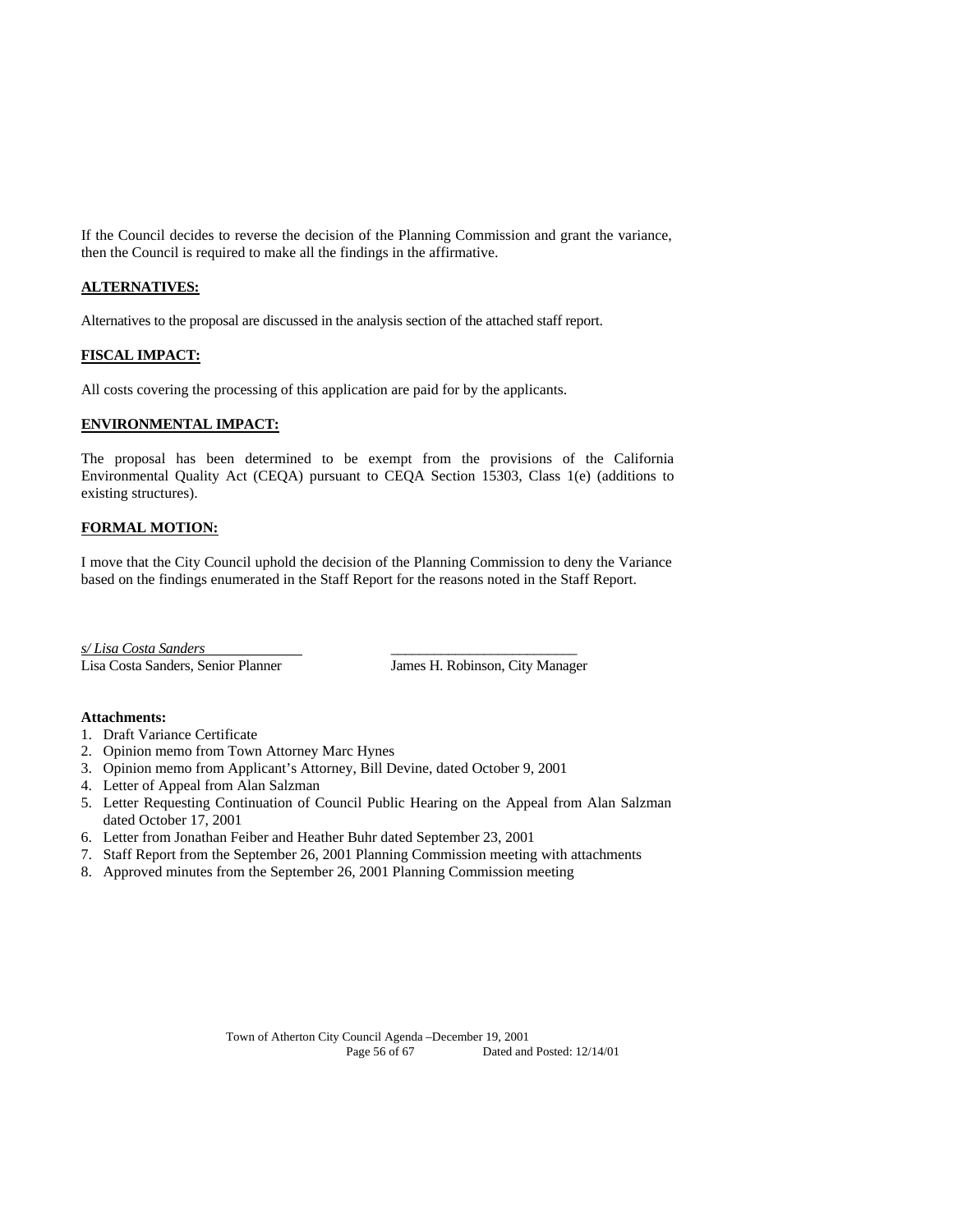# **Continued From Meeting of November 6, 2001 Item No. 20**



**Town of Atherton**

## **CITY COUNCIL STAFF REPORT**

- **TO: HONORABLE MAYOR AND CITY COUNCIL**
- **FROM: JAMES H. ROBINSON, CITY MANAGER**
- **DATE: FOR THE MEETING OF NOVEMBER 6, 2001**
- **SUBJECT: CONSIDERATION OF KNOX PLAYSCHOOL REQUEST FOR AMENDMENT TO LEASE AGREEMENT REGARDING FUNDING OF ELECTRICAL WORK FOR PLAYSCHOOL EXPANSION**

## **RECOMMENDATION:**

Staff is seeking Council direction on this matter.

## **INTRODUCTION:**

The Town of Atherton entered into a lease (see attached) with Knox Playschool in May of 2001. The terms provide for a five-year lease ending on June 30, 2006. There is also an option to extend the lease for one five-year period following the expiration of the initial term. Base rent for the site was established at \$2,071.00 per month plus an additional sum of \$500.00 per month for the new modular building. The Lease anticipated the construction of a new modular building on the Holbrook Palmer Park property.

## **ANALYSIS:**

The Lease agreement (as shown in Exhibit B) included a descriptive detail of the proposed expansion which included the need for sewer and electrical connections. The expansion has since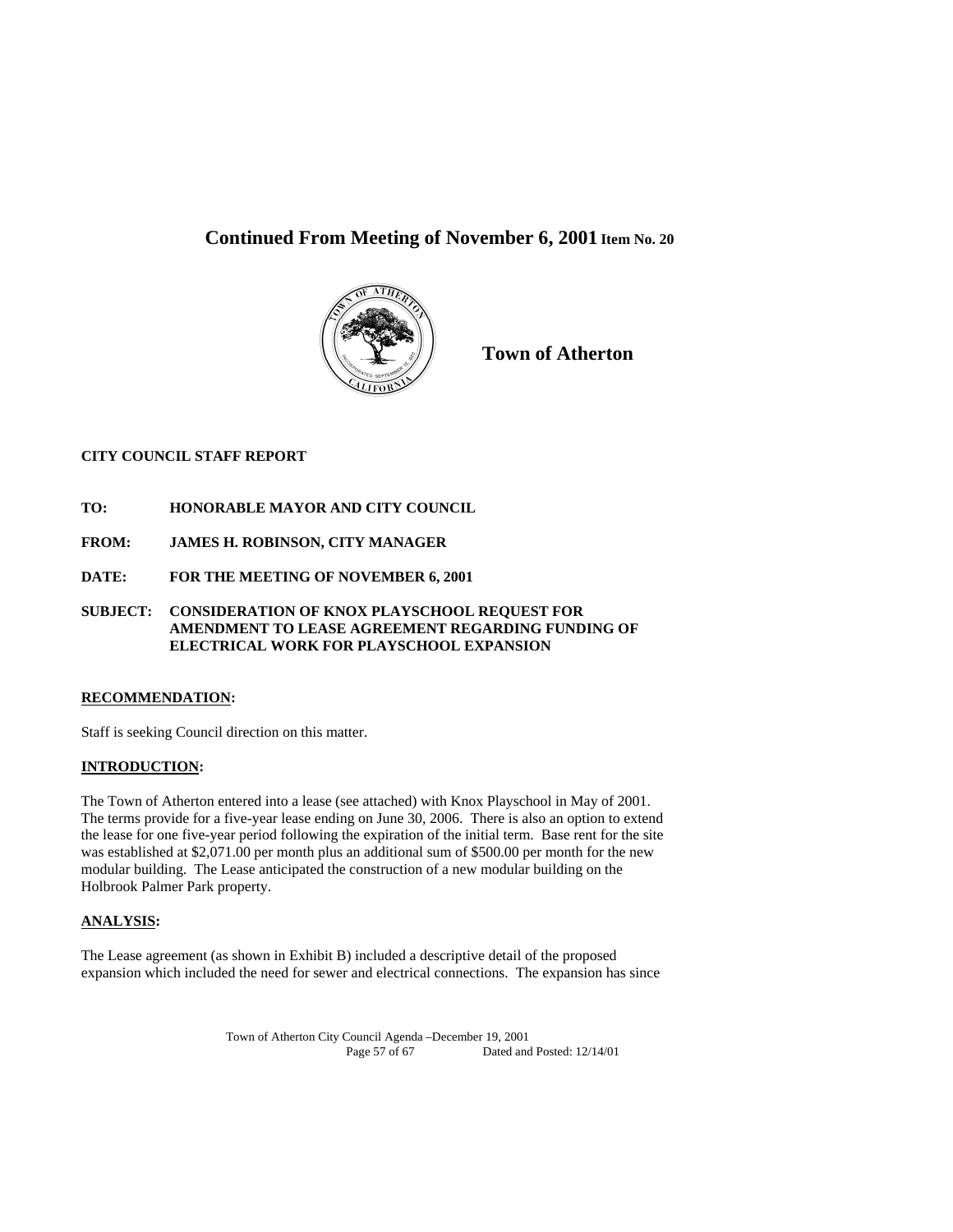been completed and the Knox Playschool has received a bill from PG&E for \$11,496.87 to provide permanent electrical service.

The attached letters from Susan Knox describe the expenses incurred for the new electrical service and a request for assistance by the Town of Atherton. Susan Knox has requested that the Town consider several options. These include either payment of the bill by the Town of Atherton or a reduction of the rent over a fixed period of time.

## *Alternatives:*

- 1. Amend the existing agreement to provide for payment of the PG&E bill in the amount of \$11,496.87.
- 2. Amend the existing agreement and provide some relief through rent reduction over a period of time prescribed the City Council.
- 3. Direct the City Manager to negotiate a settlement of this request.
- 4. Deny the request.

#### **FISCAL IMPACT:**

The fiscal impact would vary depending upon the option chosen by Council from the above alternatives.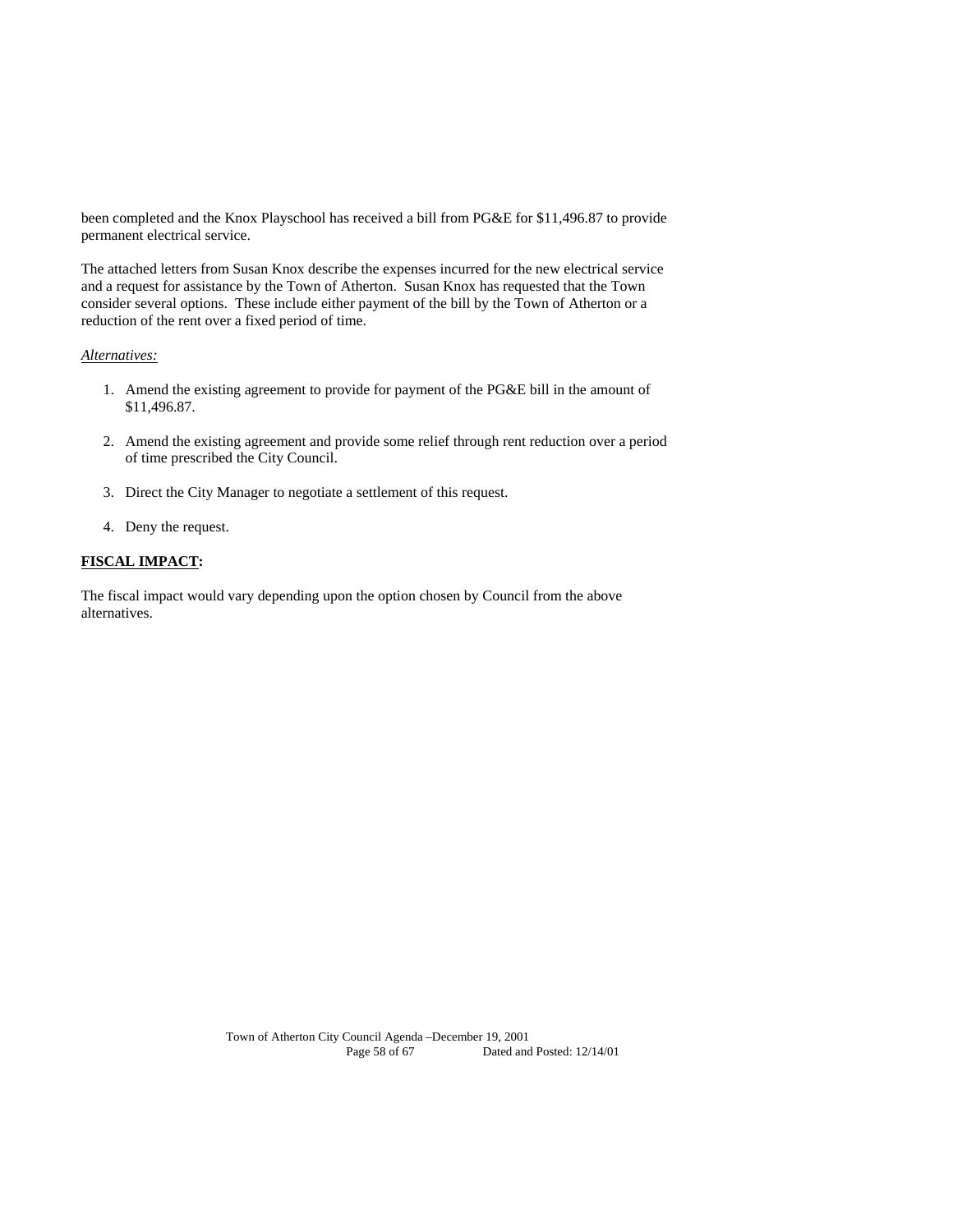



# **Town of Atherton**

## **CITY COUNCIL STAFF REPORT**

- **TO: HONORABLE MAYOR AND CITY COUNCIL CITY MANAGER, JAMES ROBINSON**
- **FROM: CLIFF TEMPS, PUBLIC WORKS DIRECTOR**
- **DATE: FOR THE MEETING OF DECEMBER 19, 2001**

## **SUBJECT: APPROVAL OF FY 2001-2002 CAPITAL IMPROVEMENT PROGRAM**

## **RECOMMENDATION**

Approve the Revised FY 2001-2002 portion of the 4-Year Capital Improvement Program recommended by staff.

## **INTRODUCTION**

A staff recommended 4-year Capital Improvement Program (CIP) was introduced at the November Council meeting. Certain projects for FY 2001-2002 were tentatively approved, subject to a finding by the Planning Commission that they are consistent with the General Plan. Consideration of discretionary street reconstruction projects and new park projects was deferred until input was received from affected property owners and the Park and Recreation Commission. In the intervening month, both Commissions have reviewed the CIP, and owners of property abutting discretionary reconstruction streets have been polled. A summary of the results of these independent considerations may be found below.

## **PLANNING COMMISSION ACTION**

The Planning Commission met on December 5. It found that all projects in the Recommended 4 year plan are consistent with the General Plan

## **PARK AND RECREATION COMMISSION ACTION**

The Park and Recreation Commission met on December 10. It considered and approved the Park Play Structure, Park Wedding Area/Playground Path Landscape Screen and Main House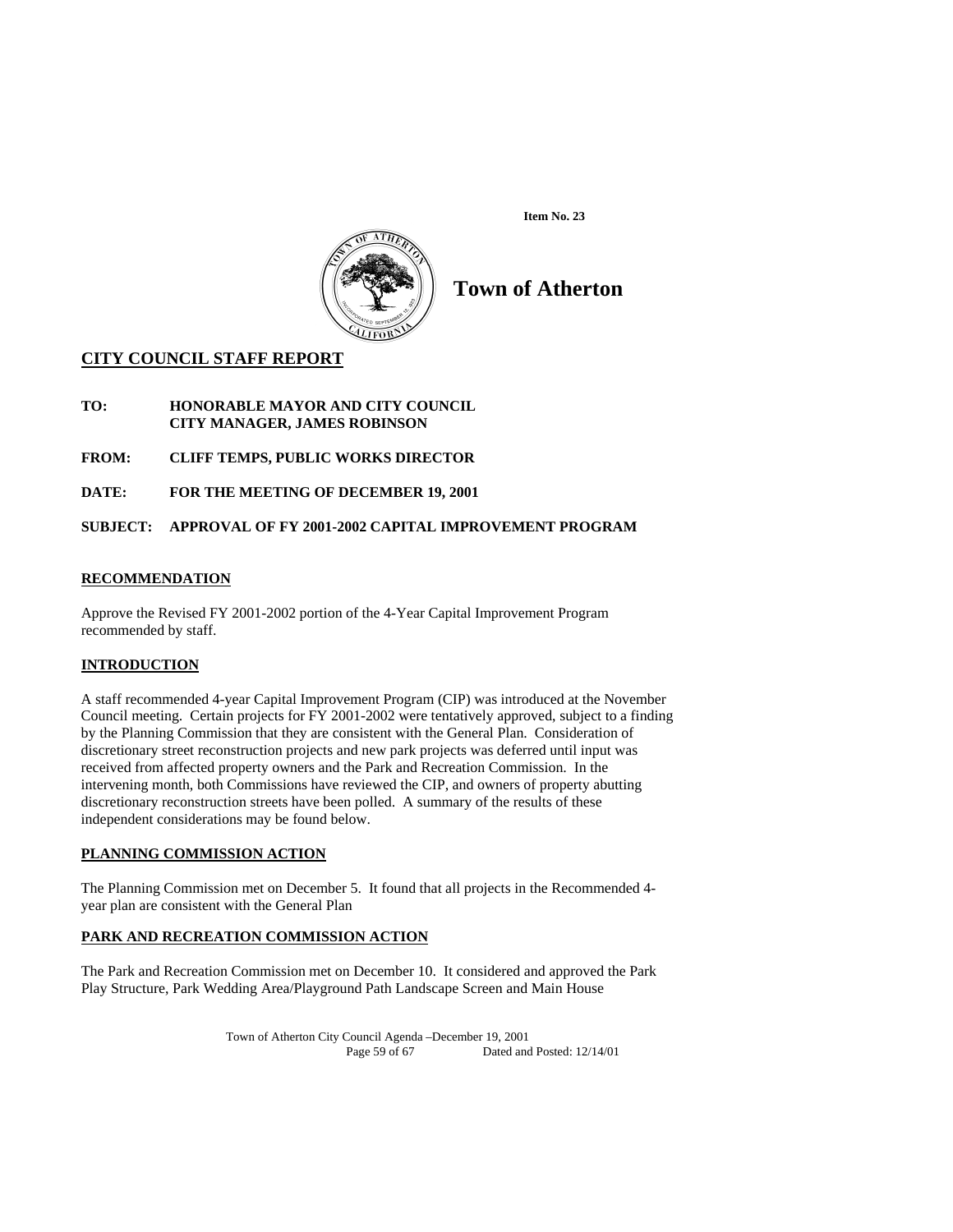Handicapped Lift Projects that were proposed in the FY 2001-2002 segment of the 4-year recommended CIP.

The City Manager brought up the fact that Community Development Block Grant (CDBG) money may be available to fund half the \$50,000 cost of the Main House Handicapped Lift. This is not reflected in the revised FY 2001-2002 program because the details of (CDBG) funding are not known at this time. That source will be pursued. If it materializes, use of State Park Grant money will be reduced accordingly and become available for rebudgeting in another fiscal year.

The Commission voted to add another item, \$5,000 funding for a soils investigation to find out what it will really take to stabilize and rehabilitate the tennis courts in the park. This addition does not have to go back to the Planning Commission because it is only a study.

## **DISCRETIONARY STREET SURVEY**

A short letter explaining discretionary street reconstruction work was sent to the owners of the fifty properties abutting those streets, along with a post card for each to return to indicate if they favored reconstruction or not. The results of post card returns are listed below:

|                | Number of | Votes in | Votes   |
|----------------|-----------|----------|---------|
| <b>Street</b>  | Houses    | Favor    | Against |
| Spencer Lane   |           | 8        | None    |
| Lowery Drive   | 11        |          | None    |
| Lilac Drive    | 8         |          | None    |
| Magnolia Drive | 14        | 13       | None    |
| Irving Avenue  | 4         | 2        | None    |
| James Avenue   |           |          |         |

## **ANALYSIS**

The survey results indicate solid support for proceeding with reconstruction of the streets in the discretionary class. Adding the tennis court soils investigation project to the CIP makes good sense to gain needed knowledge of the extent of remedial work needed to make "permanent" court repairs.

All the projects in the CIP, except those that are already completed or under construction and the tennis court soils investigation, will be brought back to the Council for plan approval and contract award. The Planning Commission will be asked to review plans for the Police Equipment and Storage Building, and to provide a forum for neighborhood reaction. The Park and Recreation Commission will pre-approve designs for the Wedding Area/Play Structure Path Landscape screening and Handicapped Lift.

Review and refinement of the CIP for FYs 2002-2003, 2003-2004 and 2004-2005 will become part of the routine budget process for those years.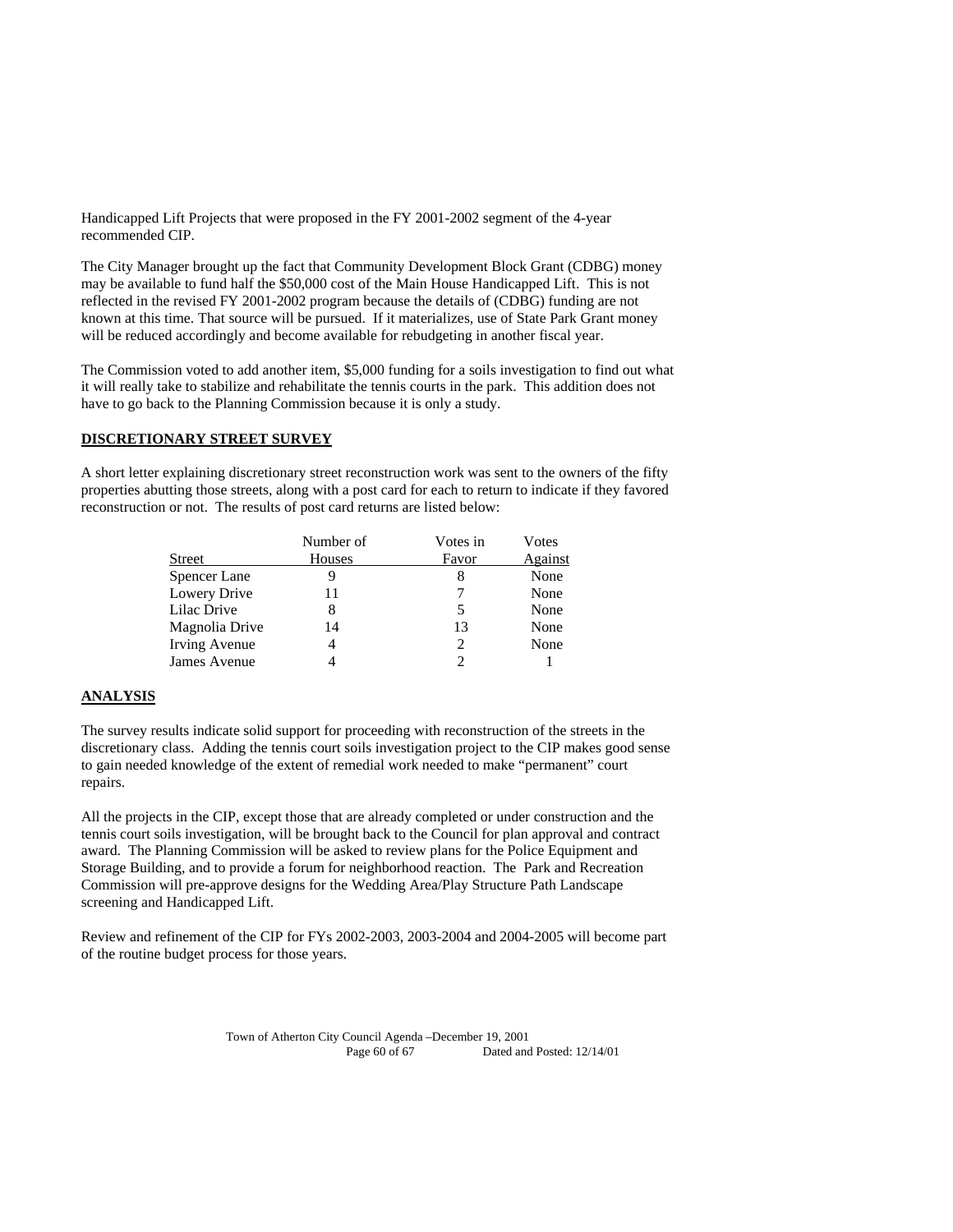## **FISCAL IMPACT**

Sufficient funds are available to carry out the program recommended for FY 2001-2002.

## **CONCLUSION:**

The Revised FY 2001-2002 CIP should be adopted.

Respectfully submitted: Reviewed/Approved:

Cliff Temps James Robinson Public Works Director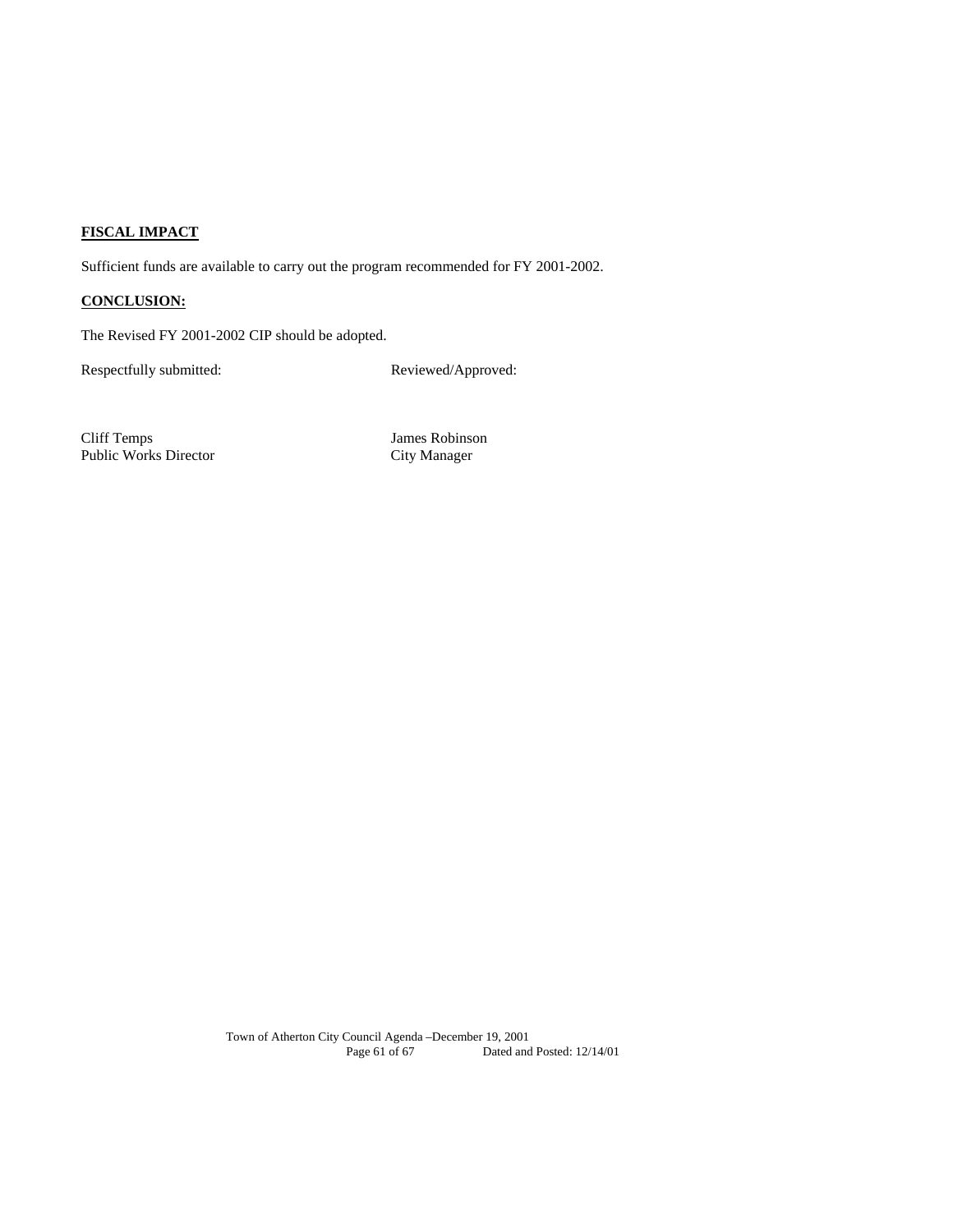| RECOMMENDED 4-YEAR CIP PROJECT LIST - FY 2001-2002 REVISED<br><b>TYPE/PROJECT</b> |                  |                |                   |         | PCI PG FY2001-02 FY2002- FY2003-04 FY2004-05 |         | <b>TOTAL</b>      |
|-----------------------------------------------------------------------------------|------------------|----------------|-------------------|---------|----------------------------------------------|---------|-------------------|
| <b>STREETS</b>                                                                    |                  |                |                   | 03      |                                              |         |                   |
| <b>SPECIFIC PATCH &amp; OVERLAY</b>                                               |                  |                |                   |         |                                              |         |                   |
| Middlefield Road Design                                                           | $\star$          | 1              | 250,314           |         |                                              |         | 250,314           |
| Middlefield Road Construction                                                     | *                | 2              | 1,476,581         | 706,500 |                                              |         | 2,183,081         |
| Stockbridge, Alameda to Selby                                                     | $\star$<br>34/45 | 3              |                   | 321,276 |                                              |         | 321,276           |
| Selby, 134-136 Cul-de-sac, to                                                     | 55               | 4              |                   |         | 91,736                                       |         | 91,736            |
| Austin                                                                            |                  |                |                   |         |                                              |         |                   |
| Selby, Austin to El Camino                                                        | 34/49            | 4              |                   |         | 299,855                                      |         | 299,855           |
|                                                                                   |                  |                |                   |         |                                              |         | 3,146,262         |
| <b>GENERAL PATCH, SEAL &amp; OVERLAY</b>                                          |                  |                |                   |         |                                              |         |                   |
| 2001 Crack Seal, Patch & Micro-Seal                                               |                  | 5              | 490,000           |         |                                              |         | 490,000           |
| 2002-2005 Patch, Seal & Overlay                                                   |                  | 6              | 100,000           | 46,104  | 49,609                                       | 200,000 | 395,713           |
|                                                                                   |                  |                |                   |         |                                              |         | 885,713           |
| <b>MANDATORY RECONSTRUCTION</b>                                                   |                  |                |                   |         |                                              |         |                   |
| San Benito, Middlefield to Oak                                                    | 19               | 7              | 97,222            |         |                                              |         | 97,222            |
| Bassett Lane, Laurel to end                                                       | 16               | 7              | 39,463            |         |                                              |         | 39,463            |
| Lane Place, Middlefield to both                                                   | 22               | $\overline{7}$ | 215,868           |         |                                              |         | 215,868           |
| ends                                                                              |                  |                |                   |         |                                              |         |                   |
| Atherton, Linda Vista to Stern                                                    | 42               | 8              |                   | 437,140 |                                              |         | 437,140           |
| James, Magnolia to Lilac                                                          | 31               | 8              |                   | 354,343 |                                              |         | 354,343           |
| Selby, n/s Selby to 134-136 Cul-de-sac                                            | 35               | 9              |                   |         | 396,417                                      |         | 396,417           |
| Camino al Lago, Alameda to                                                        | 32               | 9              |                   |         | 94,902                                       |         | 94,902            |
| <b>Barney</b>                                                                     |                  |                |                   |         |                                              |         |                   |
| Linden, Laburnum to Hawthorn                                                      | *<br>37          | 10             |                   |         |                                              | 479,949 | 479,949           |
| Laburnum. Hawthorn to                                                             | 39               | 10             |                   |         |                                              | 234,817 | 234,817           |
| Magnolia                                                                          |                  |                |                   |         |                                              |         |                   |
| Austin, Almendral to Atherton                                                     | 50               | 10             |                   |         |                                              | 479,054 | 479,054           |
|                                                                                   |                  |                |                   |         |                                              |         | 2,829,175         |
| <b>DISCRETIONARY RECONSTRUCTION</b>                                               |                  |                |                   |         |                                              |         |                   |
| Irving, Irving to end                                                             | 14               | 11             | 58,360            |         |                                              |         | 58,360            |
| Spencer, Isabella to end                                                          | 17               | 11             | 105,734           |         |                                              |         | 105,734           |
| James, James to end                                                               | 24               | 11             | 55,483            |         |                                              |         | 55,483            |
| Magnolia, Magnolia to end                                                         | 21               | 11             | 48,513            |         |                                              |         | 48,513            |
| Magnolia, Irving to James<br>Lowery, Edge to end                                  | 37               | 11<br>11       | 214,186           |         |                                              |         | 214,186           |
| Lilac, Lilac to end                                                               | 25<br>28         | 11             | 120,249<br>49,495 |         |                                              |         | 120,249<br>49,495 |
|                                                                                   | 50               | 11             | 124,243           |         |                                              |         |                   |
| Lilac, James to Greenoaks<br>228-230 Atherton, Atherton to end                    | 18               | 12             |                   | 59,310  |                                              |         | 124,243<br>59,310 |
| 216-222 Atherton, Atherton to                                                     | 18               | 12             |                   | 158,884 |                                              |         | 158,884           |
| end                                                                               |                  |                |                   |         |                                              |         |                   |
| 215-219 Atherton, Atherton to end                                                 | 19               | 12             |                   | 92,890  |                                              |         | 92,890            |
| Greenoaks, James to Rosewood                                                      | 40/49            | 13             |                   |         | 432,049                                      |         | 432,049           |
| Barry, 70-74 Cul-de-sac                                                           | 26               | 14             |                   |         |                                              | 76,689  | 76,689            |
| Tallwood, 350' from Walsh to end                                                  | 28               | 14             |                   |         |                                              | 129,114 | 129,114           |
|                                                                                   |                  |                |                   |         |                                              |         | 1,725,199         |
| <b>OTHER</b>                                                                      |                  |                |                   |         |                                              |         |                   |
| Valparaiso Corridor Study                                                         |                  | 15             | 35,000            |         |                                              |         | 35,000            |
| Valparaiso Signal Contingency                                                     |                  | 16             | 65,000            |         |                                              |         | 65,000            |
|                                                                                   |                  |                |                   |         |                                              |         | 100,000           |
| <b>DRAINAGE</b>                                                                   |                  |                |                   |         |                                              |         |                   |
| Middlefield Extra Drainage Contingency                                            |                  | 17             | 152,000           |         |                                              |         | 152,000           |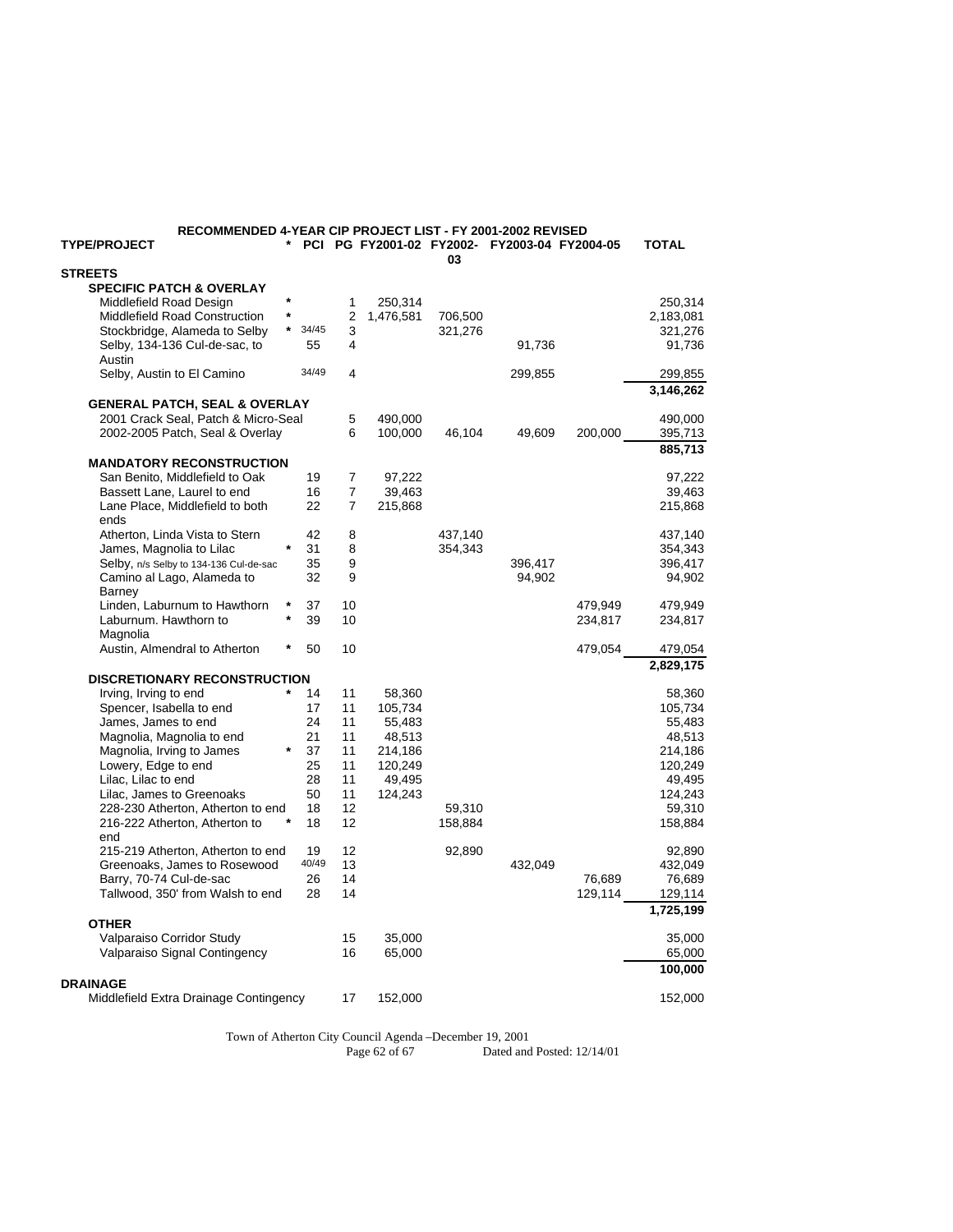| ANNUAL/PROGRAM TOTALS<br>*                                       |    | 4,305,211 2,487,092<br>Includes drainage work in project cost |         | 2,100,345 | 1,686,028 | 10,573,676 |
|------------------------------------------------------------------|----|---------------------------------------------------------------|---------|-----------|-----------|------------|
|                                                                  |    |                                                               |         |           |           | 628,030    |
| <b>Street Corp Yard Remodel</b>                                  | 31 |                                                               |         | 487,305   |           | 487,305    |
| Street Corp Yard Remodel Design                                  | 30 |                                                               | 36,225  |           |           | 36,225     |
| Post Office Ergonomic Modifications                              | 29 | 12,500                                                        |         |           |           | 12,500     |
| Police Equipment Storage Building                                | 28 | 64,000                                                        |         |           |           | 64,000     |
| <b>GENERAL GOVERNMENT</b><br>Town Hall Entry & RR Disabled Imps. | 27 | 28,000                                                        |         |           |           | 28,000     |
|                                                                  |    |                                                               |         |           |           | 482,205    |
| <b>Corporation Yard Remodel</b>                                  | 26 |                                                               |         |           | 49,905    | 49,905     |
| Unspecified Grant Project                                        | 25 |                                                               | 34,300  |           |           | 34,300     |
| Tennis Court Soils Investigation                                 |    | 5,000                                                         |         |           |           |            |
| Main House Handicapped Lift                                      | 24 | 50,000                                                        |         |           |           | 50,000     |
| Wedding/Play Path Landscape Screen                               | 23 | 15,000                                                        |         |           |           | 15,000     |
| <b>PARK &amp; PARK BUILDINGS</b><br><b>Play Structure</b>        | 22 | 333,000                                                       |         |           |           | 333,000    |
| <b>FACILITIES</b>                                                |    |                                                               |         |           |           |            |
|                                                                  |    |                                                               |         |           |           | 777,092    |
| Unspecified Atherton Chan. WS Project                            | 21 |                                                               |         |           | 36,500    | 36,500     |
| Atherton Channel - Barry Box Repl.                               | 20 |                                                               |         | 248,472   |           | 248,472    |
| Atherton Channel - Elena Box Repl.                               | 19 |                                                               | 240,120 |           |           | 240,120    |
| Atherton Channel Repairs (No. of Reservoir)                      | 18 | 100,000                                                       |         |           |           | 100,000    |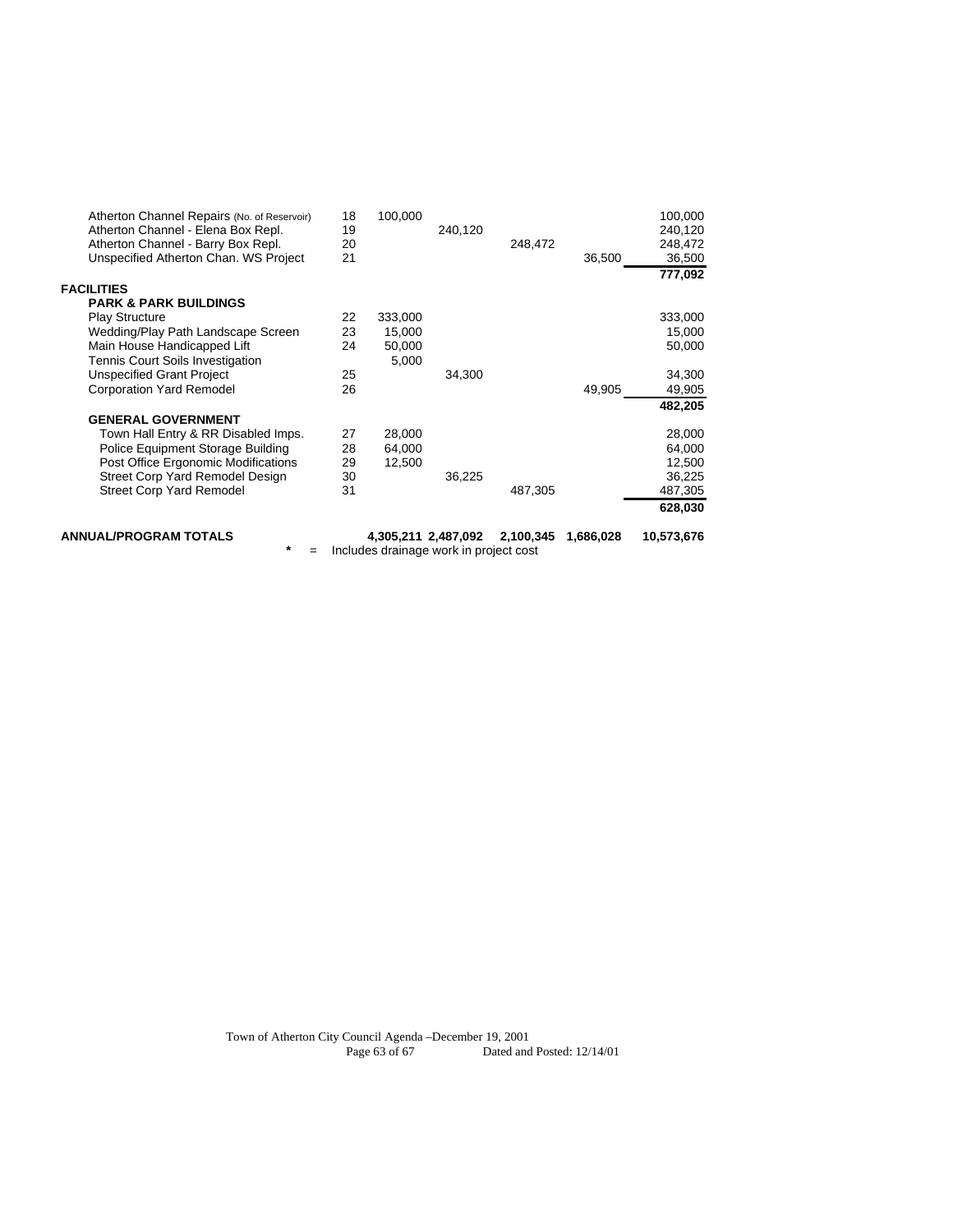



# **Town of Atherton**

## **CITY COUNCIL STAFF REPORT**

## **TO: HONORABLE MAYOR AND CITY COUNCIL CITY MANAGER JAMES ROBINSON**

- **FROM: CHIEF ROBERT J. BRENNAN**
- **DATE: FOR THE MEETING OF DECEMBER 19, 2001**

#### **SUBJECT: SCHOOL RESOURCE OFFICER – GRANT AWARD OF \$125,000 ADDING ONE (1) POLICE OFFICER POSITION**

## **RECOMMENDATION:**

Accept the School Resource Officer (SRO) Grant Award of \$125,000.00 as delineated below, and approve the addition of one police officer position to the existing Police Department Staff.

## **INTRODUCTION:**

Earlier this year, the United States Department of Justice COPS, announced a new federal law enforcement grant, the COPS in Schools 2001 Program. The COPS Office provides grants to increase police presence, to improve police and community partnerships designed to address crime, and to enhance public safety. The grant pays up to \$125,000 for salaries and benefits for new officers to work in schools. In March 2001, the Atherton Police Department applied for the maximum grant award (\$125,000) toward the hiring of an additional sworn law enforcement officer to work in Atherton schools (other than Menlo-Atherton High School that is served by a full-time officer). We were recently notified that our request for grant funds was accepted and that we have been awarded the full amount of \$125,000.

## **ANALYSIS:**

Grants awarded under this program are restricted to the payment of approved salaries and benefits for the hiring of additional sworn career law enforcement officers for deployment in schools. A "career law enforcement officer" is a person hired on a permanent basis who is authorized by law to engage in the prevention, detection, or investigation of violations of criminal laws. Grant awards are based on the entry-level salary of a police officer in a department. These funds may not be used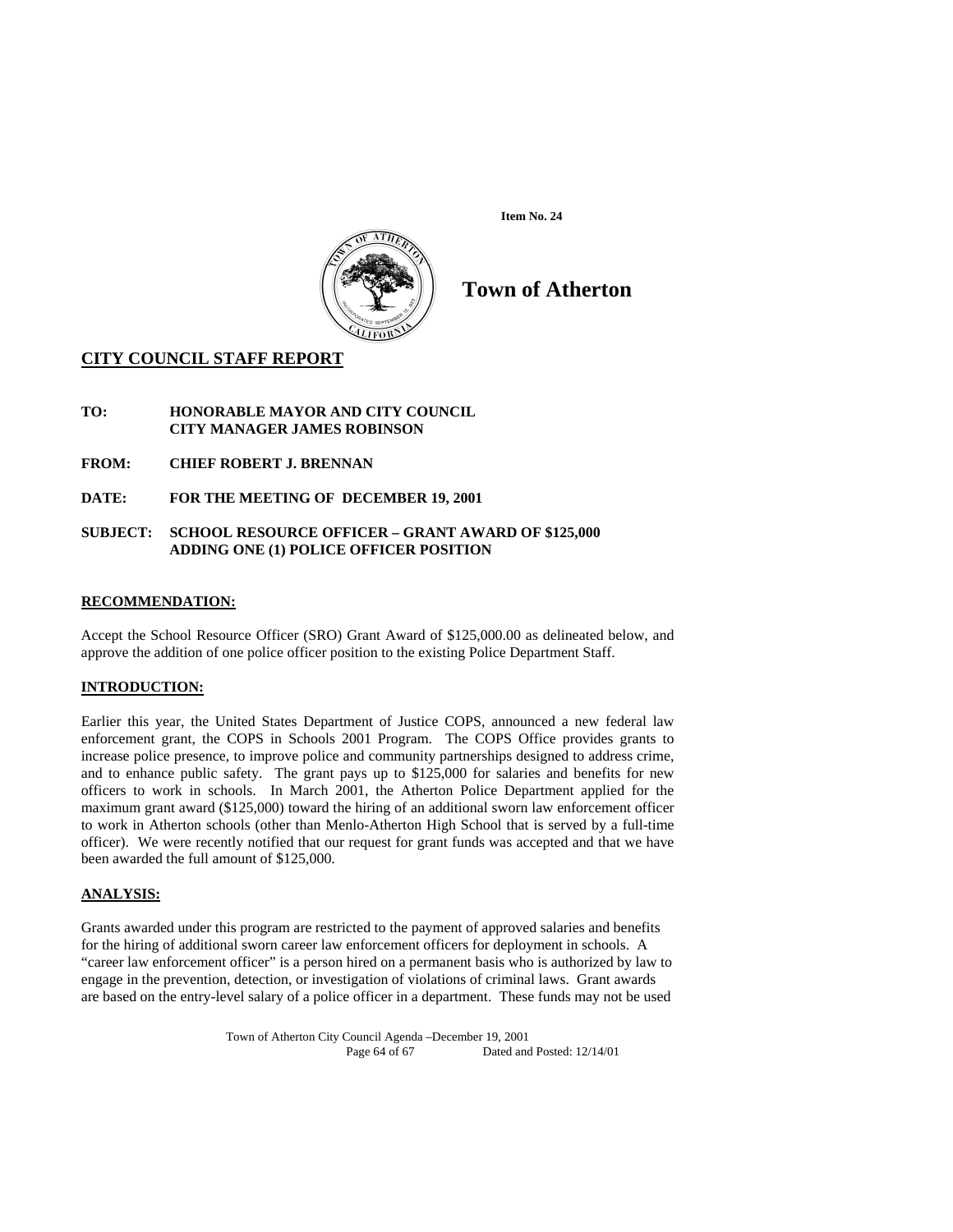for the supplanting of existing positions. The grant must be used in addition to, and not in lieu of, the departments other hiring plans. The Town of Atherton City Council approved an additional sworn officer position earlier this year to be assigned to Menlo-Atherton High School as a School Resource Officer. Officer Joe Wade has done an outstanding job at the school and has become an integral part of the MAHS management team. The 2000 students that attend that school and the number of calls-for-service at that campus necessitate his full-time presence upon the campus.

Atherton has nine other schools in the Town that do not receive any proactive, non-enforcement oriented attention from the Police Department. With very few exceptions, these schools never receive a visit from the Police Department. It is the goal of this additional SRO program to address the needs of those students and staff of those schools with programs like D.A.R.E., 9-1-1 for kids, bicycle rodeos, etc. Additionally, the new SRO will provide counseling and referral services for atrisk children at those schools, and can assist the Menlo-Atherton High School SRO when necessary. As an additional full-time uniformed police officer, this SRO will be a visual deterrent, driving a marked police car though the Town, and will be available to respond to any call for service or to be temporarily assigned to address a problem area such as a burglary prevention.

The duration of the SRO grant is three years and payment to the Town would be spread over these three years as follows:

|                                    | <b>YEAR ONE</b> | <b>YEAR TWO</b> | <b>YEAR</b><br><b>THREE</b> | <b>TOTAL</b> |
|------------------------------------|-----------------|-----------------|-----------------------------|--------------|
| <b>FEDERAL</b><br><b>AMOUNT</b>    | \$45,000        | \$42,000        | \$38,000                    | \$125,000    |
| <b>MATCHING</b><br><b>FUNDS</b>    | \$44,599        | \$51,728        | \$60,116                    | \$156,443    |
| <b>TOTAL SRO</b><br><b>EXPENSE</b> | \$89,599        | \$93,728        | \$98,116                    | \$281,443    |

## **RESOURCE FOR MATCHING FUNDS:**

Currently the budget contains \$21,000 from the "Cops on the Street", a citizen's action committee with the intention of funding additional sworn officers. The Police Department is expecting a rebate of \$25,000 from the R.E.A.C.T. Task Force that Officer Hunter is currently assigned to. The Police Department has invoiced the Sequoia Union High School District for \$43,000 for the services of the School Resource Officer assigned to Menlo-Atherton High School. The information I have is that the District has budgeted for this expense and was expecting an invoice for our services. Menlo College has also expressed in writing an interest in contributing to an additional sworn officer. Although the exact amount of the contribution has yet to be determined, it is expected to be between \$20,000 and \$40,000 per year. The Police Activities League is also willing to defray some of the costs (as in the past) not covered by the community, grants, or other sources of funding.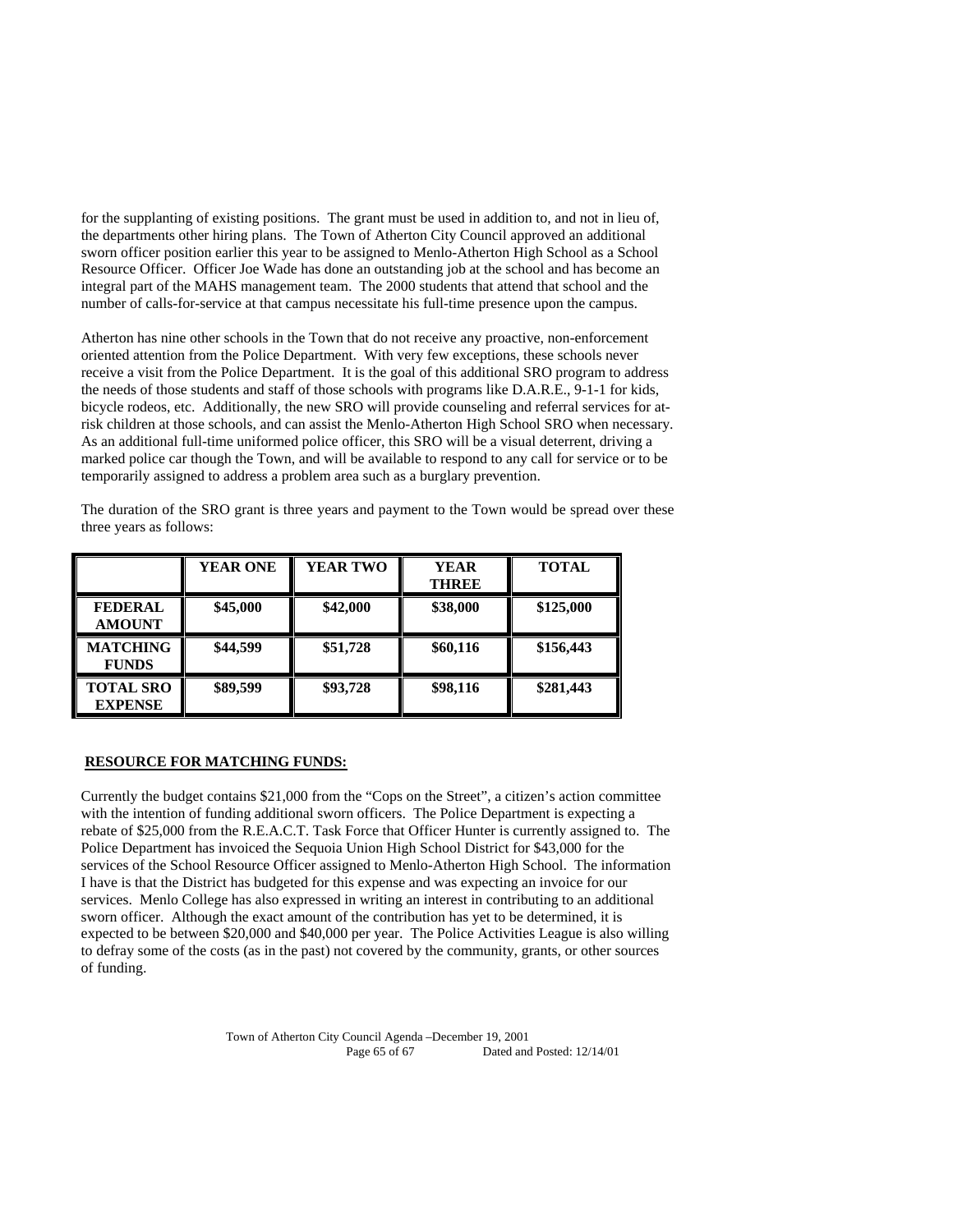By the end of the grant, the department will be wholly responsible for funding of the officers hired under the grant and will then need to determine at that time to continue the program.

## **RETENTION REQUIREMENT:**

This grant stipulates that the Town must agree to retain the SRO for at least one locally set budget cycle at the conclusion of the grant period (essentially a fourth year).

## **CONCLUSION:**

Accepting this grant award will financially assist the Town in adding an additional SRO position, by forgoing \$125,000 in salary and benefits over the next three years.

## **ALTERNATIVE:**

Decline the grant award.

#### **FISCAL IMPACT:**

Over the three-year life of this grant, the Department of Justice will fund \$125,000. The Town of Atherton will incur an obligation of \$156,443 to supplement the salary and benefits of the new SRO. This amount will be defrayed primarily by an annual contribution from the Sequoia Union High School District in the amount of \$43,000. Additionally, a rebate of \$25,000 from the R.E.A.C.T. Task Force, and \$21,000 "Cops on the Street" funds from the current budget are available for matching funds.

No additional vehicles, firearms, cell phones, pagers, computers or flashlights are necessary to outfit the position. Uniforms are included in the above listed expenses.

Prepared by: Approved by:

Robert J. Brennan, Police Chief James Robinson, City Manager

Attachments:

COPS in Schools 2001 Federal and Local Share financial requirements (page 6 of Grant).

 $\overline{\phantom{a}}$  , and the contract of the contract of the contract of the contract of the contract of the contract of the contract of the contract of the contract of the contract of the contract of the contract of the contrac